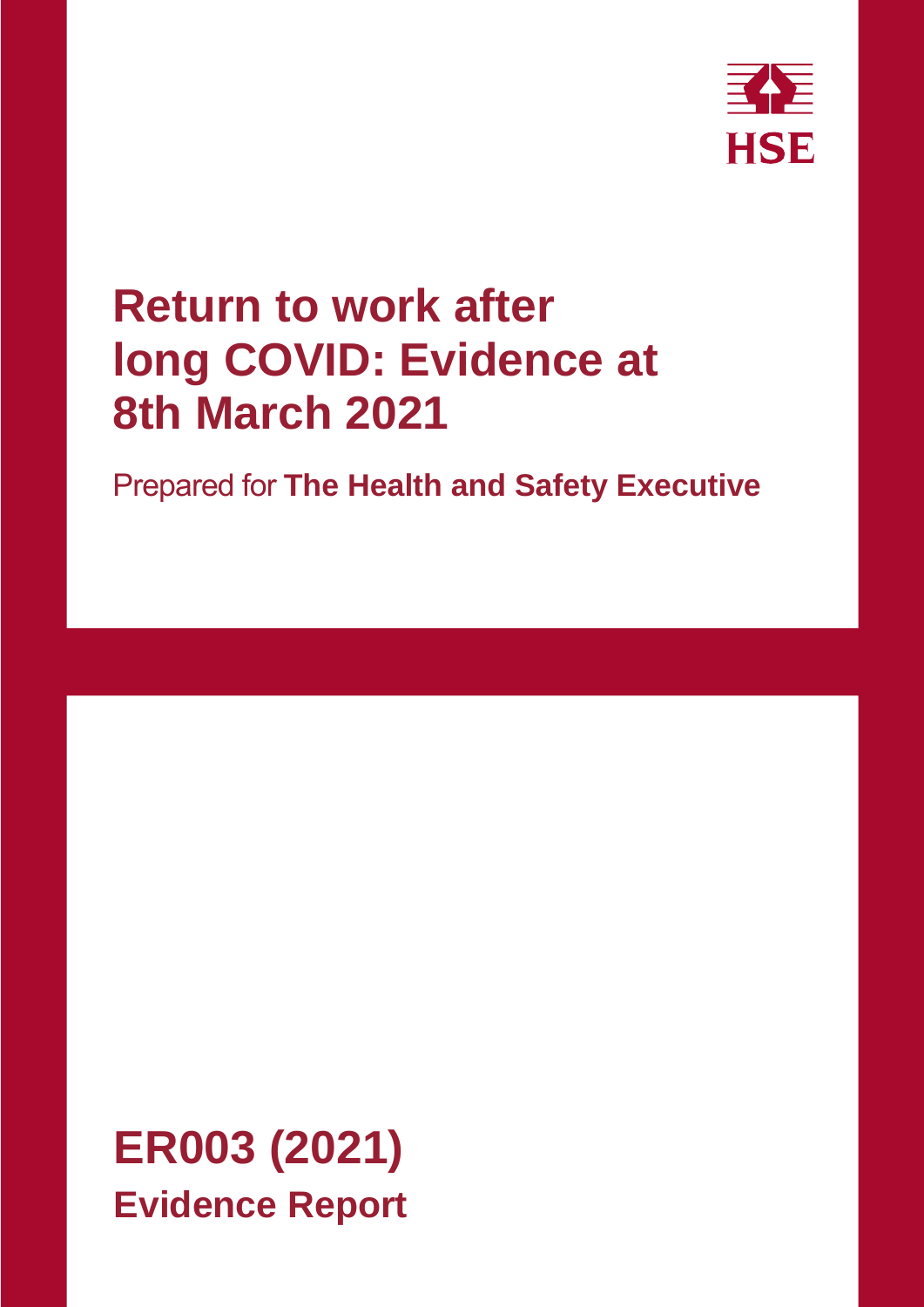© Crown copyright 2021

Prepared 2021 First published 2021

You may reuse this information (not including logos) free of charge in any format or medium, under the terms of the Open Government Licence. To view the licence: visit the [National Archives Website,](http://www.nationalarchives.gov.uk/doc/open-government-licence/) write to the Information Policy Team, The National Archives, Kew, London TW9 4DU, or email [psi@nationalarchives.gsi.gov.uk.](mailto:psi@nationalarchives.gsi.gov.uk)

Some images and illustrations may not be owned by the Crown so cannot be reproduced without permission of the copyright owner. Enquiries should be sent to [copyright@hse.gov.uk.](mailto:copyright@hse.gsi.gov.uk)

**Scientific evidence about COVID-19 is vital to inform decision making by HSE, across Government, and healthcare and other professionals involved in the national response to the pandemic. This report describes a study to consider the scientific evidence on the impact of 'long COVID' on work, the workplace and return to work interventions. Long COVID is the illness that affects people who have symptoms for at least 12 weeks after the onset of infection. An international expert group contributed to the study. This scientific evidence is relevant to aspects of policy led by various Government Departments and agencies and is not specific to HSE.**

**The report summarises the evidence in the published scientific literature to 8 March 2021 on the impact of long COVID on work, the workplace, and return to work interventions. The researchers identified only seven published studies and highlight the global lack of evidence. The symptoms with the greatest impact on work and return to work appear to be fatigue, cognitive dysfunction such as difficulty concentrating and memory loss, and changes in taste and smell. In addition, this limited evidence suggests that a significant proportion of people with long COVID experience depression and anxiety. The report also reviews transferable evidence on interventions for other illnesses where some symptoms are similar, such as ME/CFS. The researchers make initial recommendations for guidelines to facilitate long COVID patients to return to work. They note that: these guidelines are in line with existing Faculty for Occupational Medicine (FOM) guidance and HSE information; and working is generally good for health. The national and global scientific evidence about COVID-19 continues to develop rapidly.**

This report and the work it describes were funded by: the Health and Safety Executive. Its contents, including any opinions and/or conclusions expressed, are those of the authors alone and do not necessarily reflect HSE policy.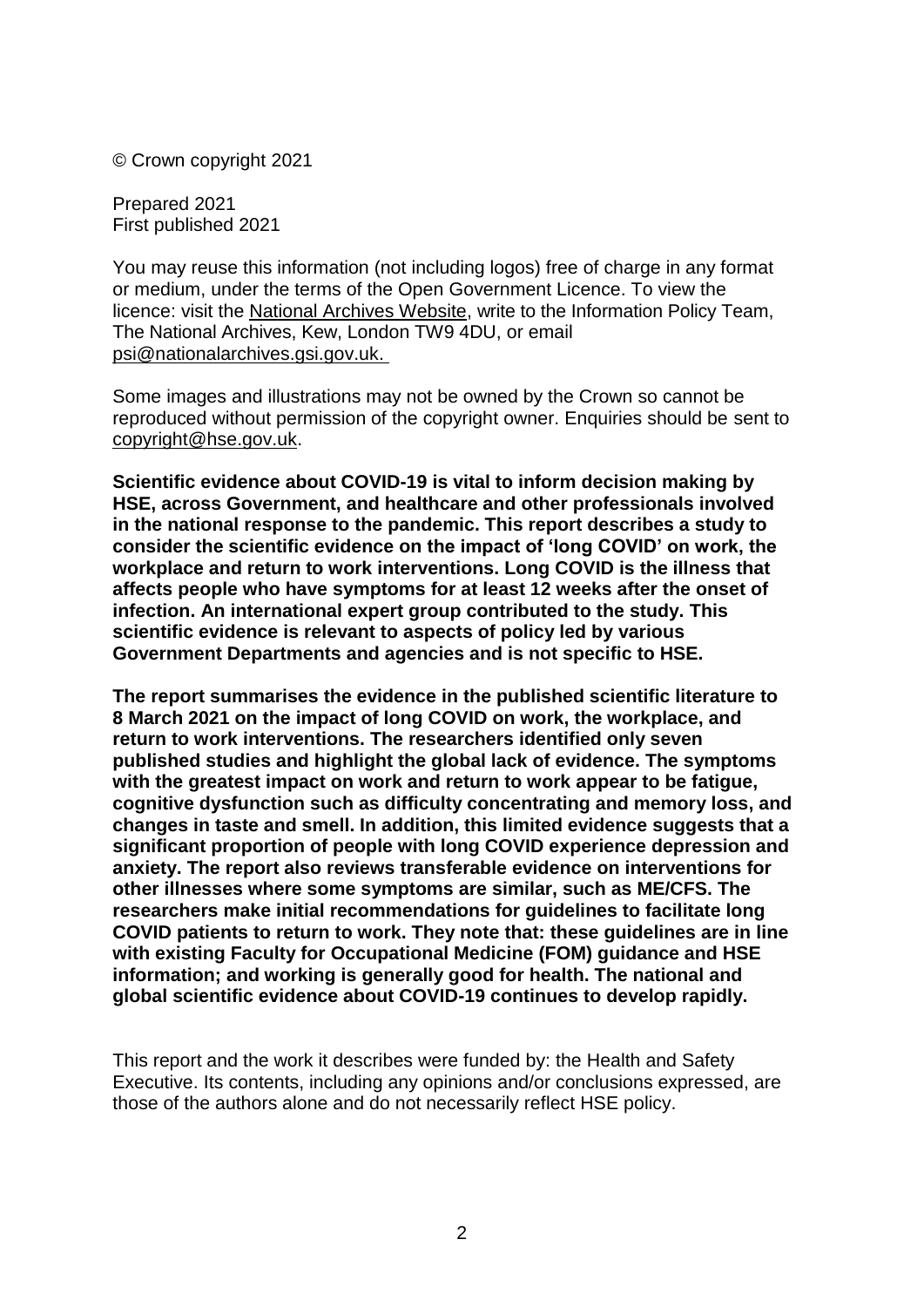Information and resources for the public are provided on the NHS website about:

[Supporting your recovery after COVID-19](https://eur03.safelinks.protection.outlook.com/?url=https%3A%2F%2Fwww.yourcovidrecovery.nhs.uk%2F&data=04%7C01%7CMary.Trainor%40hse.gov.uk%7C3d0344d2dd3a4ae34aff08d9aa8e0037%7C6b5953be6b1d4980b26b56ed8b0bf3dc%7C0%7C0%7C637728349135268372%7CUnknown%7CTWFpbGZsb3d8eyJWIjoiMC4wLjAwMDAiLCJQIjoiV2luMzIiLCJBTiI6Ik1haWwiLCJXVCI6Mn0%3D%7C3000&sdata=XmF8DXV1PL71fq4QkhM91cszPevuyeLrAu2qq3wJaY8%3D&reserved=0)

and

['The long-term effects of coronovirus](https://www.nhs.uk/conditions/coronavirus-covid-19/long-term-effects-of-coronavirus-long-covid/) (long COVID)'

(accessed 30 November 2021.)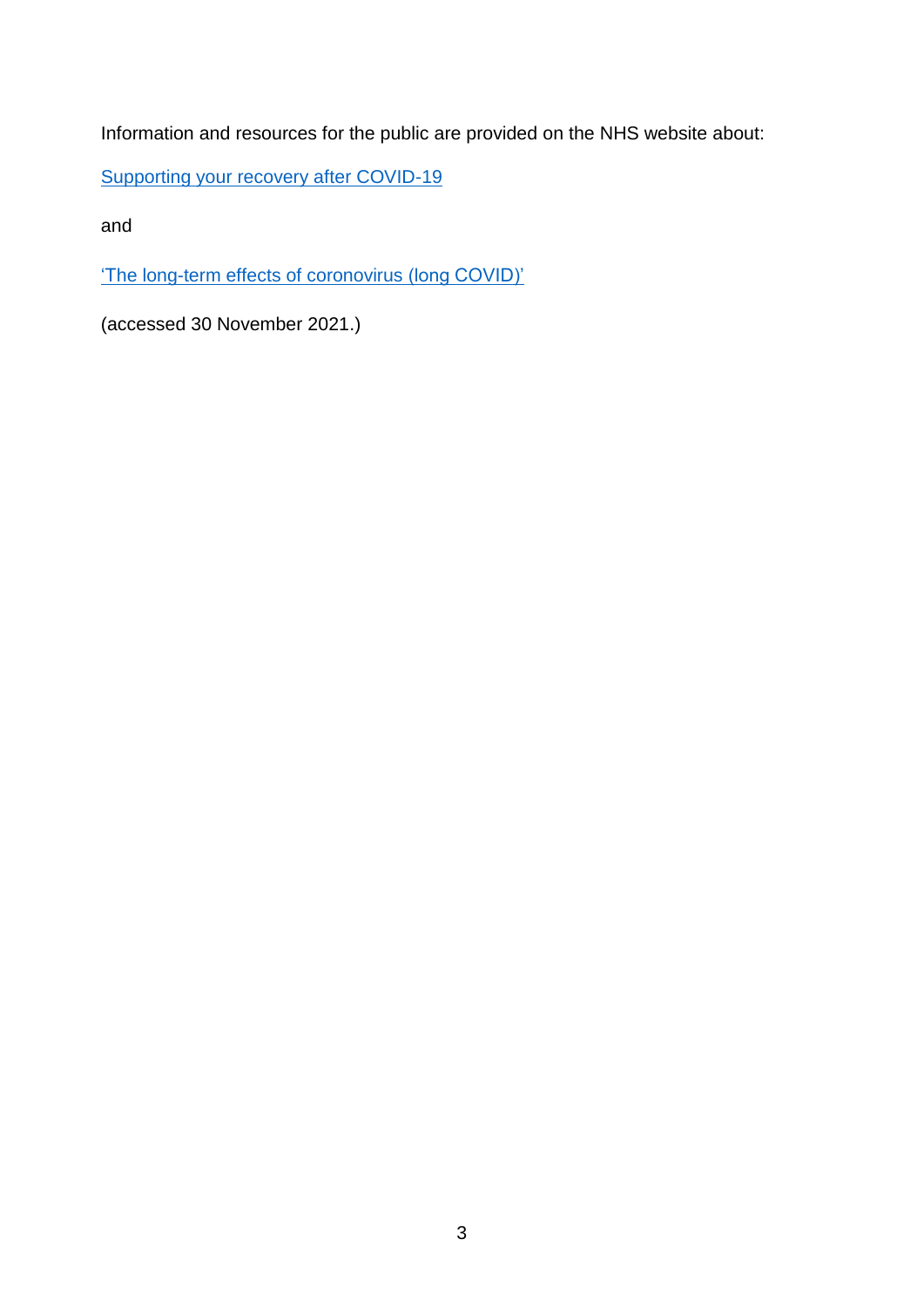# **Return to work after long COVID: Evidence at 8th March 2021**

**Sara Pauwels<sup>1</sup> , Isabelle Boets1,2 , Andrea Polli1,3 , Godewina Mylle<sup>2</sup> , Hilde De Raeve<sup>2</sup> , Lode Godderis1,2**

- **1. Environment and Health, Department of Public Health and Primary Care, KU Leuven,** Leuven, Belgium
- **2. Group IDEWE, External Service for Prevention and Protection at Work**  Heverlee, Belgium
- **3. Pain in Motion, Faculty of Physical Education and Physical Therapy, VUB,** Brussels, Belgium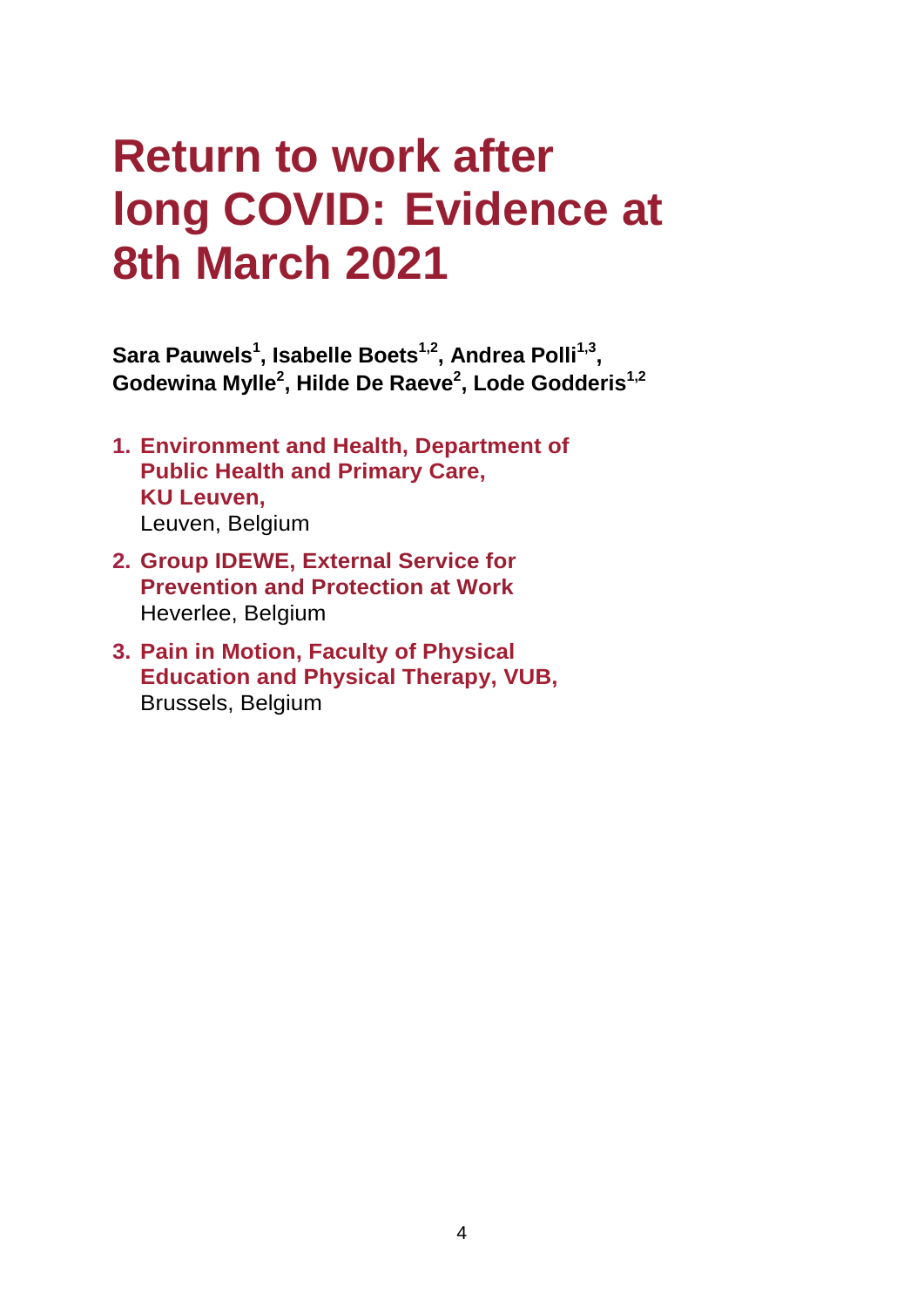# **Acknowledgments**

This research was undertaken with contributions from an international expert group:

**Jeroen Aussems<sup>1</sup> , Liesbet Mercken<sup>1</sup> , Kaat Goorts2,3 , Jelena Bakusic<sup>2</sup> , Damien McElvenny<sup>4</sup> , 5, Martie Van Tongeren<sup>5</sup> , Nick Pahl<sup>6</sup> , Ann Caluori<sup>6</sup>**

- **1. Group IDEWE, External Service for Prevention and Protection at Work**  Heverlee, Belgium
- **2. Environment and Health, Department of Public Health and Primary Care, KU Leuven,** Leuven, Belgium
- **3. Department Health and Wellbeing, Belgian Defence,** Brussels, Belgium
- **4. Research Group, Institute of Occupational Medicine,**  Edinburgh, United Kingdom
- **5. Division of Population Health, Health Services Research & Primary Care, Manchester Environmental Research Institute, University of Manchester,** Manchester, UK
- **6. Society of Occupational Medicine,** London, United Kingdom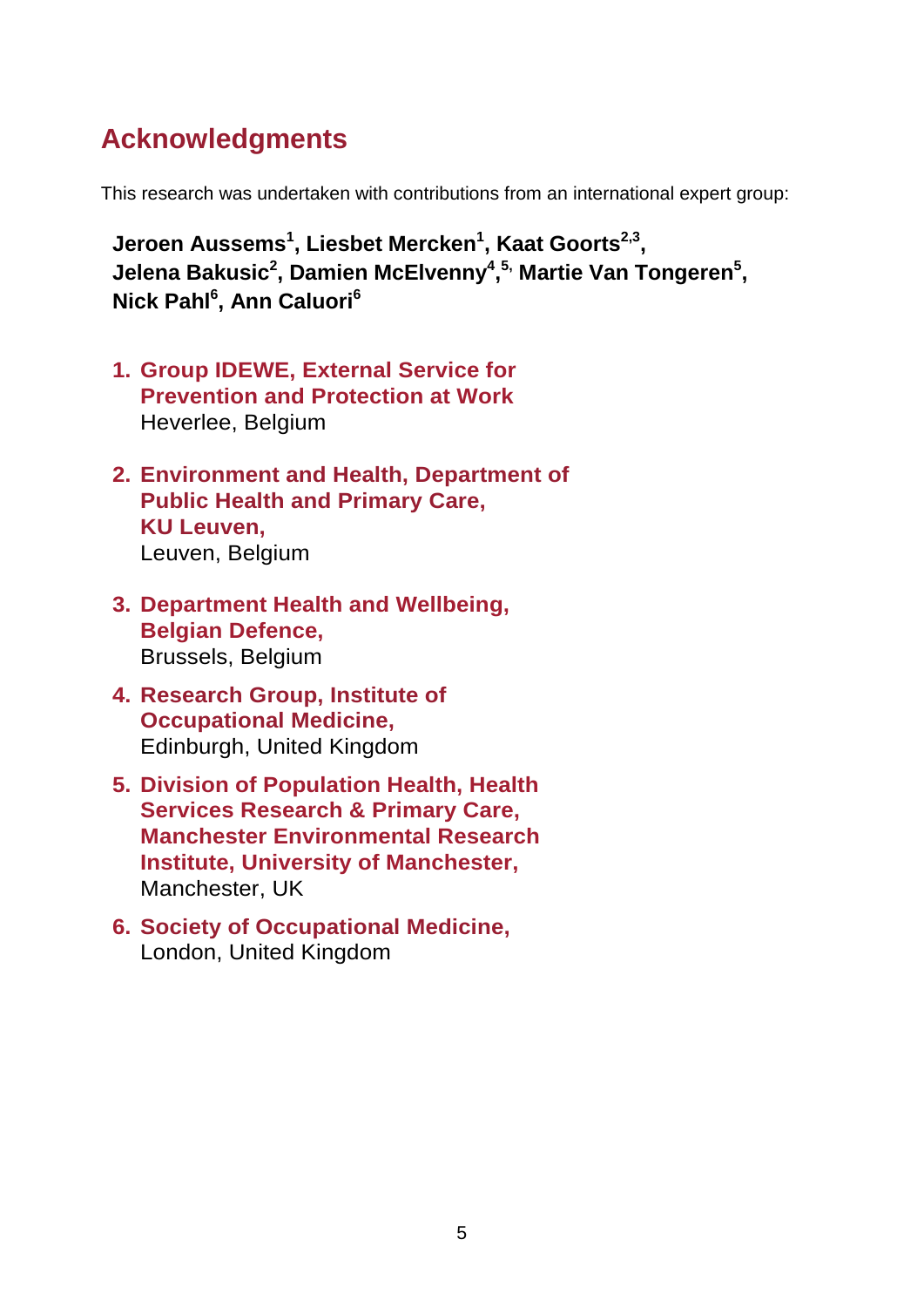# <span id="page-5-0"></span>**Key messages**

This report aims to provide insight on the impact of long COVID on work and return to work. We know that some people recovering from COVID-19 still experience symptoms weeks or even months after their infection, which can impact on their daily functioning, including their ability to work. The report summarises the evidence in the published scientific literature to 8 March 2021 on the impact of long COVID on work, the workplace and return to work interventions. It also reviews transferable evidence for other illnesses and interventions where symptoms are similar. The findings are:

- There is a lack of published research on the impact of long COVID on work and return to work due to the recency of the pandemic. This study identified only seven relevant published studies after screening 2,545 publications. There is a global need for large and long-term cohort studies with mixed methods (qualitative and quantitative) in order to better understand the long-term consequences of COVID-19.
- Based on this limited evidence, the long COVID symptoms that seem to have the greatest impact on work and return to work are fatigue, cognitive dysfunction (such as difficulty concentrating and memory loss), and changes in taste and smell.
- There is currently no agreed scientific definition of long COVID. We therefore suggest using the UK National Institute for Health and Care Excellence (NICE) guidelines to define long COVID.
- Return to work for an individual with long COVID often needs involvement of several stakeholders: the recovering worker, employer, line manager, and health or occupational health professionals.
- Established good practice for return to work for other illnesses with similar symptoms is that the primary goal should be progressive, adaptive, and appropriate return to work and support at work (job retention), as working is generally good for health.

Our findings are in line with the return to work guidance published by the Faculty of Occupational Medicine (FOM) and information published by the Health and Safety Executive (HSE).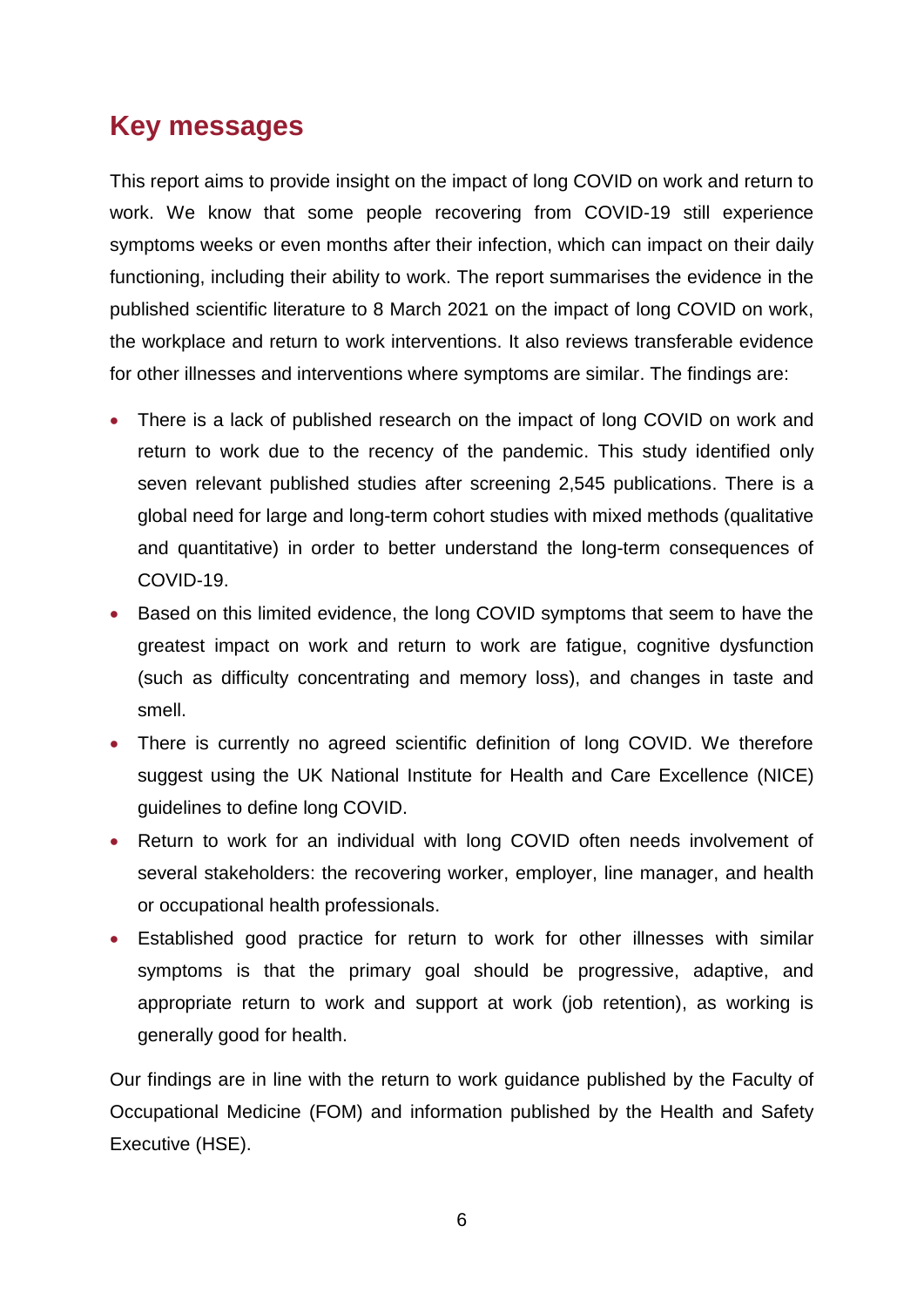# <span id="page-6-0"></span>**Executive summary**

### **Background**

Since the beginning of the COVID-19 pandemic, there have been more than 120 million cases and almost 2.8 million deaths globally, as of March 2021. Based on current scientific knowledge, we know that some people recovering from COVID-19 still experience symptoms such as fatigue, fever and cognitive dysfunction for weeks (5% to 36% of people) or even months (5% to 15% of people) after their infection. This is commonly referred to as long COVID. Long COVID is potentially a serious illness, with broad negative consequences for the individual suffering from it, as well as at the societal level. In addition, financial and employment consequences are arising and elevated levels of sickness absence and presenteeism are to be expected.

### **Aims**

1) Provide insight in the current available literature of long COVID and its impact on work and 2) return to work. 3) To identify any current gaps in the literature supporting return to work. 4) Complement the data with transferable findings from studies related to other respiratory infections and interventions targeting symptoms similar to those present in long COVID. 5) Depending on the outcome of (3) formulate recommendations for any additional guidance to facilitate long COVID individuals to return to work.

### **Method**

To identify and summarise the existing literature regarding the impact of long COVID on work, the workplace, and return to work interventions, we searched several databases. The inclusion criteria were: articles that studied the long-term effects of a COVID-19 infection (signs and symptoms for greater than 12 weeks) and articles that studied the impact on work and/or return to work of workers with long COVID. To find transferable findings from related diseases, we performed a narrative review of this literature. We used published documents to formulate initial recommendations for guidance to facilitate long COVID individuals to return to work.

7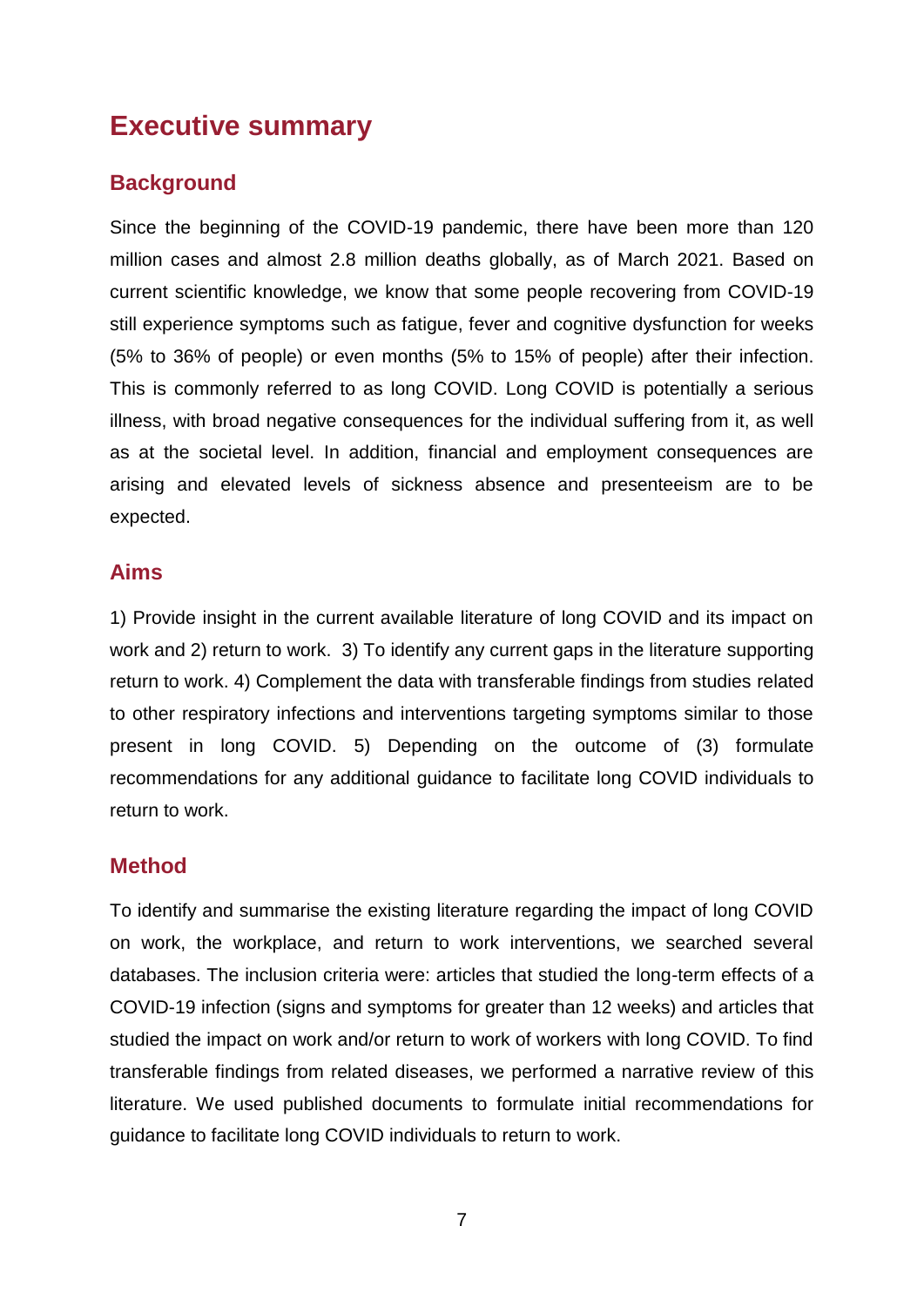### **Findings**

We screened 2,545 articles, but our literature search identified only seven articles about the impact of long COVID on work and return to work. Preliminary findings from these articles found that symptoms that seemed to have the greatest impact on work and return to work were fatigue, cognitive dysfunction (such as difficulty concentrating and memory loss), and changes in taste and smell. In addition, individuals with long COVID experienced problems returning to work or were unable to return. Return to work interventions included working reduced hours, flexitime or working from home, moving to a role with lower physical or mental strain, and phased returns. Relapses could occur for those who returned to work, triggered by mental strains and stress.

#### **Discussion**

There is a global lack of published research on the impact of long COVID on work and return to work. The limited current literature shows that long COVID is having an impact on work and return to work, but more research on this topic is needed at an international level. In addition, the seven published articles study different groups of workers using a range of methods: this makes it difficult to generalise the results to all workers. Moreover, there is no agreed definition of long COVID among the different authors about long COVID and different terminology (for example 'long haulers' and 'chronic COVID') and definitions are used interchangeably.

The clinical presentation of long COVID, however, can share some similarities with other conditions with similar symptomology, most notably with Myalgic Encephalomyelitis/Chronic Fatigue Syndrome (ME/CFS). More research on the impact of ME/CFS on work is already available and important lessons can be learned from this research. For example, despite the benefits of physical exercise in the general population, we infer from the research on these other conditions, that it will be important to consider whether or not physical exercise might be detrimental for patients suffering from long COVID if post-exertional malaise is present. If the presence of post-exertional malaise is confirmed, pacing and activity management might become the priority of the recovery programme. However, we stress that at this time (8 March 2021) further research on ME/CFS is also ongoing internationally, and the optimal approaches to support recovery of these patients is itself evolving and

8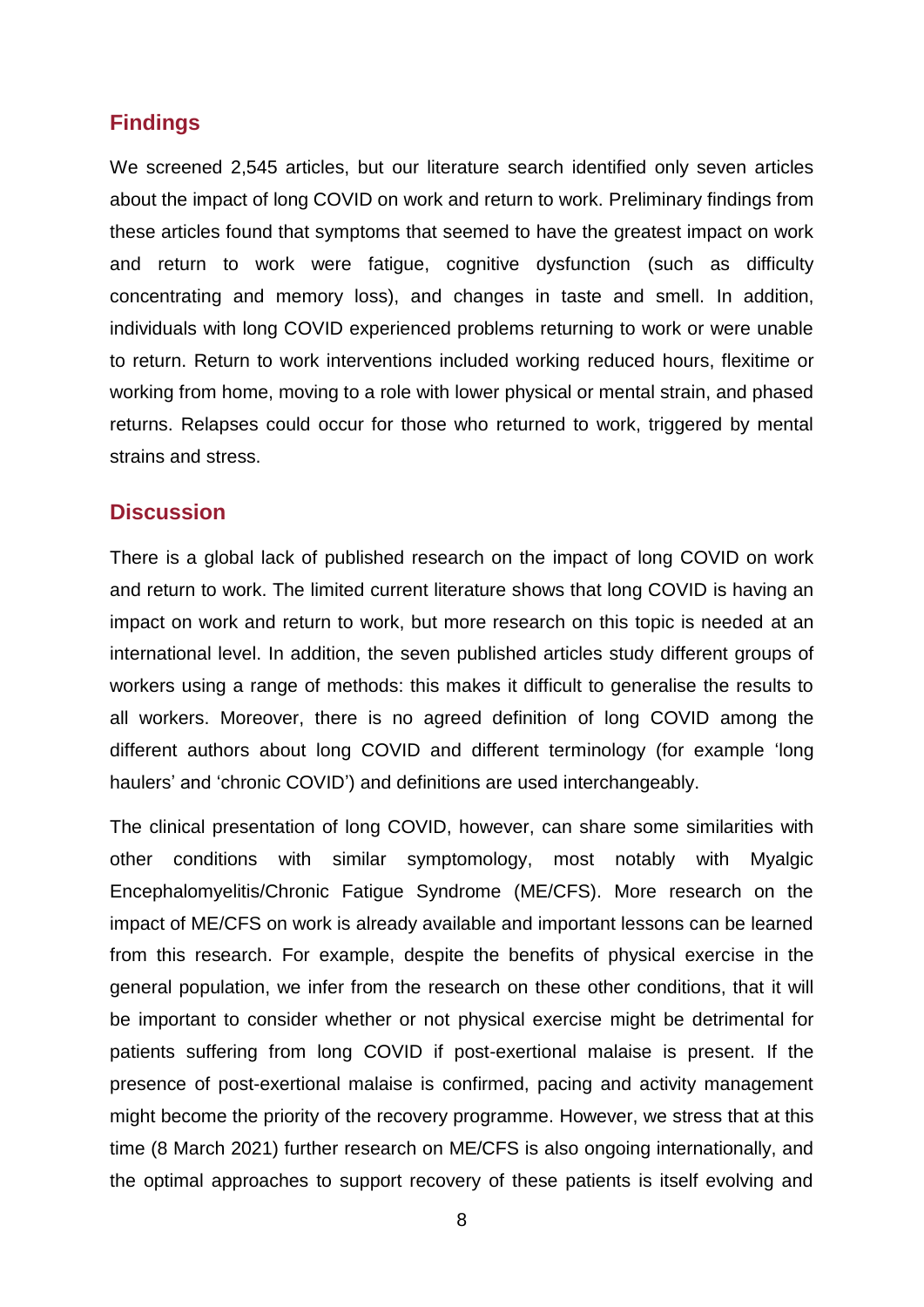changing as more evidence becomes available. For example, NICE is reviewing their guidelines on the best approach to the diagnosis and management of ME/CFS following the publication of a draft updated guideline on 10 November 2020 for consultation.

In addition, the limited current literature suggests that a large proportion of individuals suffering from long COVID show high rates of depression, anxiety, and posttraumatic stress disorder (PTSD). These psychological and emotional problems may also significantly impact work and return to work. Perceived social stigmatization, both for (long) COVID and psychological and emotional problems, warrant a return to work in a safe environment with social support (within and outside the workplace), to reduce mental stress.

For both ME/CFS and PTSD, cognitive-behavioural therapy could be considered by an individual as part of return to work, but the current evidence about its effectiveness is conflicting and suggests that its effectiveness may vary depending on the individual's response.

#### **Guidelines on return to work**

Return to work for individuals with long COVID is complex and will differ for each individual. We recommend the following return to work guidelines which are in line with the existing guidance published by the Faculty of Occupational Medicine (FOM) ('Guidance for healthcare professionals on return to work for patients with long COVID' [accessed 08/03/2021](https://www.fom.ac.uk/media-events/publications/fom-guidance) and 'Guidance for managers and employers on return to work for employees with long COVID', [accessed 08/03/2021\)](https://www.fom.ac.uk/media-events/publications/fom-guidance) and HSE information ('Managing sick leave and return to work', [accessed 08/03/2021\)](https://www.hse.gov.uk/sicknessabsence/).

- Health professionals are involved with return to work advice as soon as possible.
- Early contact by the employer with the absent employee within the first two weeks from the onset of the absence is recommended as a good practice.
- Involvement of all stakeholders (for example the health or health care professional and employer) in the reintegration process of the recovering worker with long COVID.
- A progressive, adaptive, and appropriate return to work is the primary goal since an individual does not need to be 100% fit to return to work. In order to maximise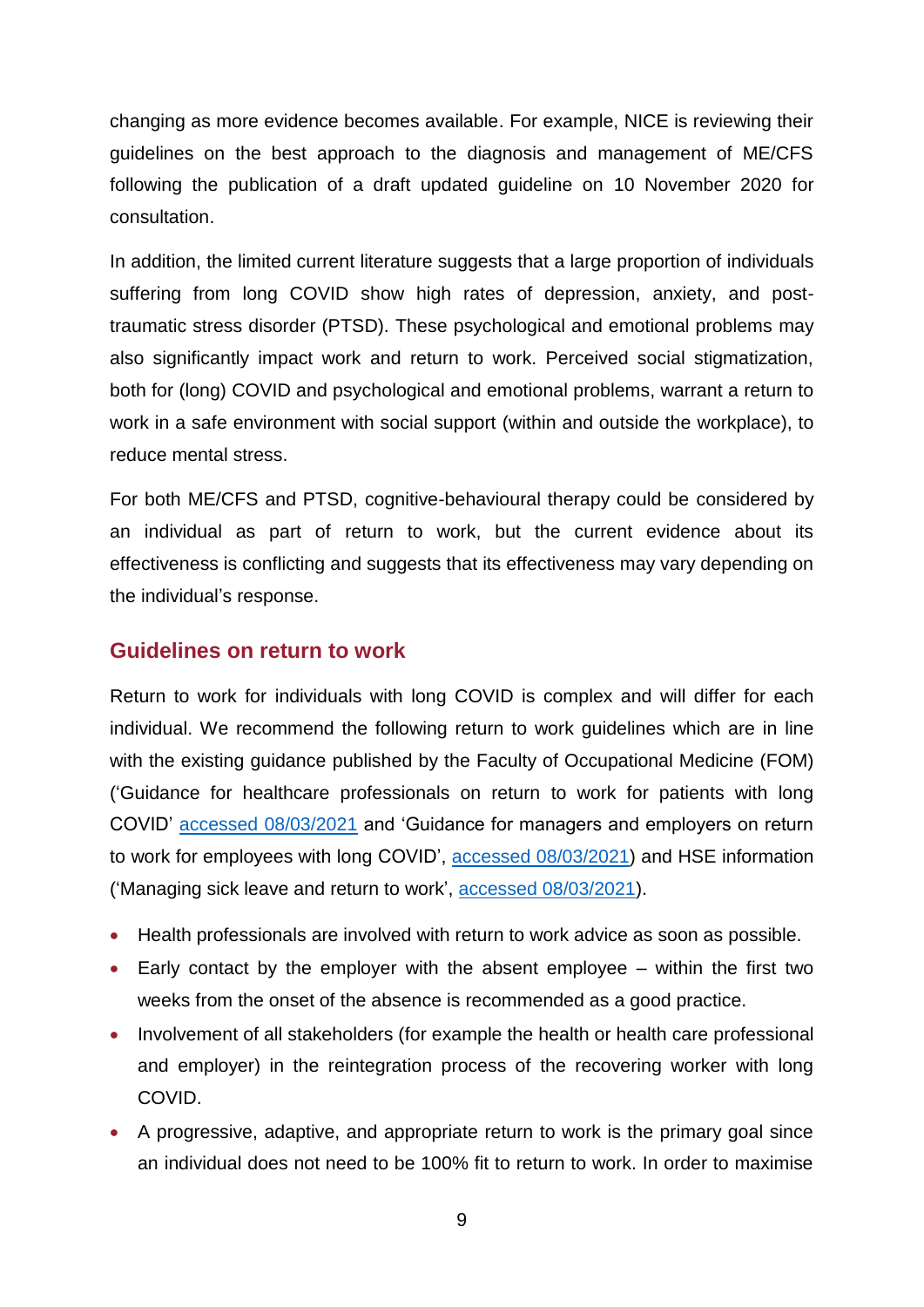the job retention, we recommend that occupational health professionals, where available, play an active role in the return to work.

- Working is generally good for health and this also applies for workers suffering from long COVID. Return to (adapted) work needs to be prepared and can be an effective part of the rehabilitation.
- The occupational health professional, where available, should develop a close and trustful relationship with all stakeholders to initiate a return to work. The worker with long COVID should be allowed to be actively involved in (re)designing his/her work.
- The work of the individual with long COVID is adequately and appropriately adapted where possible. Therefore, there is the need for extended information on the job, tasks, physical and mental demands of the job.
- A return to work plan for individuals with long COVID could include: a phased return, flexible work, time off for rehabilitation and medical appointments, fatigue management strategies, adapting work tasks, etc.

### **Conclusion**

Long COVID can have a significant impact on daily functioning, including the individual's ability to return to work. Return to work for an individual with long COVID is likely to require the involvement of several stakeholders, for example recovering worker, employer, line manager and where available occupational and other health professionals). In line with established good practice, the primary goal should be a progressive, adaptive and appropriate return to work, which supports the individual's job retention, as good work is good for health. These findings are in line with the existing guidance by FOM and HSE information on return to work.

At the time of this review (8 March 2021), there is a lack of published research on the impact of long COVID on work and return to work. Large and long-term cohort studies with mixed methods (qualitative and quantitative) are needed at an international level to better understand the long-term consequences of COVID-19 and the impact on the return-to-work process.

10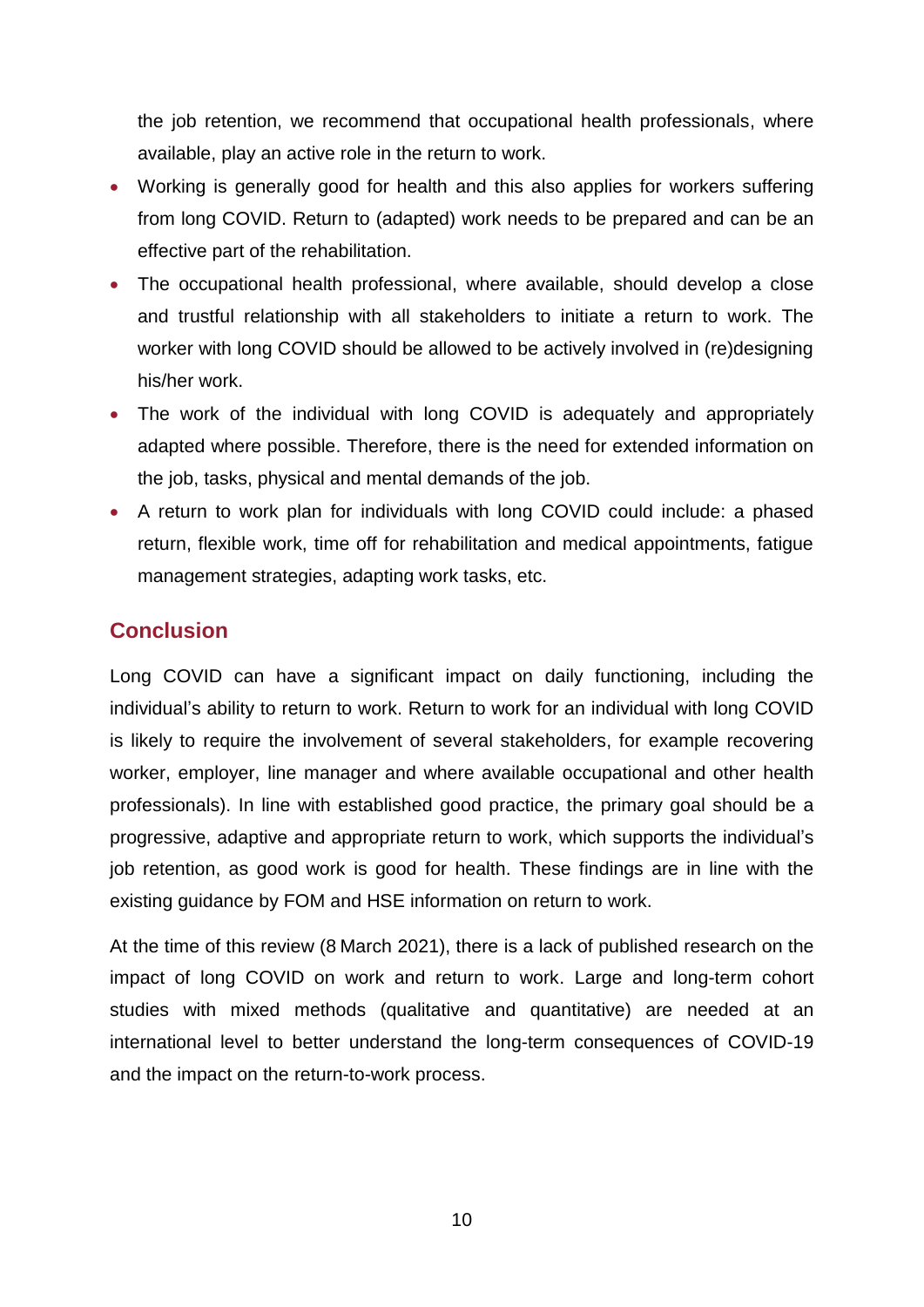# <span id="page-10-0"></span>**Contents**

|     | <b>Acknowledgements</b>                                                                      | 5              |
|-----|----------------------------------------------------------------------------------------------|----------------|
|     | Key messages                                                                                 | 6              |
|     | <b>Executive summary</b>                                                                     | $\overline{7}$ |
|     | <b>Contents</b>                                                                              | 11             |
| 1.  | <b>Introduction</b>                                                                          | 13             |
| 1.1 | COVID-19 symptoms                                                                            | 13             |
| 1.2 | COVID-19 recovery times                                                                      | 13             |
| 1.3 | Definition of long COVID                                                                     | 14             |
| 1.4 | Potential consequences of COVID-19 and long COVID                                            | 14             |
| 1.5 | Report aim                                                                                   | 15             |
| 1.6 | Research objectives                                                                          | 15             |
|     | 2. Methods                                                                                   | 17             |
| 2.1 | Methods - Review of the literature                                                           | 17             |
| 2.2 | Methods - Narrative review: transferable findings on conditions with similar<br>symptomology | 20             |
| 2.3 | Methods - Guidance to facilitate long COVID individuals to return to work                    | 20             |
| 3.  | Results of the review of the literature                                                      | 21             |
| 3.1 | Articles identified                                                                          | 21             |
| 3.2 | <b>Reported Symptoms</b>                                                                     | 21             |
| 3.3 | Working patterns and accommodations for return to work                                       | 22             |
| 3.4 | Additional pre-print                                                                         | 22             |
| 4.  | <b>Discussion</b>                                                                            | 31             |
| 4.1 | Review of the literature                                                                     | 31             |
| 4.2 | Narrative review: transferable findings on conditions with similar<br>symptomology           | 33             |
| 5.  | Guidance to facilitate individuals with long COVID to return to work                         | 38             |
| 5.1 | Quick intervention in the event of incapacity for work                                       | 38             |
| 5.2 | Involvement of all stakeholders in the reintegration process                                 | 38             |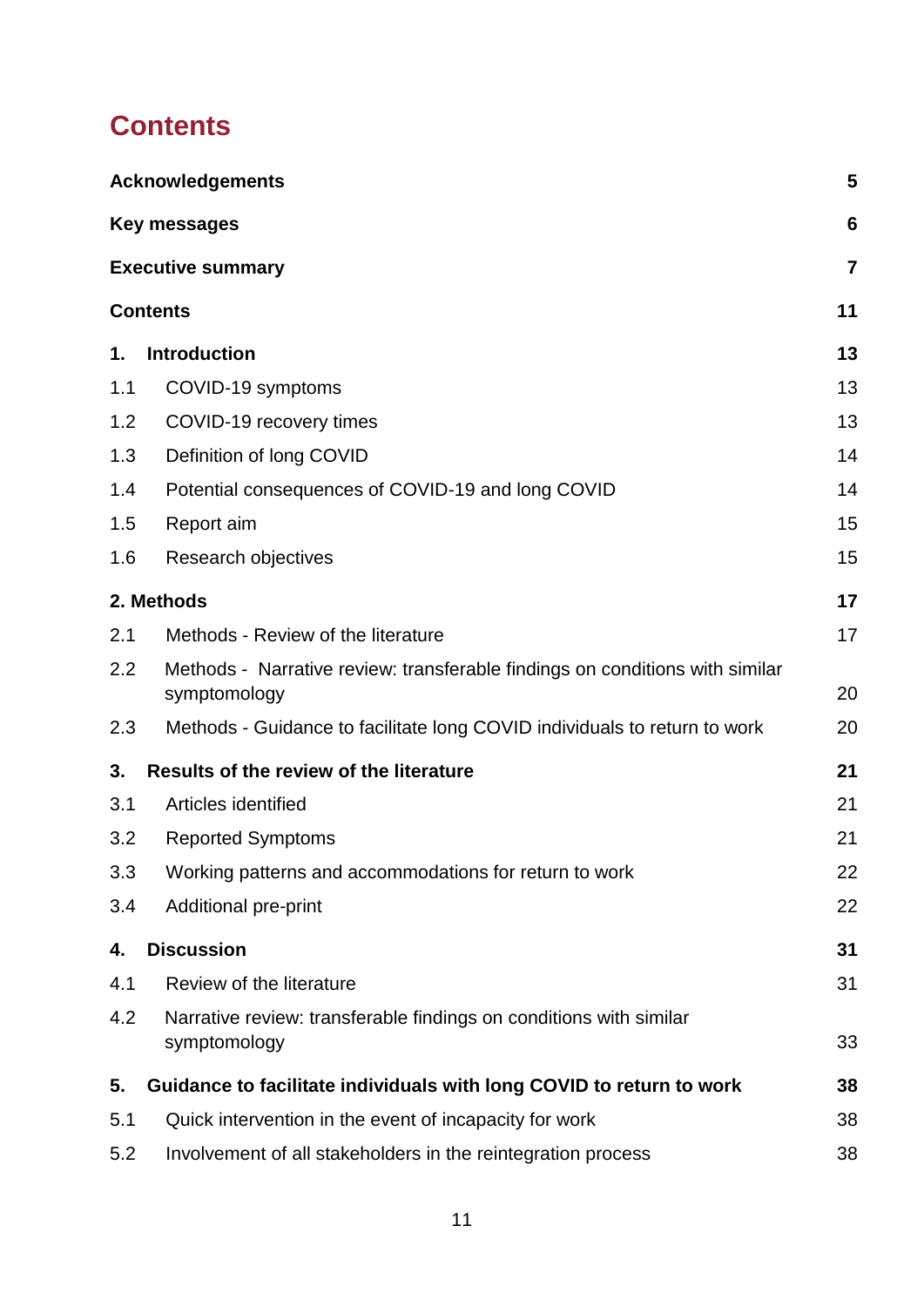|     | Appendix: Literature review databases and search terms                                      |    |  |  |
|-----|---------------------------------------------------------------------------------------------|----|--|--|
|     | <b>References</b>                                                                           | 49 |  |  |
| 5.9 | Conclusion                                                                                  | 48 |  |  |
| 5.8 | Individual reintegration within a broader absenteeism and personnel policy                  | 47 |  |  |
| 5.7 | A phased return to the work in terms of tasks and time                                      | 43 |  |  |
| 5.6 | Return of workers to the highest possible level of work functioning                         | 42 |  |  |
| 5.5 | Consultation and communication between all parties involved at all stages of<br>the process | 42 |  |  |
| 5.4 | Recognition that the workplace is normally the most effective place for<br>reintegration    | 41 |  |  |
| 5.3 | A progressive, adaptive, and appropriate return to work and support at work                 | 41 |  |  |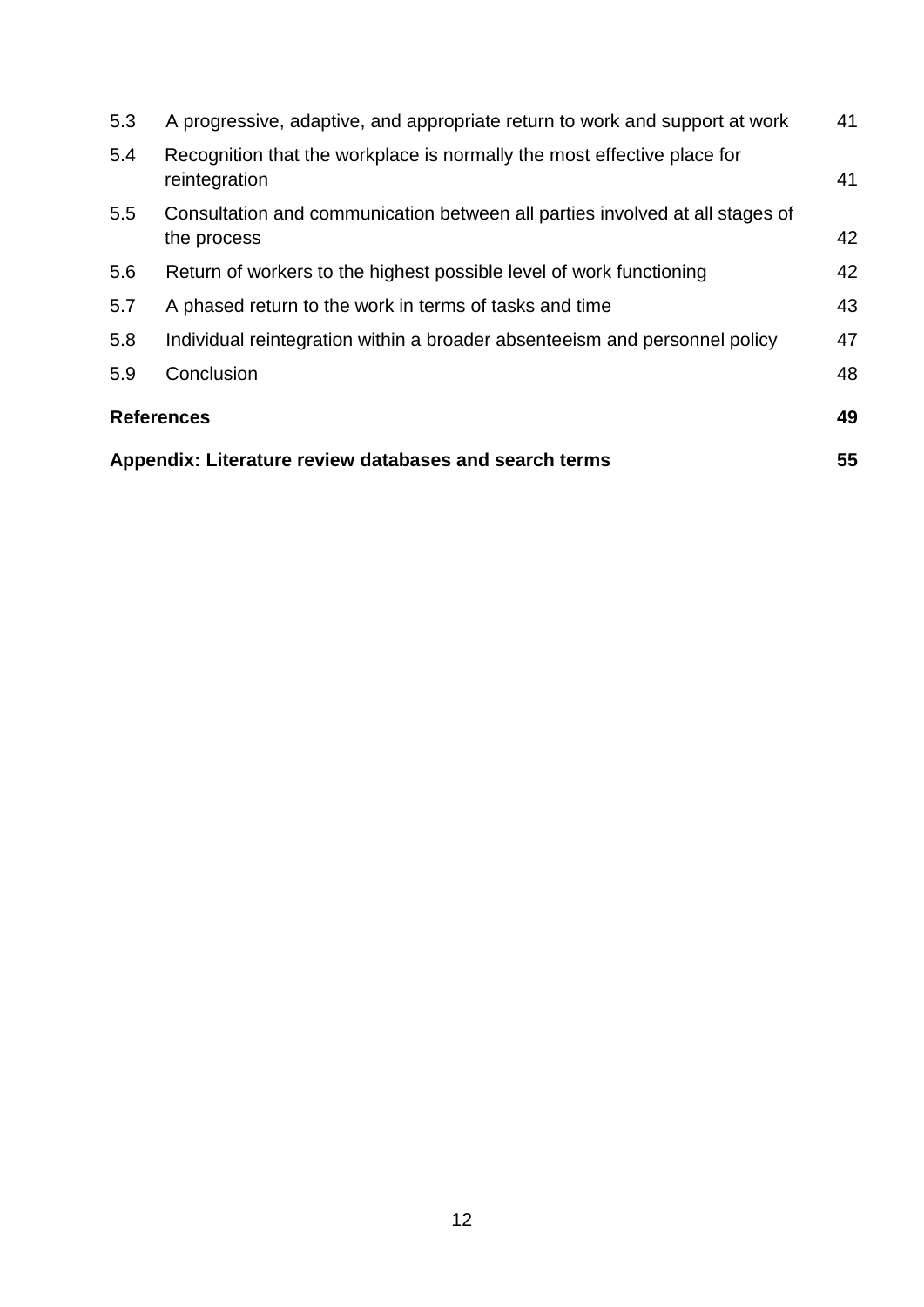## <span id="page-12-0"></span>**1. Introduction**

Since the beginning of the COVID-19 pandemic, there have been more than 120 million cases and almost 2.8 million deaths, globally (to 29 March 2021) (1). In the UK there were more than 4.3 million cases and almost 150,000 deaths (to 28 March 2021) (2). In Belgium (location of the authors of this work), to date there have been more than 870,000 cases and almost 23,000 deaths (to 28 March 2021.) (3).

### <span id="page-12-1"></span>**1.1 COVID-19 symptoms**

Although more data is needed to elucidate the global epidemiology of COVID-19, early reports estimated that the large majority (over 80%) of confirmed COVID-19 cases are mild, inducing rapidly resolving symptoms such as cough, sore throat, low grade fever, difficulty breathing, and general fatigue (4). In such patients, the initial immune response combining cytokine release and antiviral interferon activation result in successful COVID-19 virus suppression (5). However, another 10%-15% can develop more severe symptoms such as pneumonia, acute respiratory distress, or multisystem organ failure (4). Evidence of neural involvement (dizziness, confusion, epilepsy, cerebral strokes, ataxia), cardiovascular damage, renal failure, gastrointestinal infection (and accompanying symptoms such as abdominal pain, nausea, and vomiting), hepatic and pancreatic injuries have been observed (5).

#### <span id="page-12-2"></span>**1.2 COVID-19 recovery times**

Severe symptoms of an infection seem to be more prevalent in those individuals with pre-existing health issues like diabetes, hypertension, and cardiovascular diseases or psychiatric disorders (6). Having an underlying health issue in combination with having (multiple) symptoms during the acute phase of the infection could also lead to a slower recovery from COVID-19 (7). Based on current scientific knowledge, we know that a large proportion of people recovering from COVID-19 can still experience symptoms weeks or even months after their infection. In addition, it is not only patients who had a severe COVID-19 infection who can experience a slow recovery; this can also be the case for those who only experienced a mild infection. It is estimated that 5 to 36% of patients still experience symptoms 4 to 12 weeks after their infection, and 5 to 15% experience symptoms lasting longer than 12 weeks (8, 9). Most common long-term symptoms are generalised symptoms, e.g. fatigue or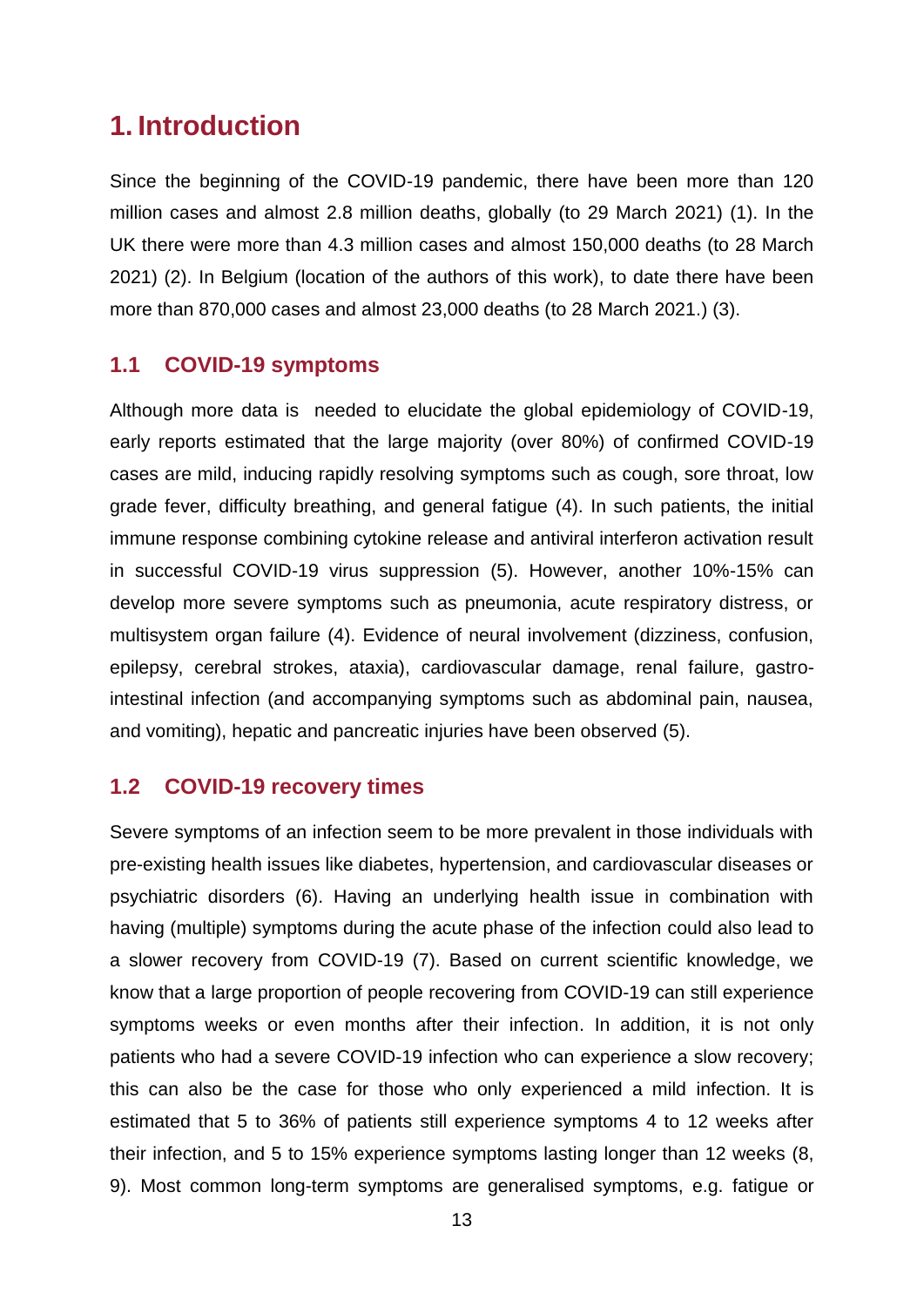fever, neurological impairments like headache or memory problems and respiratory symptoms like cough and shortness of breath (10-12).

### <span id="page-13-0"></span>**1.3 Definition of long COVID**

Although this persistent condition in people recovering from COVID-19 has been gaining more attention in research recently (13), little scientific literature is currently available. Another finding of this research is the lack of an agreed definition for those experiencing persistent symptoms following COVID-19 infection. Terms like "long COVID", "chronic COVID", "long haulers", "post-COVID-19-syndrome", "post-COVID-19-illness" and "long term effects of COVID-19" are all being used.

In this report, we chose to use the National Institute for Health and Care Excellence (NICE) to define long COVID (10). They define long COVID as symptoms that continue or develop after acute COVID-19, this includes both ongoing symptomatic COVID-19 symptoms (symptoms from 4 to 12 weeks) and post-COVID-19-syndrome (symptoms past 12 weeks). The latter is defined as signs and symptoms that develop during or following an infection consistent with COVID-19 which continue for more than 12 weeks and are not explained by an alternative diagnosis (10). The NICE definition describes that the condition usually presents with clusters of symptoms, often overlapping, which may change over time and can affect any system within the body. It also notes that many people with post-COVID-19-syndrome can also experience generalised pain, fatigue, persisting high temperature and psychiatric problems (10).

### <span id="page-13-1"></span>**1.4 Potential consequences of COVID-19 and long COVID**

Nevertheless, the impact of COVID-19 and long COVID on one's general health can be significant and can challenge normal functioning. Taken together, it has become clear that long COVID can be a serious illness, with broad negative consequences on the person suffering from it, as well as at the societal level. In addition, financial and employment consequences may arise and elevated levels of sickness absence and presenteeism are to be expected (10). Finally, mental ill-health issues due not only to the illness itself, but also to prolonged social isolation and teleworking are rapidly raising to worrying levels (14).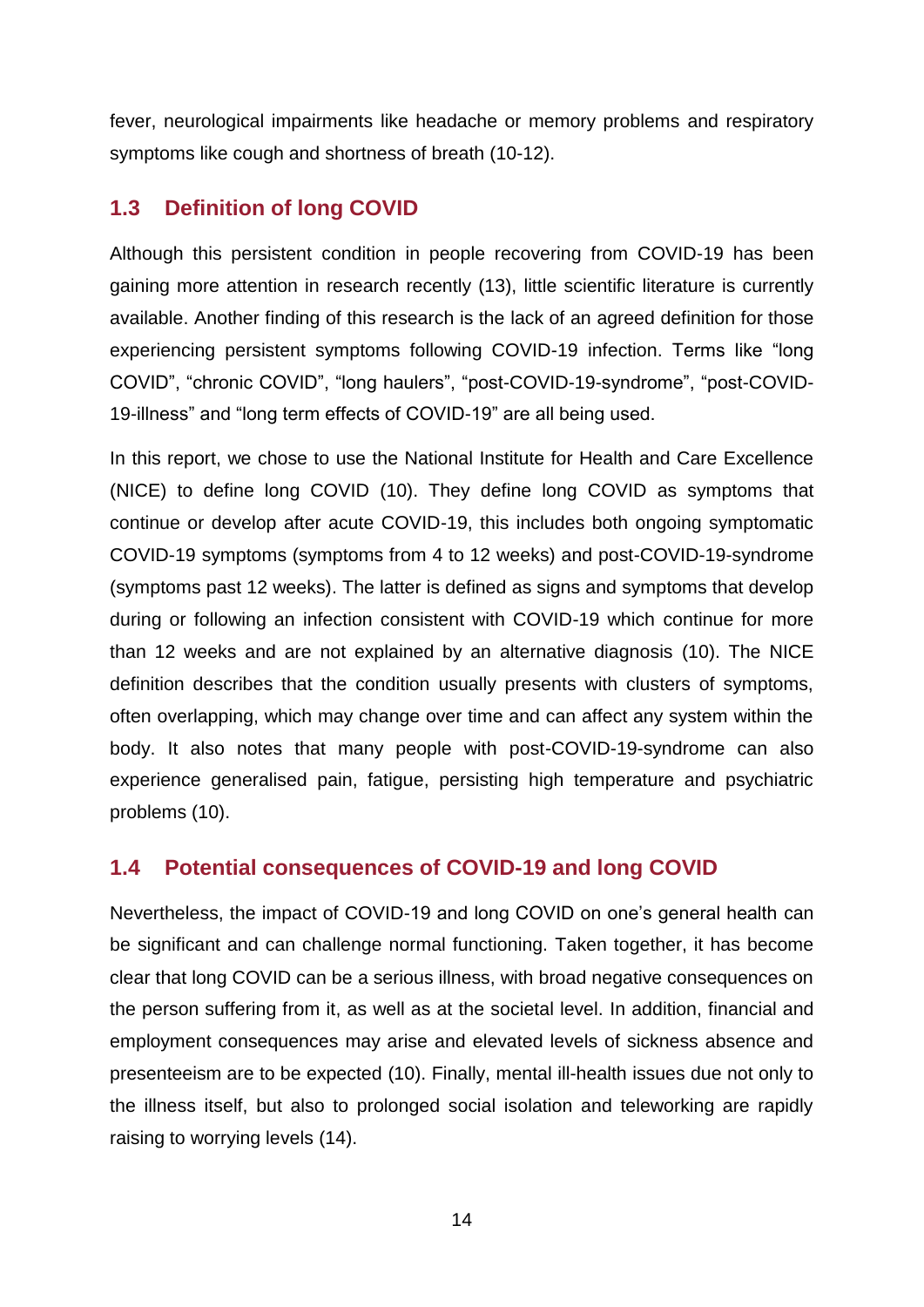Though these negative consequences in the future seem likely, very limited research has focussed on assessing the impact of long COVID on work and sickness absence, or to the possible interventions to assist individuals with long COVID to recover and return to work (RTW). We observe that long COVID patient groups formed quickly in the UK and elsewhere and have helped to drive recognition of the condition.

### <span id="page-14-0"></span>**1.5 Report aim**

In this report, we aim to provide insight into the current available literature and guidance on long COVID and its impact on work and RTW. In addition, relevant information can be retrieved from conditions and illnesses that share some clinical or pathophysiological features with long COVID, such as autoimmune and respiratory diseases, post-traumatic stress syndrome (PTSD), depression, anxiety, and chronic fatigue syndrome. These conditions are generally better understood, and a variety of strategies (ranging from workplace re-organisation to psychological and rehabilitative treatments) have been proposed, considered, and in some cases implemented.

The information gathered will allow us to identify measures and actions that can be taken to facilitate long COVID individuals to safely and promptly RTW, as well as to provide relevant stakeholders with recommendations on how to implement these measures.

### <span id="page-14-1"></span>**1.6 Research objectives**

The objectives of the research are:

- 1) Identify and summarise the existing literature regarding the impact of long COVID on work, the workplace and sickness absence;
- 2) Identify and summarise the existing literature on workplace interventions to assist individuals with long COVID RTW and reintegrate to the workplace;
- 3) Identify any existing gaps in data collection regarding long COVID's effect on work, the workplace and sickness absence, as well as interventions for RTW after long COVID;
- 4) Complement the data with transferable findings from studies related to other conditions with symptoms similar to those present in long COVID;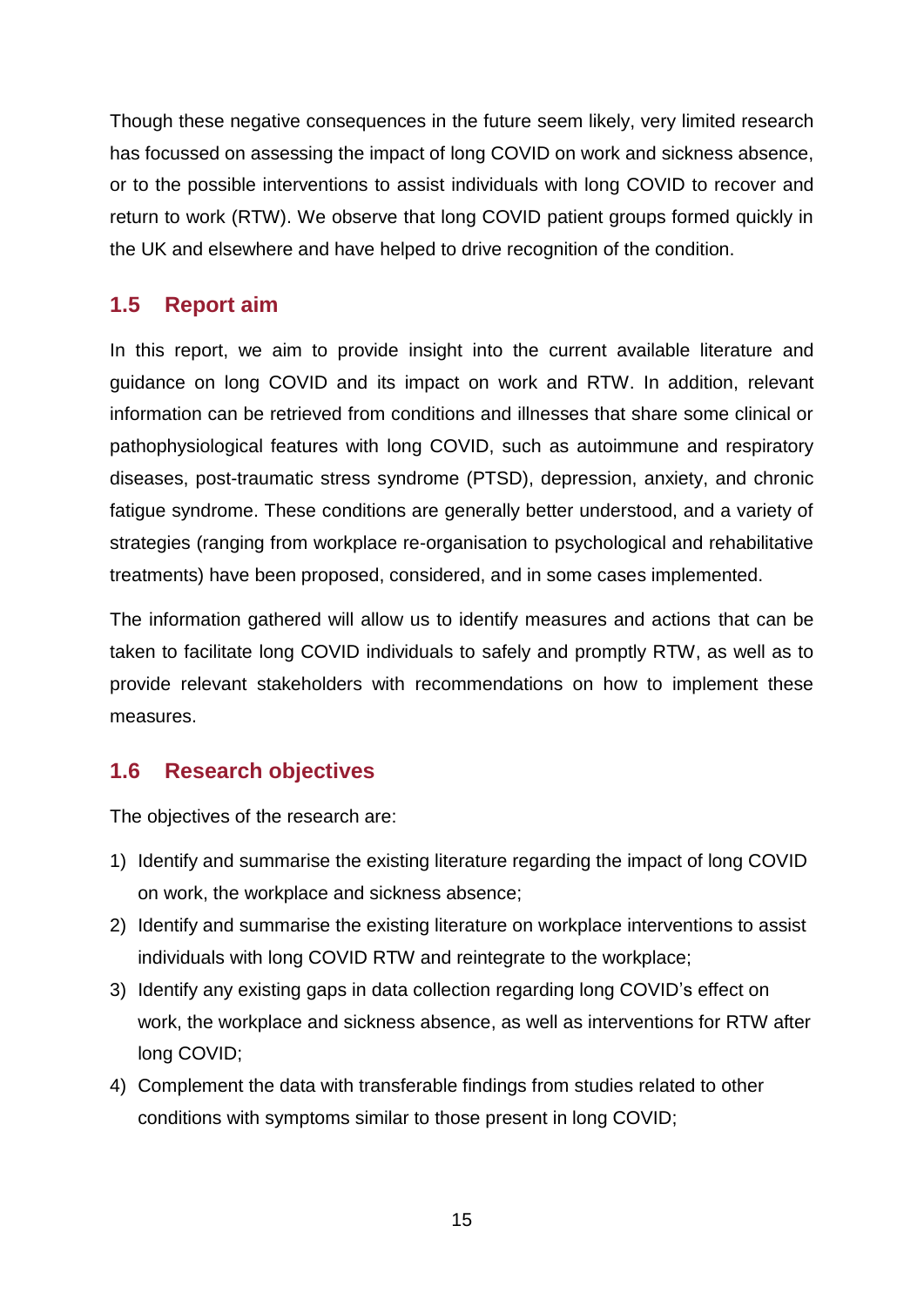5) Depending on the outcome of (3) formulate brief initial recommendations for guidance in relation to possible intervention approaches to help identify workers with long COVID who could RTW and how to achieve this in a supportive and evidence-based way.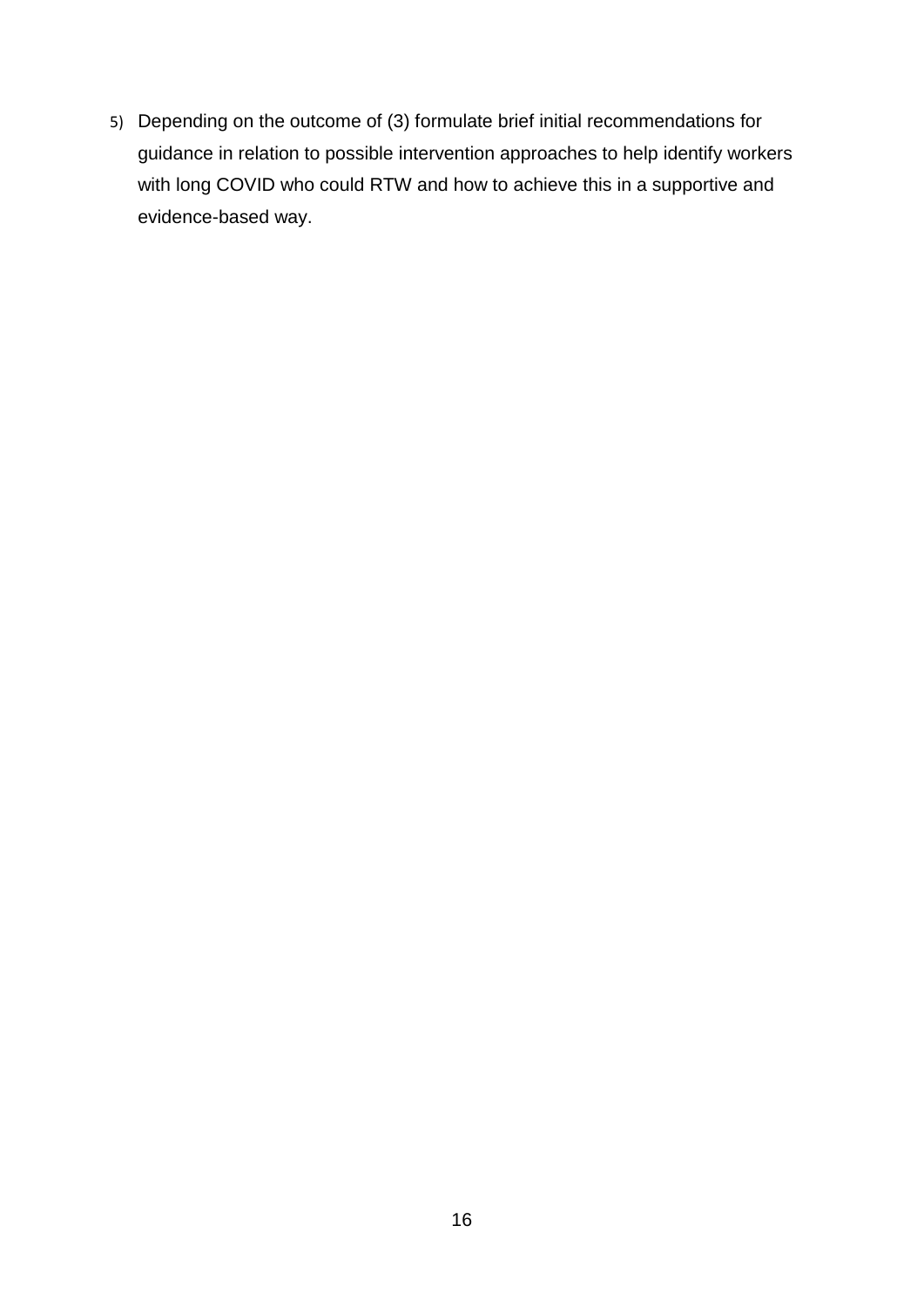# <span id="page-16-0"></span>**2. Methods**

### <span id="page-16-1"></span>**2.1 Methods - Review of the literature**

To identify and summarise the existing literature regarding the impact of long COVID on work, the workplace, and RTW interventions, we searched Pubmed, Scopus, Embase, Cochrane CENTRAL, Cochrane CDSR, clinicaltrials.gov, bioRxiv and medRxiv for publications fitting the following conditions:

- (i) Long COVID (Coronavirus OR Betacoronavirus OR Coronavirus Infections OR COVID-19 OR chronic COVID OR long hauler OR post-acute COVID OR post COVID syndrome OR post COVID illness OR long term effects of COVID)
- (ii) Work related (workplace OR job site OR work site OR return to work OR back to work OR absenteeism OR sick leave OR sickness absence OR sick day OR illness day OR disability leave OR occupational health OR reintegration)
- (iii) Documents written/published in English after 2019.

The search was conducted on 8 March 2021. The full search string can be found in the Appendix.

To select relevant articles COVIDENCE review software was used (figure 1).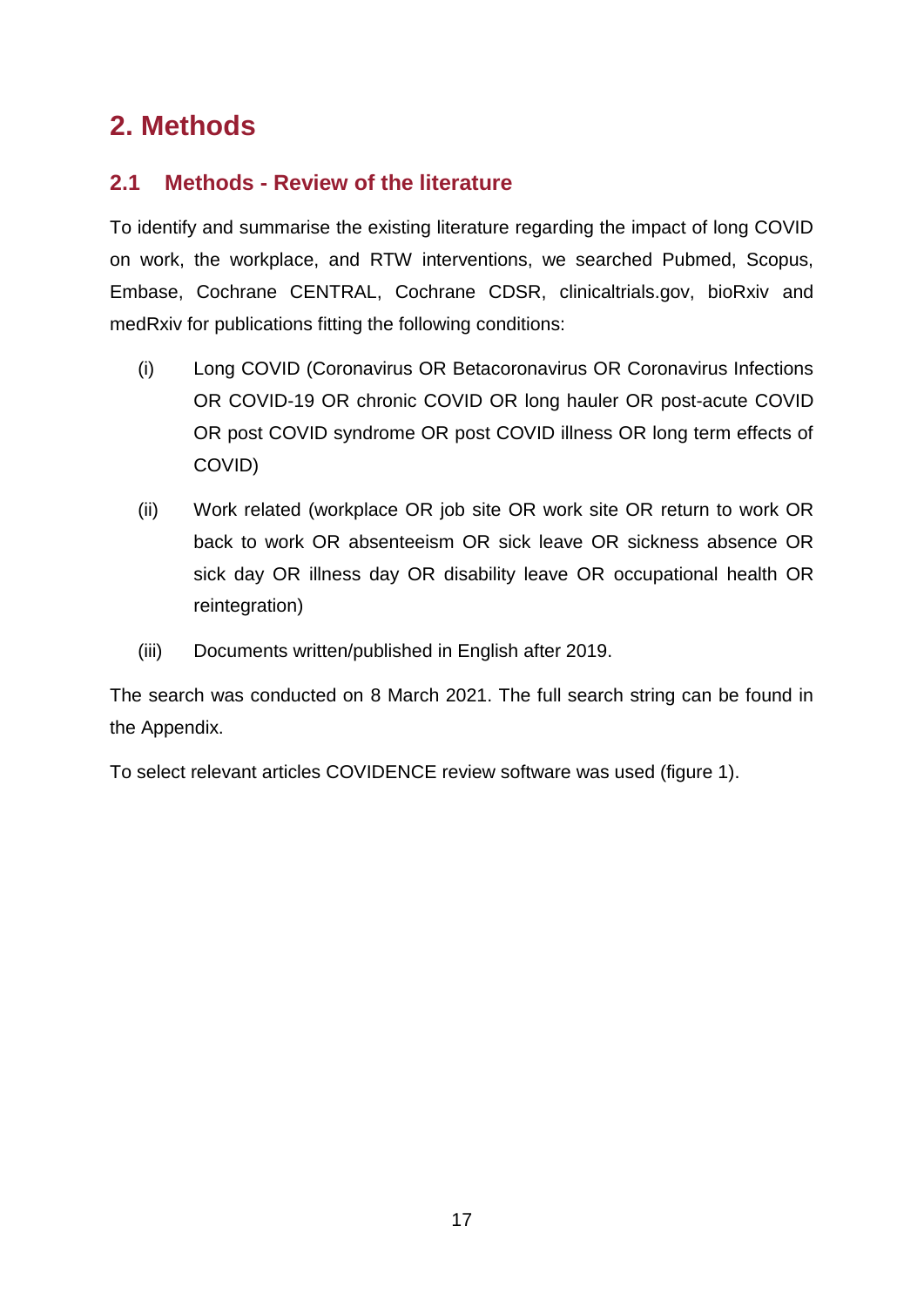| Pubmed<br>$N = 1280$ | <b>Scopus</b><br>$N = 960$ | Embase<br>$N = 1398$ | Cochrane<br><b>CENTRAL</b><br>$N = 196$ | Cochrane<br>CDSR<br>$N = 30$ | Clinicaltrials.<br>aov<br>$N = 22$ | bioRxiv and<br>medRxiv<br>$N = 258$ |
|----------------------|----------------------------|----------------------|-----------------------------------------|------------------------------|------------------------------------|-------------------------------------|
|----------------------|----------------------------|----------------------|-----------------------------------------|------------------------------|------------------------------------|-------------------------------------|

Articles after removal of duplicates  $N = 2545$ 

Articles screened based on title and abstract  $N = 2545$ 

Records excluded,  $n = 2450$ 

Articles assessed based on full text  $N = 95$ 

Articles excluded,  $n = 88$ 

Articles included in the final sample  $N = 7$ 

**Figure 1.** Selection procedure of the articles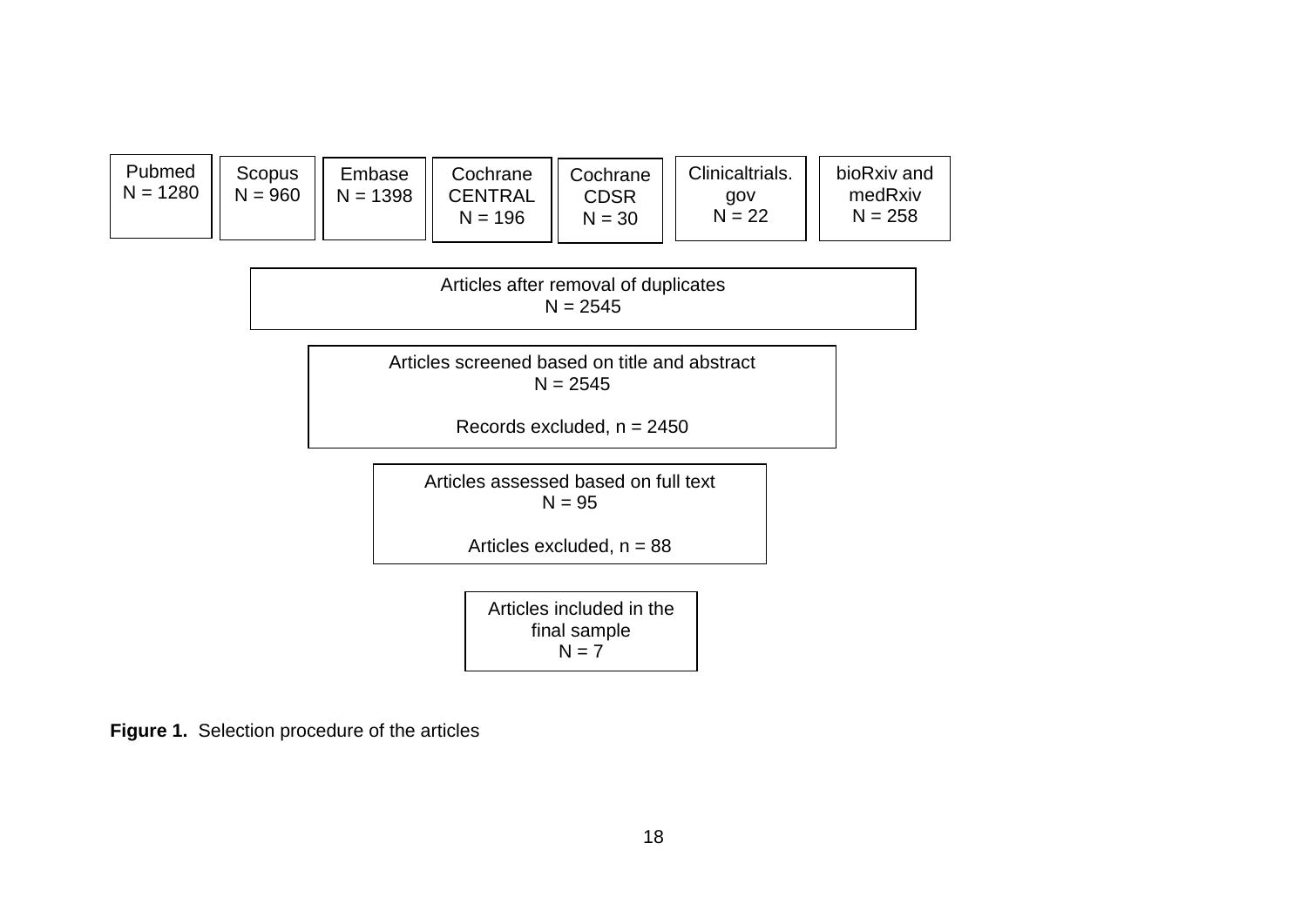A team of six reviewers performed the screening. After removal of duplicates, documents were screened based on title and abstract by two independent reviewers. Articles were excluded when both reviewers rejected the paper. In the next step, full texts were read by two reviewers and were included in the final sample when the following inclusion criteria were met:

(i) Articles that focused on long COVID

Due to the absence of an international consensus about the definition of long COVID, we followed the NICE definition of long COVID (10) as signs and symptoms of COVID-19 from 4 to 12 weeks (ongoing symptomatic COVID 19) and signs and symptoms that continue for more than 12 weeks (post-COVID-19 syndrome). For this review, we focused on the long-term effects and only included articles with signs and symptoms beyond 12 weeks.

(ii) Articles that focused on the impact on work and/or RTW of workers with long COVID.

Articles about the impact of the pandemic on work and RTW, the symptoms of individuals with long COVID, articles that used a different definition of long COVID etc. were excluded. The final sample for data extraction consisted of seven articles.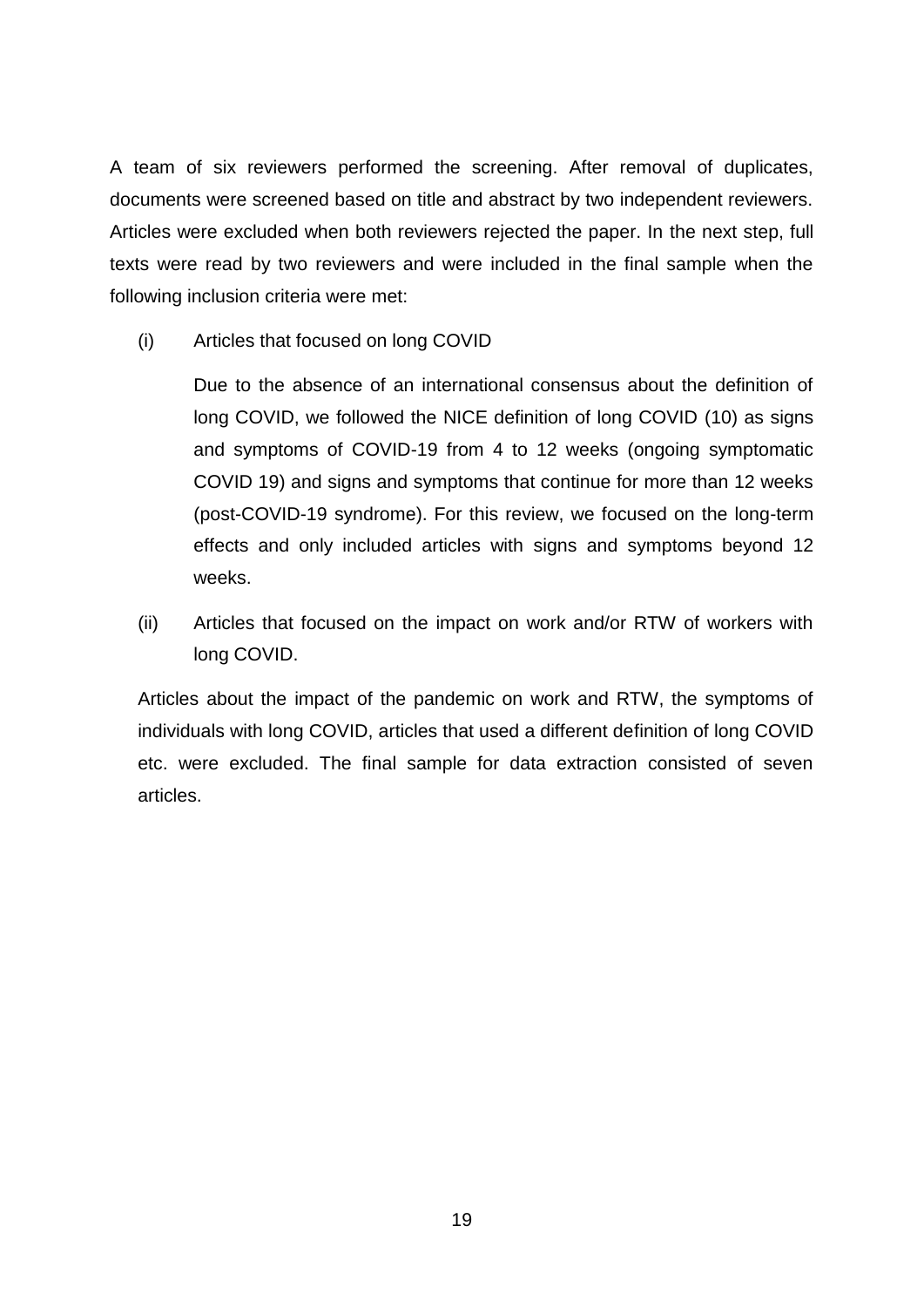### <span id="page-19-0"></span>**2.2 Methods - Narrative review: transferable findings on conditions with similar symptomology**

We performed a non-systematic search of the literature for conditions with symptoms similar to those present in individuals with long COVID. Most notably, conditions with similar symptomology were ME/CFS and psychological problems and disorders, like depression, anxiety and PTSD.

### <span id="page-19-1"></span>**2.3 Methods - Guidance to facilitate long COVID individuals to return to work**

To formulate brief initial recommendations for guidance in relation to possible intervention approaches to guide workers with long COVID RTW, and to do this in a supportive and evidence-based way, we used the already published documents - Guidance for healthcare professionals on RTW for individuals with long COVID and Guidance for managers and employers on facilitating RTW of workers with long COVID (15, 16), HSE information on for return to work (17), and the principles of Disability Management (18).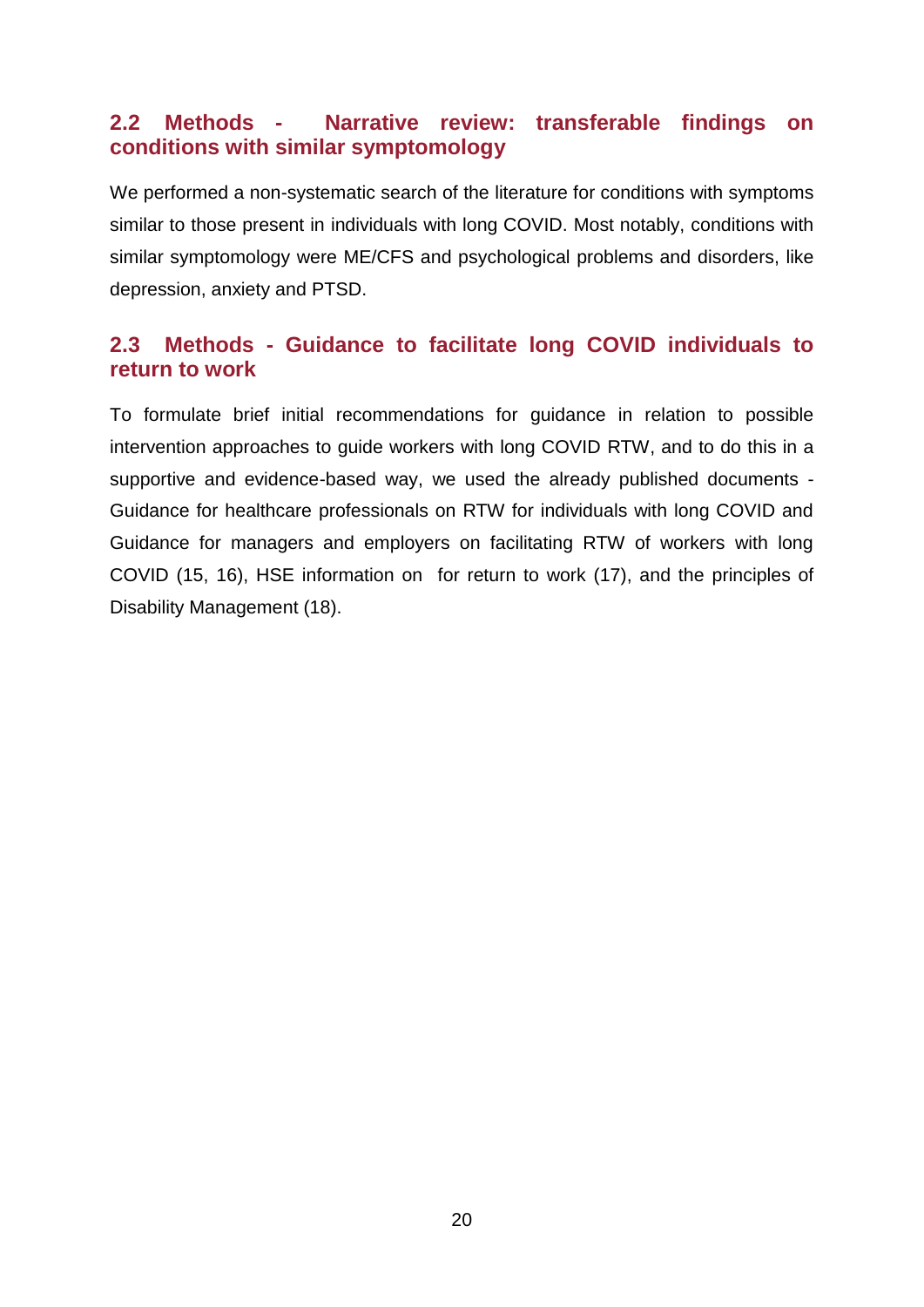# <span id="page-20-0"></span>**3. Results of the review of the literature**

### <span id="page-20-1"></span>**3.1 Articles identified**

Our search of the literature identified seven articles about the impact of long COVID on work and RTW (Table 1 and 2). Four articles were pre-prints and thus not yet peer reviewed. The other three articles were published in BMJ Open, Health and Quality of Life Outcomes, and Psychiatry Res. Five articles reported on the impact of long COVID on work, one article about the impact on RTW, and one article about the impact on both work and RTW.

### <span id="page-20-2"></span>**3.2 Reported Symptoms**

Long COVID symptoms that have been reported most in the literature are fatigue (98%), dyspnoea (93%), and headache (91%) (12, 19), but the symptoms that seem to have the greatest impact on work and RTW are fatigue, cognitive dysfunction, memory loss, and changes in taste and smell.

### **3.2.1 Watson et al.**

Watson et al. (20) performed a qualitative study using posts and comments from the "AbScent Covid-19 Smell and Taste Loss" moderated Facebook support group covering 9000 users. Even after six months, some members felt the effect of taste and smell changes on their professional life, especially for those who partly relied on their nose to do their job (for example. nurses, food writers, cooks).

#### **3.2.2 Davis et al.**

Davis et al. (21) reported that 88% of participants in an international web-survey experienced cognitive dysfunction and memory loss, which had a great impact on their work (e.g. working reduced hours). Because of this, 86% of working respondents felt mildly to severely unable to work. Two thirds of the individuals with persistent fatigue six months post COVID-19 infection required a reduced work schedule or were unable to work (22).

#### **3.2.3 Other studies**

Other studies showed an impairment in work, absenteeism, and presenteeism (23), changes in the scope of their work, and losing their job (24, 25).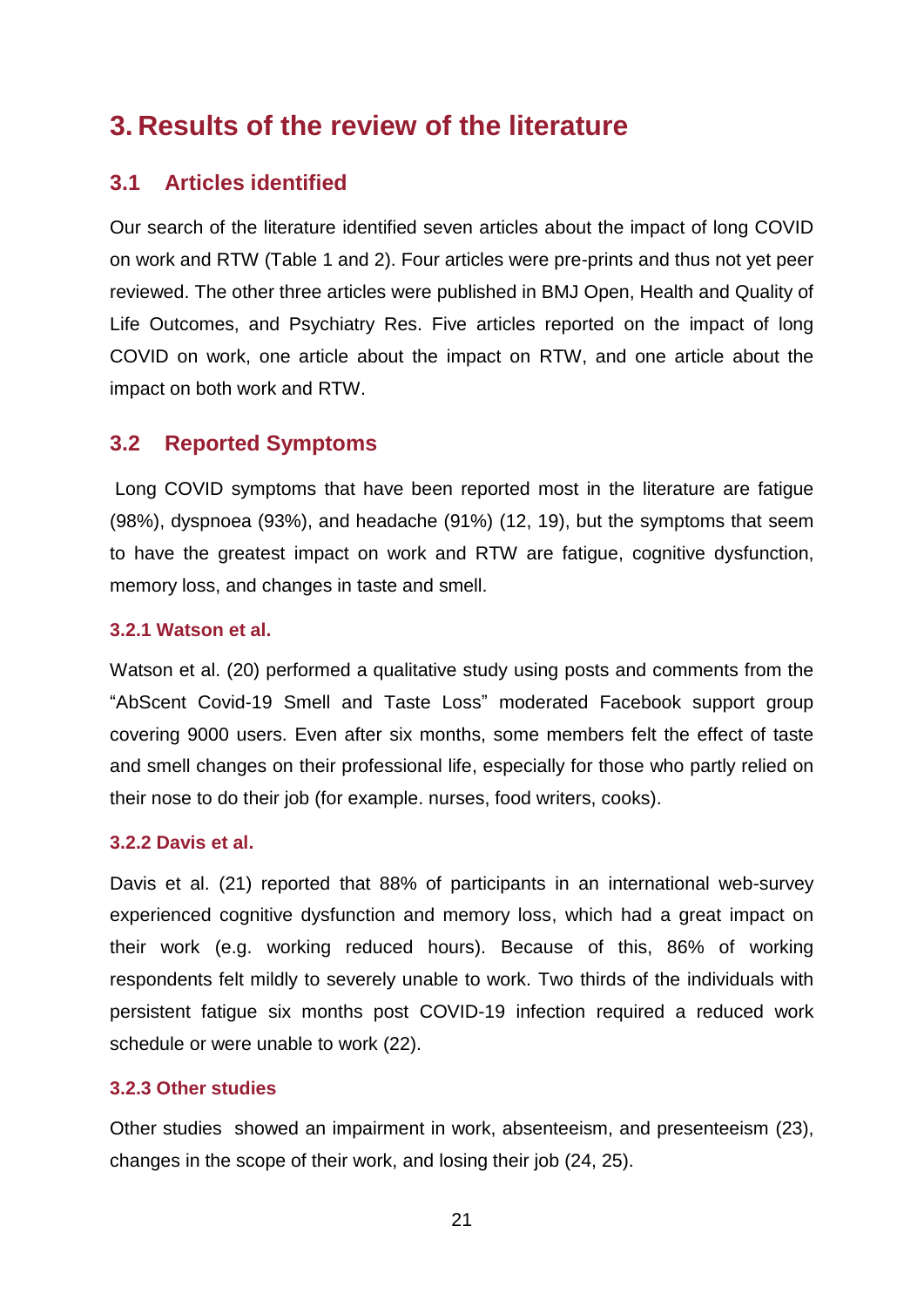### <span id="page-21-0"></span>**3.3 Working patterns and accommodations for return to work**

An international web-based survey with 3762 participants from 56 countries reported that at least 45% of the working respondents were working remotely. It enabled respondents to take breaks when necessary and saved them the physical exertion of commuting to work. Other accommodations at work, like flexitime or moving to a role with lower physical or mental strain, and phased returns were necessary. For those who returned to their job, relapses occurred, triggered by the mental exertion and stress of work (21). An expert panel of multi-professional clinicians discussed the essential components of a rehabilitation recovery programme for COVID-19. The impact on employment was rated highly, including advice on returning to usual employment, where to get financial support advice, and advice on returning to alternative employment (26).

### <span id="page-21-1"></span>**3.4 Additional pre-print**

An additional pre-print was published online after we performed our search string (March  $26<sup>th</sup>$  2021) also fitted the inclusion criteria for our review. Ziauddeen et al. (27) recruited 2250 participants with a median duration of illness of 7.7 months through long COVID support groups and social media (Twitter and Facebook). 10% reported working reduced hours, 19% reported being unable to work (out of which 88% was reported to be solely due to COVID-19 illness (other reasons were other illness, COVID restrictions, combination), and 22% reported being made redundant or having taken early retirement. The most common reported reason for working reduced hours was COVID-19 illness (97%). 66% reported taking time off sick (median of 60 days). 38% reported a loss of income due to illness.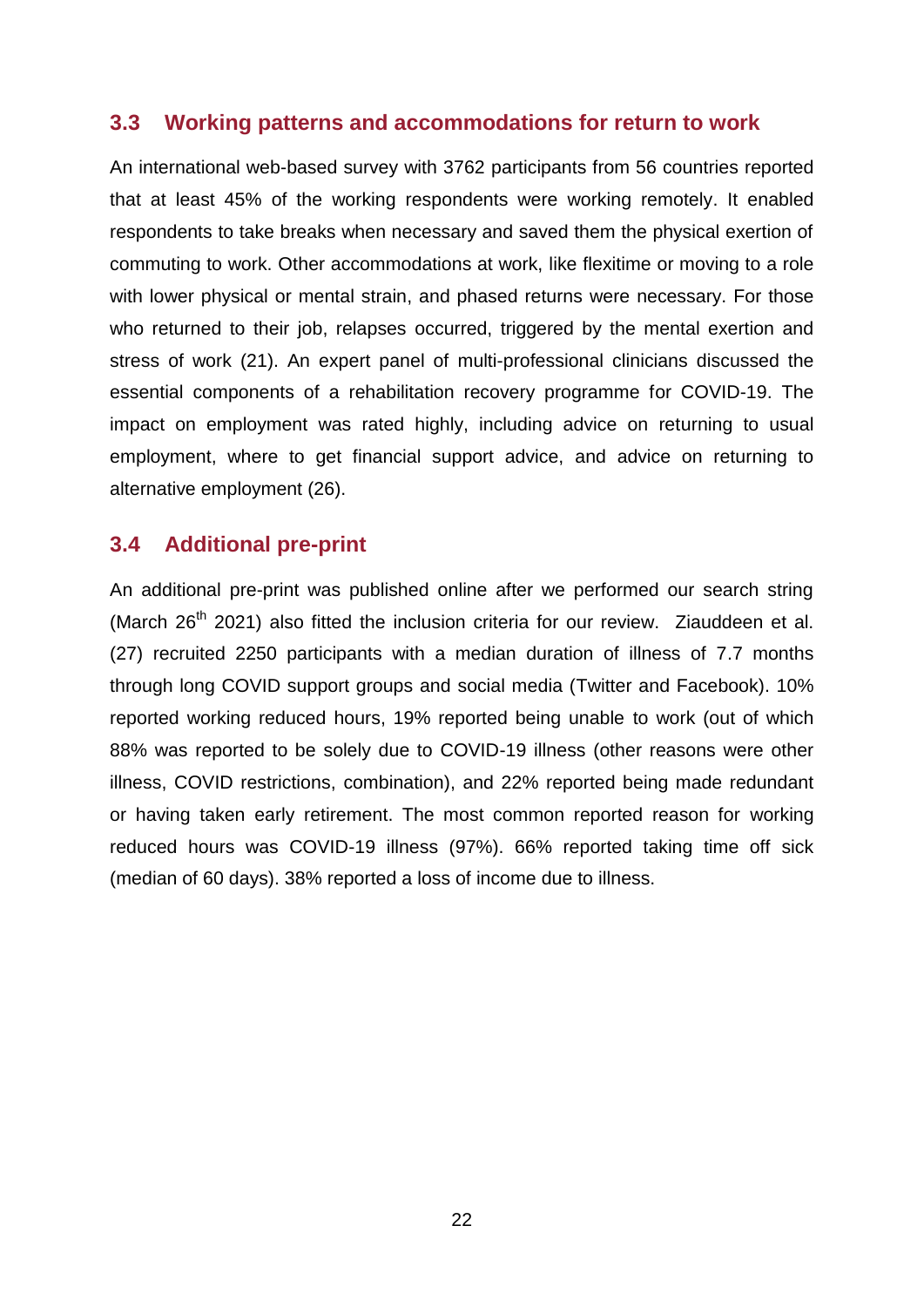# **Table 1.** Impact of long COVID on work

| <b>Author</b> | Type of       | <b>Population</b>   | <b>Long COVID</b> | <b>Assessment</b>      | <b>Results</b>                                      |
|---------------|---------------|---------------------|-------------------|------------------------|-----------------------------------------------------|
|               | study         |                     |                   | of work                |                                                     |
| Kedor         | Prospective   | Patients (n=42,     | Symptoms six      | <b>Bell disability</b> | The majority of patients were severely              |
| (22)          | observational | median age 36,5;    | months post       | scale                  | impaired in daily live with a Bell disability       |
|               |               | 29 female) with     | infection         | (disability and        | score ranging from 15 to 90 (100 refers to          |
|               |               | persistent fatigue  | diagnosed by      | daily physical         | healthy). Patients with a score of 30–50            |
|               |               | and other           | PCR or serology   | function)              | are able to perform light work 2-5 hours a          |
|               |               | symptoms following  |                   |                        | day (n=28). Patients with a Bells score of          |
|               |               | mild to moderate    |                   |                        | 20 (n=3) are confined to bed most of the            |
|               |               | COVID-19            |                   |                        | day. About two thirds of patients require a         |
|               |               | (Germany)           |                   |                        | reduced work schedule or are unable to              |
|               |               |                     |                   |                        | work.                                               |
| Machado       | Cross-        | Adult subjects (n=  | Adults with       | The Work               | <b>Subjects</b><br>classified<br>experiencing<br>as |
| (23)          | sectional     | 1939, 85% women,    | confirmed and     | Productivity           | 'slight', 'moderate' and 'severe' functional        |
|               | survey        | $46±11$ years)      | presumed          | and Activity           | limitations based on the Post-COVID-19              |
|               |               | member of an        | COVID-19. The     | Impairment             | Functional status (PCFS) scale presented            |
|               |               | online panel and    | time from onset   | (WPAI)                 | impairment<br>an<br>in                              |
|               |               | two Facebook        | of symptoms to    | questionnaire          | work/absenteeism/presenteeism<br>and                |
|               |               | groups for subjects | the day of the    |                        | activities.<br>No differences<br>usual<br>were      |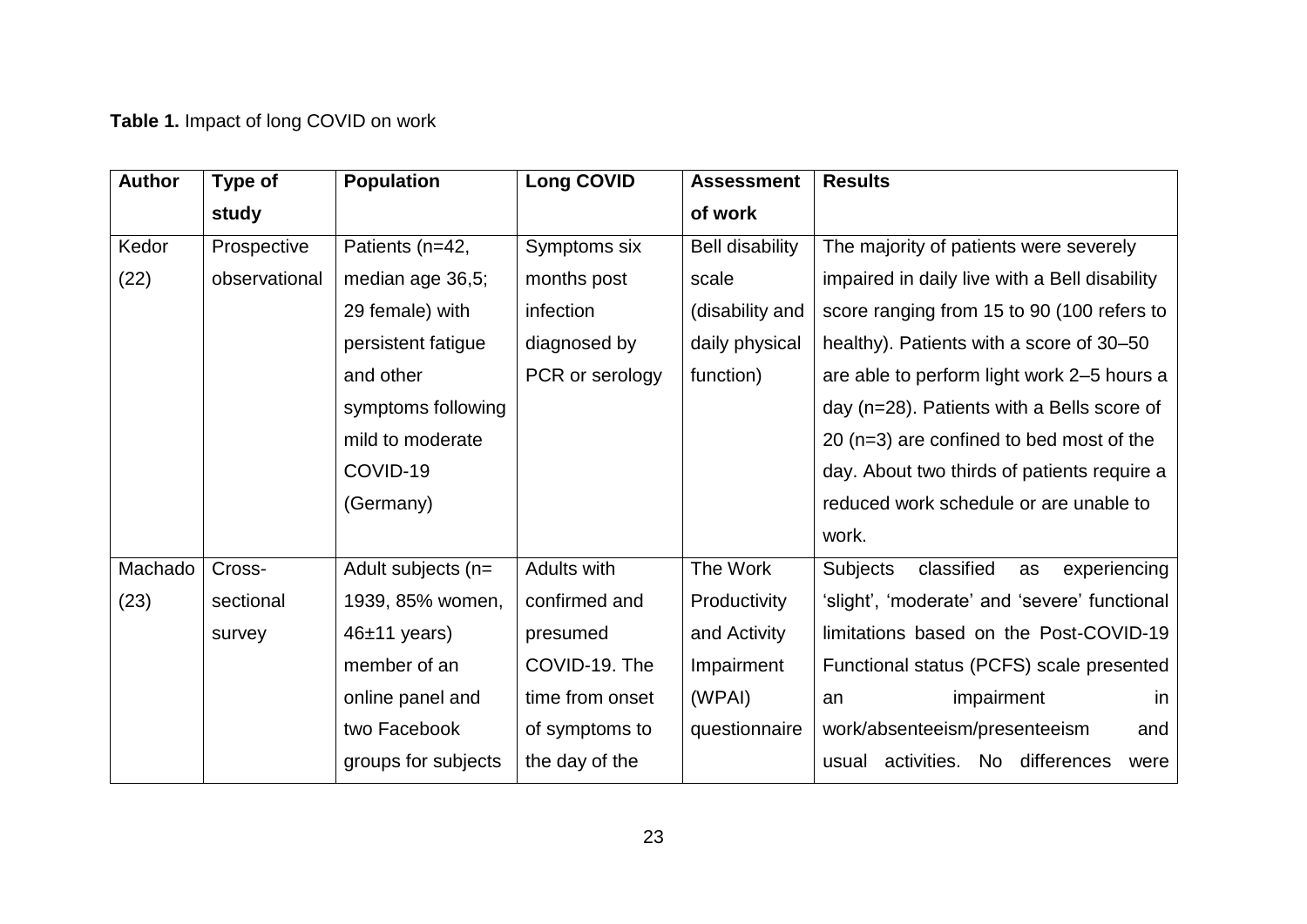| <b>Author</b> | Type of       | <b>Population</b>   | <b>Long COVID</b>   | <b>Assessment</b> | <b>Results</b>                               |
|---------------|---------------|---------------------|---------------------|-------------------|----------------------------------------------|
|               | study         |                     |                     | of work           |                                              |
|               |               | with COVID-19 with  | participation was   |                   | found regarding impairment in work and       |
|               |               | persistent          | on average $79 \pm$ |                   | activities<br>between<br>subjects<br>usual   |
|               |               | symptoms. (The      | 17 days.            |                   | classified as experiencing 'negligible' and  |
|               |               | Netherlands and     |                     |                   | 'no' functional limitations.                 |
|               |               | Flanders (Belgium)) |                     |                   |                                              |
|               |               |                     |                     |                   |                                              |
| Davis         | International | 3762 respondents    | 27% had lab         | Free text         | Of unrecovered respondents who worked        |
| (21)          | web-based     | from 56 countries   | confirmed           | boxes in the      | before becoming ill, only 27,3% were         |
|               | survey        | (78,9% women,       | diagnosis of        | questionnaire     | working as many hours as they were prior     |
|               |               | between the age of  | COVID-19.96%        | to comment        | to becoming ill, compared to 49,3% of        |
|               |               | 30 and 60)          | reported            | on the impact     | recovered respondents. Nearly half           |
|               |               |                     | symptoms            | on work.          | 45,6% of unrecovered respondents were        |
|               |               |                     | beyond 90 days      |                   | working reduced hours, and 23,3% were        |
|               |               |                     | and 65% after       |                   | not working as a direct result of their      |
|               |               |                     | 180 days.           |                   | illness. This included being on sick leave,  |
|               |               |                     |                     |                   | disability leave, being fired, quitting, and |
|               |               |                     |                     |                   | being unable to find a job that would        |
|               |               |                     |                     |                   | accommodate them. Overall, 45,2% of          |
|               |               |                     |                     |                   | respondents reported requiring a reduced     |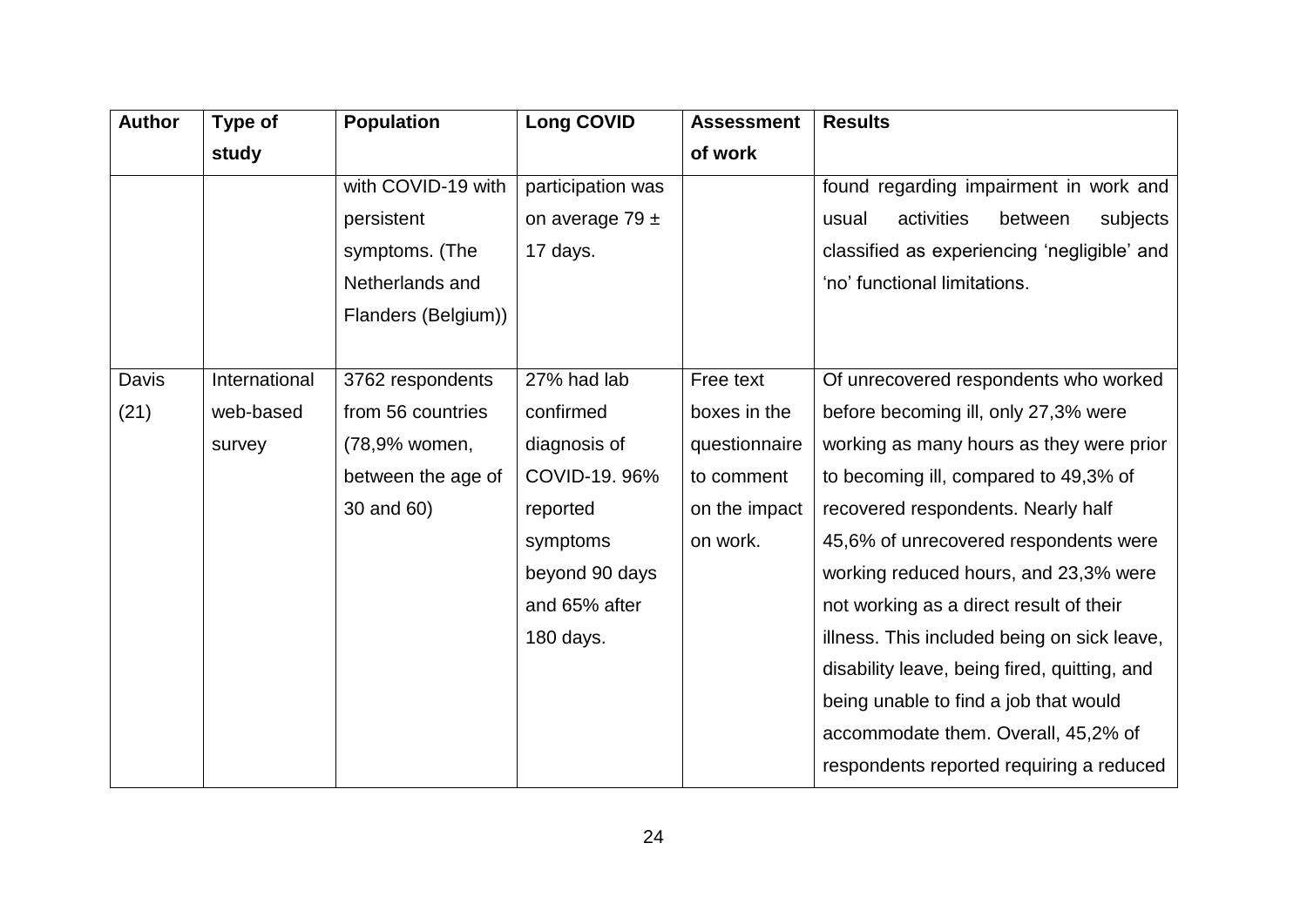| <b>Author</b> | Type of     | <b>Population</b>       | <b>Long COVID</b> | <b>Assessment</b> | <b>Results</b>                             |
|---------------|-------------|-------------------------|-------------------|-------------------|--------------------------------------------|
|               | study       |                         |                   | of work           |                                            |
|               |             |                         |                   |                   | work schedule compared to pre-illness.     |
|               |             |                         |                   |                   | 22,3% were not working due to their        |
|               |             |                         |                   |                   | health conditions. 88% experienced either  |
|               |             |                         |                   |                   | cognitive dysfunction or memory loss,      |
|               |             |                         |                   |                   | with 86,2% of working respondents          |
|               |             |                         |                   |                   | feeling mildly to severely unable to work. |
| Watson        | Qualitative | 9000 users of the       | Group members     | Facebook          | The effect of taste and smell changes on   |
| (20)          | study       | <b>AbScent Covid-19</b> | reported taste    | posts and         | professional life for those who partly     |
|               |             | <b>Smell and Taste</b>  | and smell         | comments          | relied on their nose to do their job (e.g. |
|               |             | Loss moderated          | changes lasting   | with passive      | nurse, food writer) an essential tool had  |
|               |             | Facebook support        | more than six     | and active        | gone missing rendering them                |
|               |             | group (Majority         | months.           | content           | professionally less effective: "I can't    |
|               |             | from the UK and         |                   | analysis of       | detect faeces, urine, blood, infected      |
|               |             | USA)                    |                   | user-             | wounds, flatus or any bodily functions. As |
|               |             |                         |                   | generated         | a nurse, I have lost one of my most        |
|               |             |                         |                   | text              | important tools - my sense of smell often  |
|               |             |                         |                   |                   | tells me more than I can see.              |
|               |             |                         |                   |                   | Professionally, anosmia makes things so    |
|               |             |                         |                   |                   | much more difficult."                      |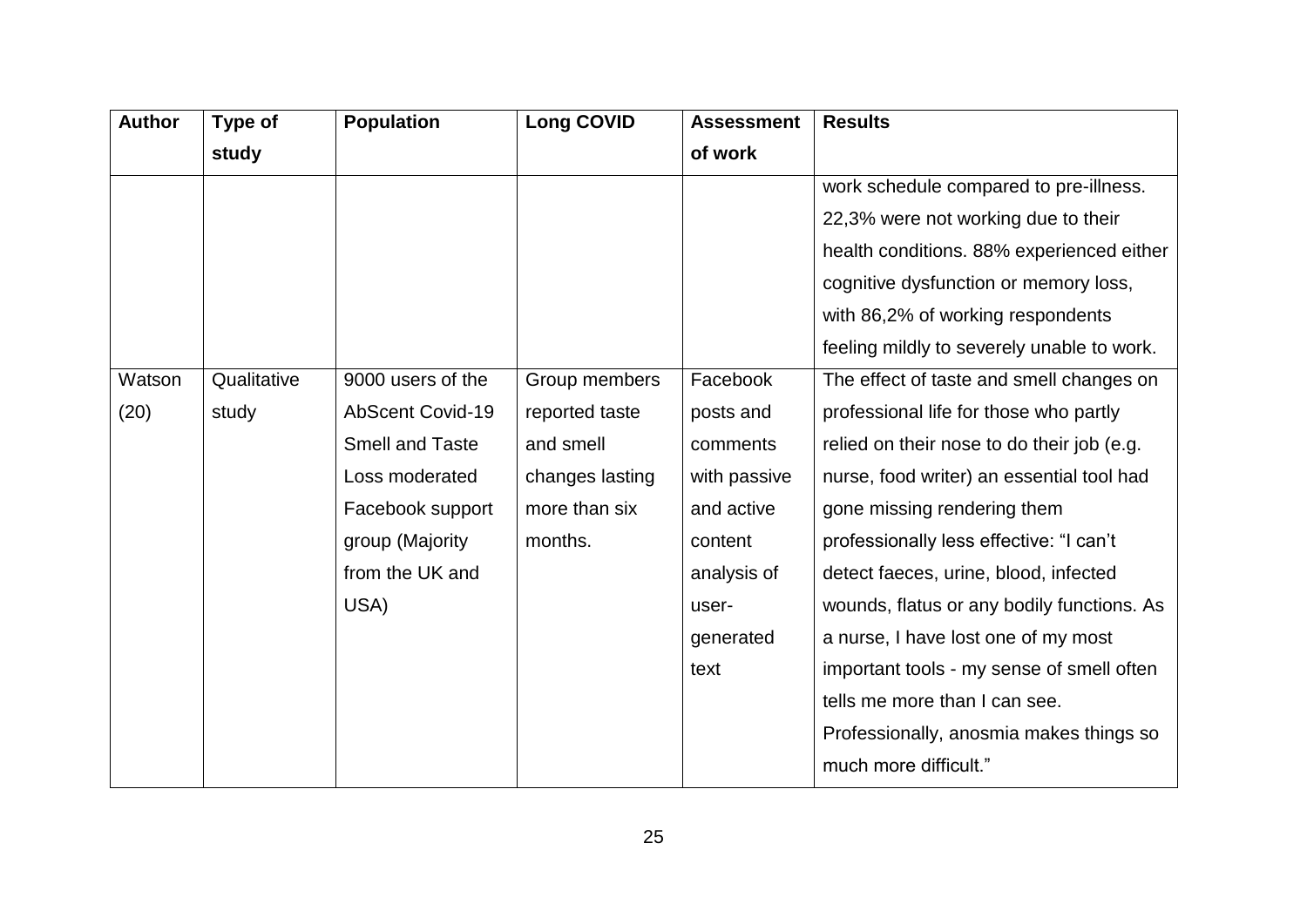| <b>Author</b> | Type of      | <b>Population</b>  | <b>Long COVID</b>      | <b>Assessment</b> | <b>Results</b>                             |
|---------------|--------------|--------------------|------------------------|-------------------|--------------------------------------------|
|               | study        |                    |                        | of work           |                                            |
| Menges        | Population-  | 431 adults (median | <b>Adults with PCR</b> | Online survey     | 186 (44%) individuals stated having had    |
| (25)          | based        | age was 47 years   | confirmed              |                   | temporary or permanent changes in the      |
|               | prospective  | and 214 (50%)      | COVID-19               |                   | scope of work. Among those that incurred   |
|               | cohort study | were female).      | infection with         |                   | a change in the scope of work, 20 (11%)    |
|               |              | (Switzerland)      | symptoms at            |                   | individuals reported having financial      |
|               |              |                    | least six months       |                   | difficulties due to the change in work     |
|               |              |                    | after the infection.   |                   | conditions. Overall, 49 (12%) participants |
|               |              |                    |                        |                   | reported to have had a reduced income      |
|               |              |                    |                        |                   | due to infection or isolation, which       |
|               |              |                    |                        |                   | primarily affected the younger age         |
|               |              |                    |                        |                   | groups.                                    |
|               |              |                    |                        |                   |                                            |
| Poyraz        | Cross-       | 284 patients (mean | Patients with          | Questions         | Of the 202 working subjects, 19 subjects   |
| (24)          | sectional    | age was 39,7 and   | probable (12%)         | about             | (9,4%) reported that they were still on    |
|               |              | 49,8% females)     | and confirmed          | employment        | temporary disability leave (as termed in   |
|               |              | who received care  | diagnosis of           | in an online      | Turkey), and 28 subjects (13,8%)           |
|               |              | at the hospital in | COVID-19.              | websurvey         | reported that they lost their jobs. 27     |
|               |              | Istanbul (Turkey). | Duration of            |                   | subjects (13,3%) started working from      |
|               |              |                    | Covid-19               |                   | home or paid infrequent office visits.     |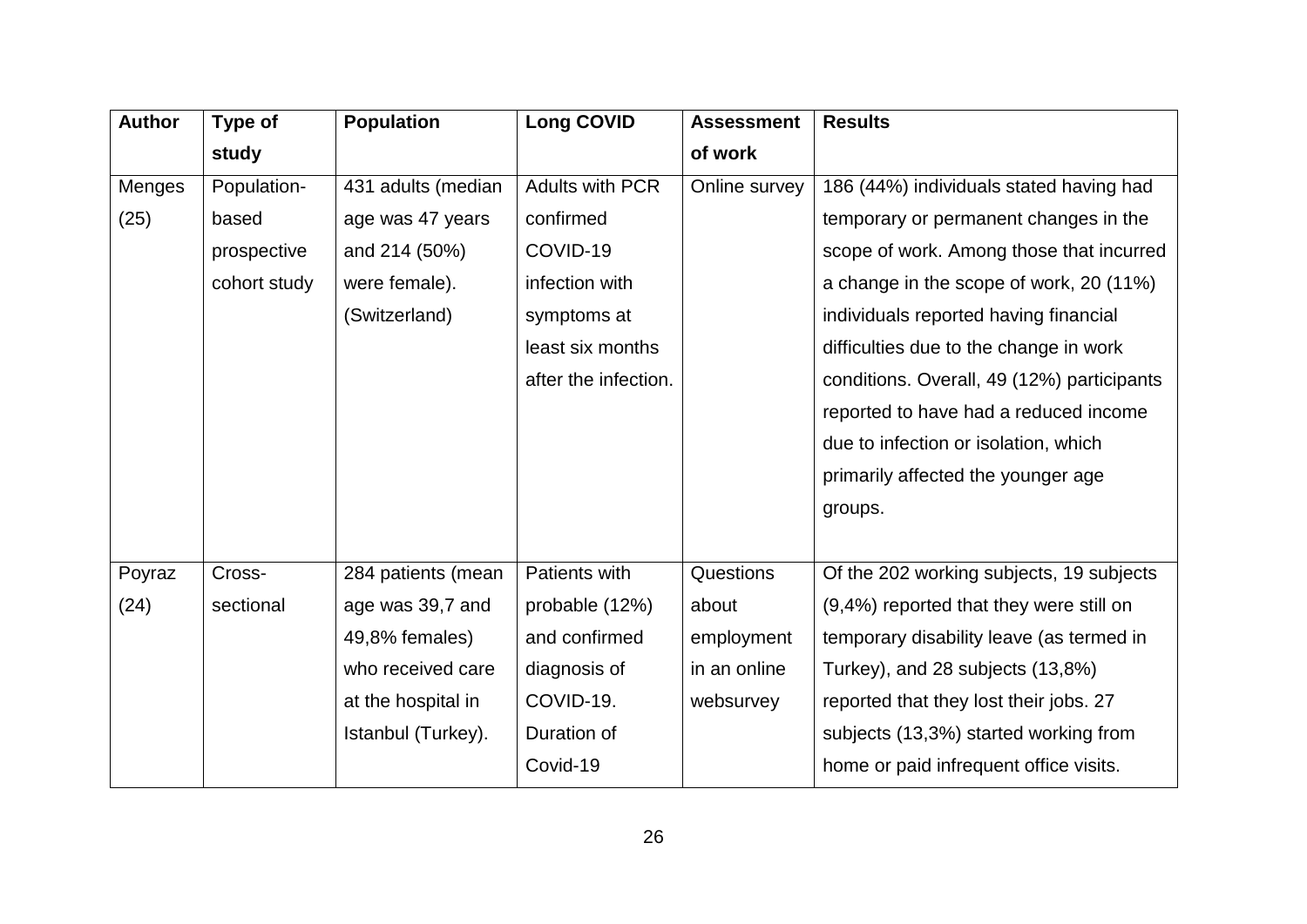| Author | Type of | <b>Population</b> | <b>Long COVID</b> | <b>Assessment</b> | Results |
|--------|---------|-------------------|-------------------|-------------------|---------|
|        | study   |                   |                   | of work           |         |
|        |         |                   | symptoms was      |                   |         |
|        |         |                   | 14-116 days.      |                   |         |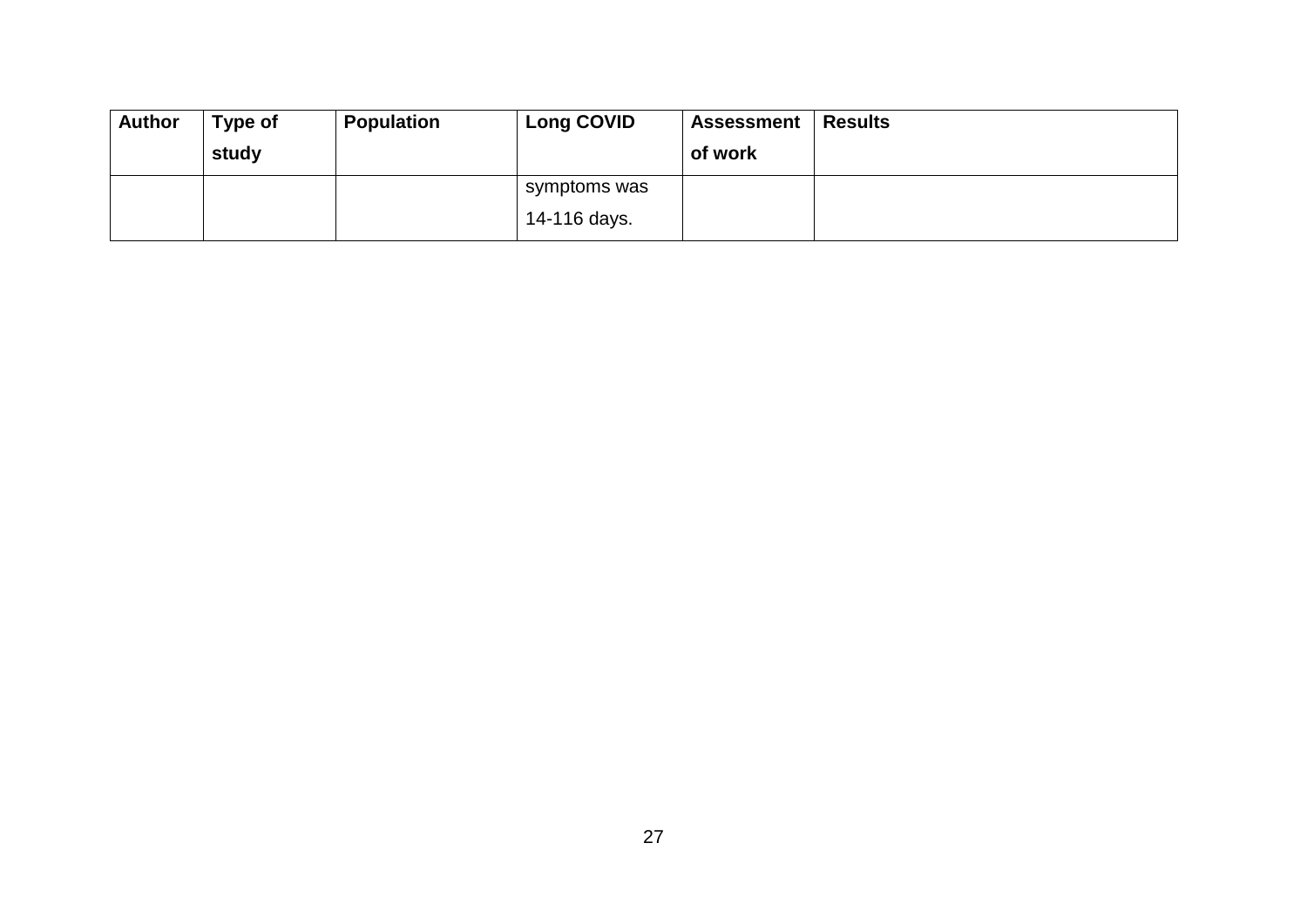**Table 2.** Impact of long COVID on return to work

| <b>Author</b> | Type of       | <b>Population</b> | <b>Long COVID</b>    | <b>Assessment of</b> | <b>Results</b>                                    |
|---------------|---------------|-------------------|----------------------|----------------------|---------------------------------------------------|
|               | study         |                   |                      | return to work       |                                                   |
| Davis         | International | 3762              | 27% of the           | Free text boxes      | At least 45% of working respondents were          |
| (21)          | web-based     | respondents       | participants had lab | in the               | working remotely, and it was noted how critical   |
|               | survey        | from 56           | confirmed diagnosis  | questionnaire to     | this was to respondents' continued ability to     |
|               |               | countries         | of COVID-19. 96%     | comment on the       | work. Teleworking enabled respondents to          |
|               |               | (78,9%            | of the participants  | impact on work.      | take breaks when necessary and saved them         |
|               |               | women,            | reported symptoms    |                      | the physical exertion of commuting to work.       |
|               |               | between the       | beyond 90 days and   |                      | Respondents mentioned asking for other            |
|               |               | age of 30 and     | 65% after 180 days.  |                      | accommodations at work like flexitime or          |
|               |               | 60)               |                      |                      | moving to a role with lower physical or mental    |
|               |               |                   |                      |                      | strain. Even with telecommuting, phased           |
|               |               |                   |                      |                      | returns, and other accommodations,                |
|               |               |                   |                      |                      | respondents commented on how difficult it was     |
|               |               |                   |                      |                      | for them to work full or part-time, but described |
|               |               |                   |                      |                      | their financial need to do so. Respondents        |
|               |               |                   |                      |                      | described taking months of leave before going     |
|               |               |                   |                      |                      | back to work either full-time or at reduced       |
|               |               |                   |                      |                      | hours. Further, there were respondents who        |
|               |               |                   |                      |                      | indicated that they tried to go back to work for  |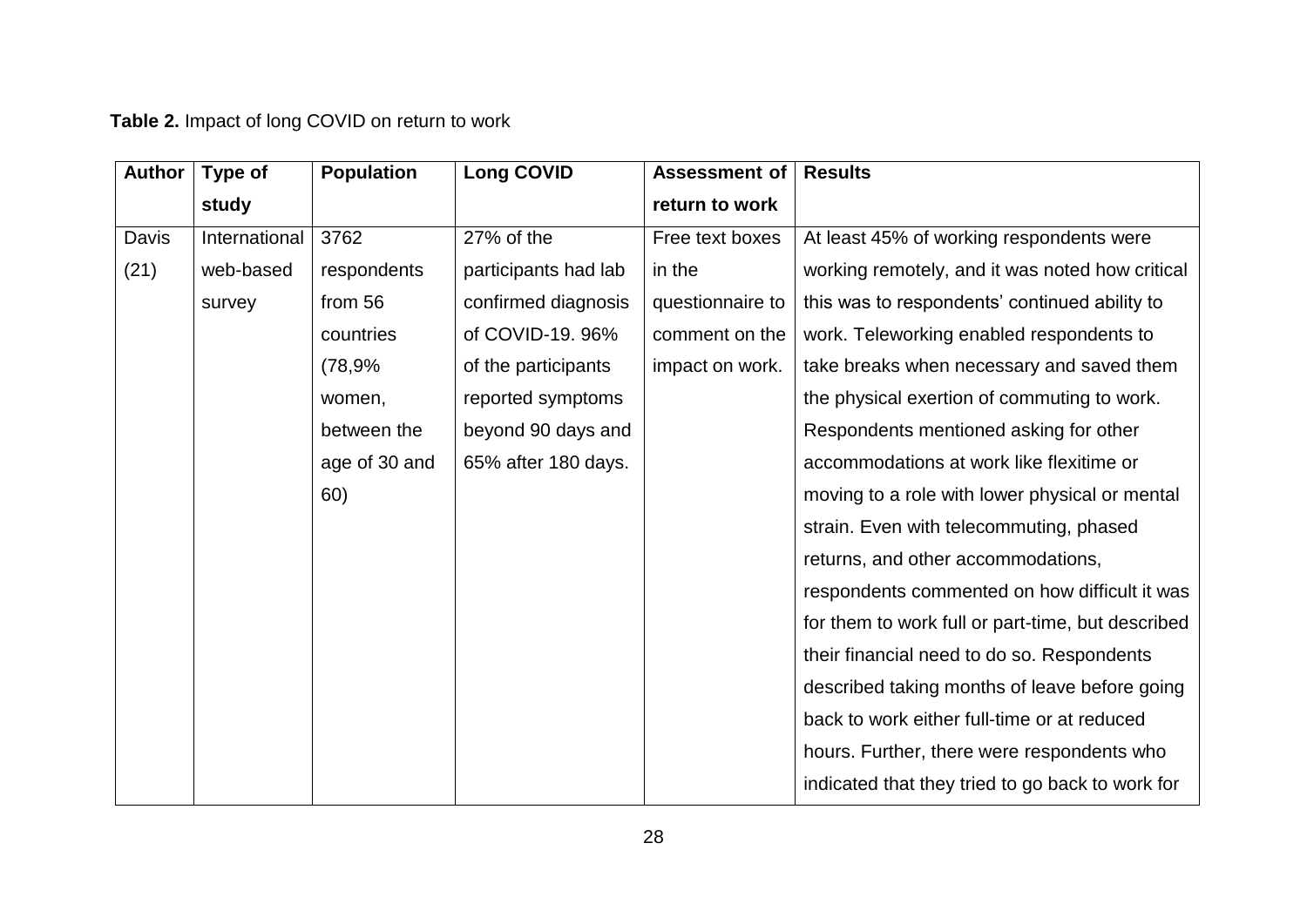| <b>Author</b> | Type of | <b>Population</b> | <b>Long COVID</b>   | Assessment of    | <b>Results</b>                                 |
|---------------|---------|-------------------|---------------------|------------------|------------------------------------------------|
|               | study   |                   |                     | return to work   |                                                |
|               |         |                   |                     |                  | several weeks but then relapsed or were        |
|               |         |                   |                     |                  | unable to complete their work satisfactorily.  |
|               |         |                   |                     |                  | For those who returned to their job,           |
|               |         |                   |                     |                  | respondents reported experiencing relapses     |
|               |         |                   |                     |                  | triggered by the mental exertion and stress of |
|               |         |                   |                     |                  | work, often needing to go back on leave.       |
| Singh         | Online  | Expertise of      | A rehabilitation    | Questions on     | The essential components that reached          |
| (26)          | survey  | multi-            | program 6-8 weeks   | advice on return | consensus of an assessment at 6–8 weeks        |
|               |         | professional      | post-rehabilitation | to work and      | post episode/hospital are mood (93%), quality  |
|               |         | clinicians        |                     | employment as    | of life (92%), and fatigue (92%). Advice with  |
|               |         | $(n=1031), 84%$   |                     | part of the      | respect to returning to work (73%) and         |
|               |         | female, 32% of    |                     | rehabilitation   | financial support (72%) were not rated as      |
|               |         | the health care   |                     | (closed          | highly.                                        |
|               |         | workers had       |                     | questions and    | The essential components of a rehabilitation   |
|               |         | respiratory       |                     | free text box).  | recovery programme for COVID-19 included       |
|               |         | specialism) on    |                     |                  | advice on returning to usual exercise habits   |
|               |         | a rehabilitation  |                     |                  | (93%), community exercise schemes (91%)        |
|               |         | intervention for  |                     |                  | etc. The impact on employment was also rated   |
|               |         | patients          |                     |                  | highly, including advice on returning to usual |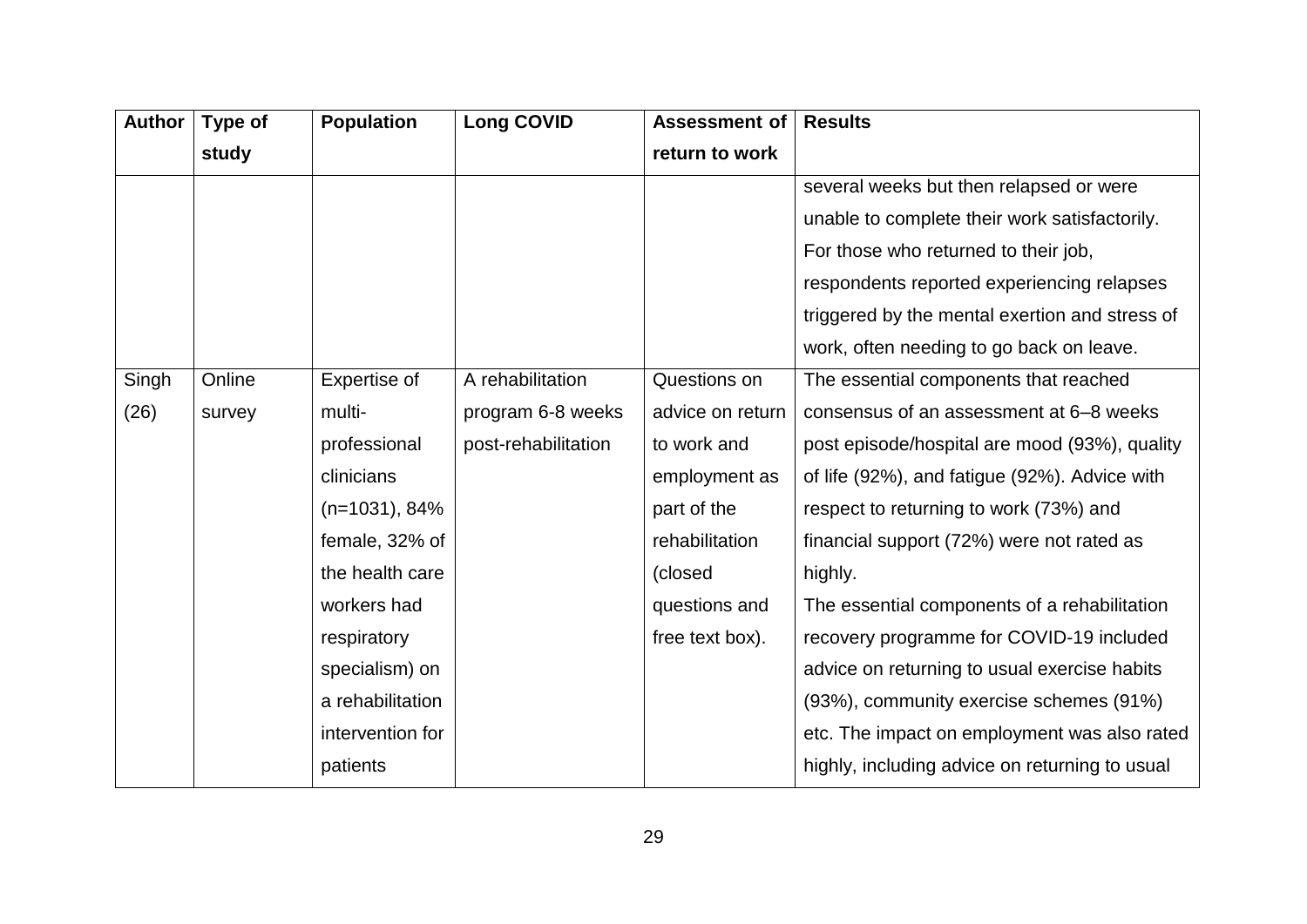| <b>Author</b> | Type of | <b>Population</b> | <b>Long COVID</b> | <b>Assessment of   Results</b> |                                              |
|---------------|---------|-------------------|-------------------|--------------------------------|----------------------------------------------|
|               | study   |                   |                   | return to work                 |                                              |
|               |         | recovering        |                   |                                | employment (87%), where to get financial     |
|               |         | from COVID-       |                   |                                | support advice (75%) and advice on returning |
|               |         | 19 (United        |                   |                                | to alternative employment (74%).             |
|               |         | Kingdom and       |                   |                                |                                              |
|               |         | others)           |                   |                                |                                              |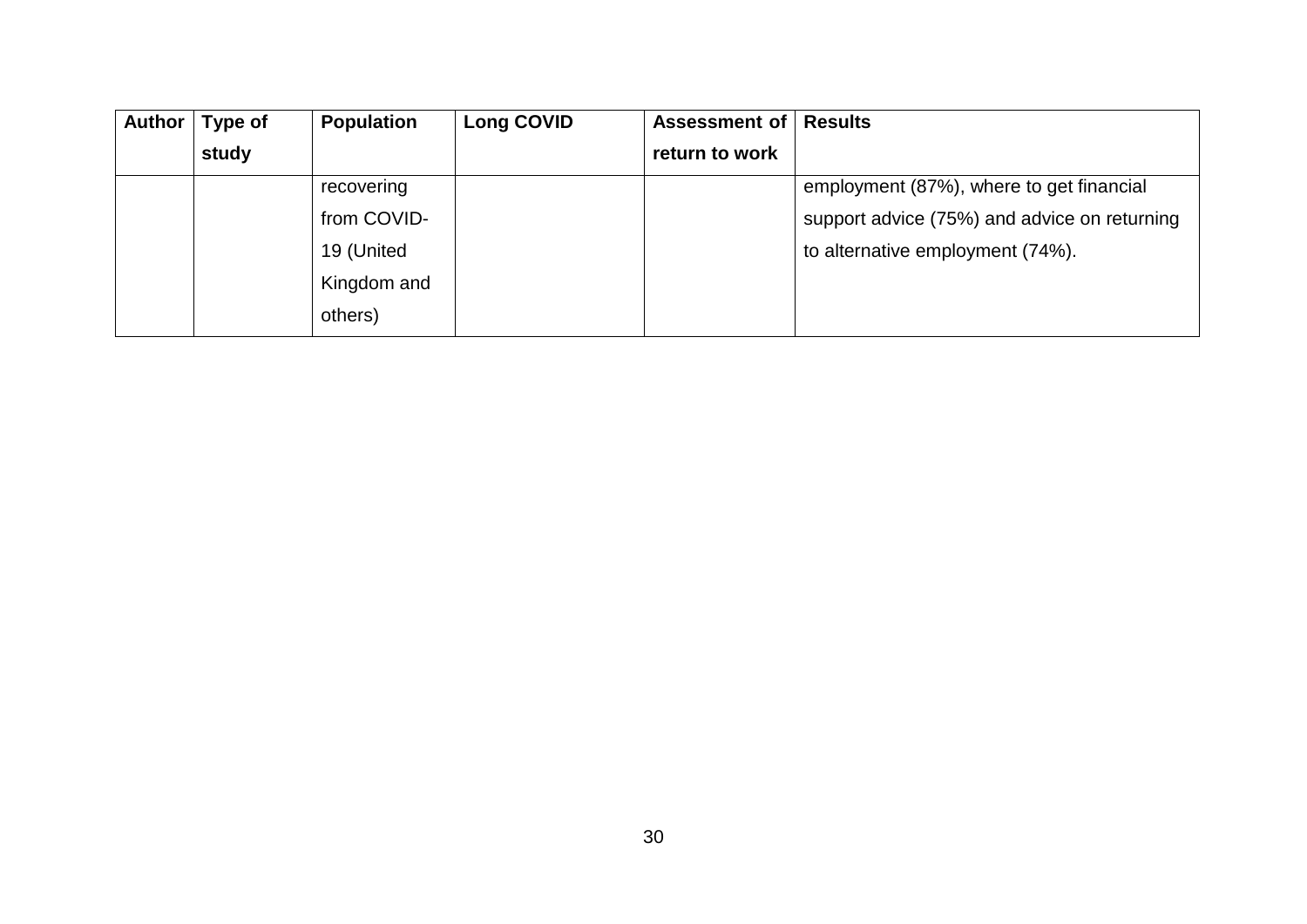## <span id="page-30-0"></span>**4. Discussion**

#### <span id="page-30-1"></span>**4.1 Review of the literature**

The literature search only identified seven articles about the impact of long COVID (symptoms beyond 12 weeks) on work and RTW. Although they all show that long COVID can have an impact on work and RTW, more research on this topic is needed.

#### **4.1.1 Definition of long COVID and terms found in the literature**

First, in the literature different terms are used such as long COVID, post-COVID syndrome, long haulers, chronic COVID etc., which makes it difficult to ascertain if the studies are referring to the same condition. We followed the NICE (10) definition of long COVID as signs and symptoms that develop after a COVID-19 infection and last for more than 12 weeks and are not explained by an alternative diagnosis. In a recent rapid guideline from NICE, a distinction was made between acute COVID-19 (signs and symptoms of COVID-19 for up to 4 weeks), ongoing symptomatic COVID-19 (signs and symptoms of COVID-19 from 4 to 12 weeks), and post-COVID-19 syndrome (signs and symptoms that develop during or after an infection consistent with COVID-19, continue for more than 12 weeks and are not explained by an alternative diagnosis). Long COVID includes both ongoing symptomatic COVID-19 and post COVID-19 syndrome (10). In the current literature, the timing of assessment of chronic symptoms remains heterogeneous and unstandardised. Due to uncertainties about its pathophysiology and the duration of the disease, the definition of long COVID may be subject to modification, in the light of emerging evidence (28).

#### **4.1.2 Impact on work and return to work**

Second, no articles were found that studied the impact of long COVID on work and RTW as a main objective. Data about work and RTW was collected from different questionnaires (Bell Disability Scale (22), Work Productivity and Activity Impairment questionnaire (23)), open questions, and comments/quotes in Facebook groups. No articles were found describing a validated screening tool for long COVID to assess the impact on work and RTW. Validation of such a screening tool would require research to standardise the data collection and qualitative research with focus groups/interviews.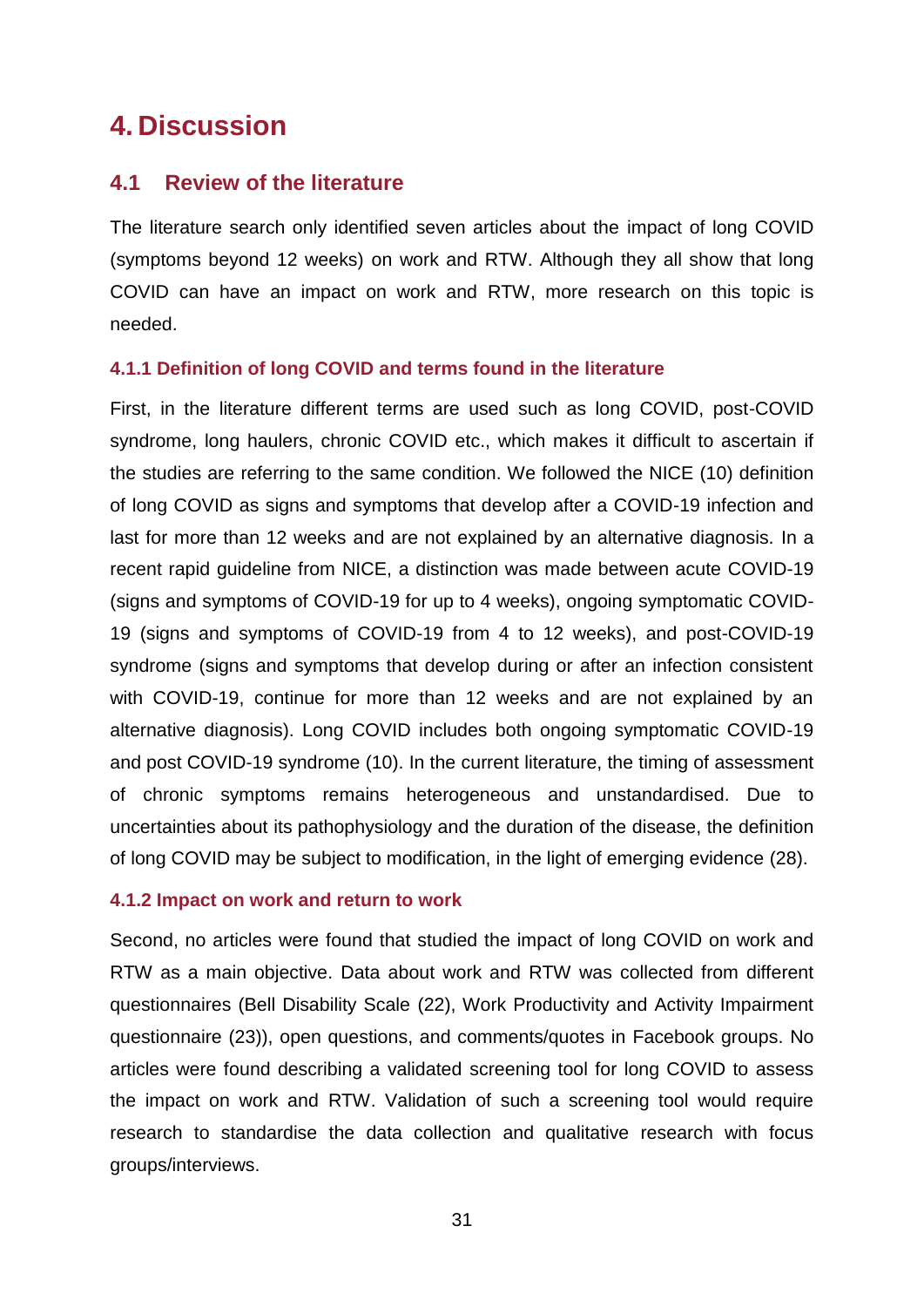#### **4.1.3 Study type and respondents**

Third, most of the studies used web-based surveys or recruited individuals through social media (20, 21, 23, 25). Respondents were predominantly white, female, and of higher socio-economic status, and thus not a representative sample of the population.

#### **4.1.4 Areas of research interest**

Large and long-term cohort studies with mixed methods (qualitative and quantitative) would be helpful to better understand the long-term consequences of COVID-19. These studies could include heterogeneous populations, with both hospitalised and non-hospitalised individuals, individuals who have been admitted to Intensive Care and individuals who have not been admitted, individuals with mild to severe symptoms, individuals from a range of high-income, low-income, and middle-income countries, ethnic and demographic factors must also be considered during recruitment.

To compare results from different studies an international definition of long COVID is necessary. New and validated questionnaires are needed to standardize data collection. Digital services and systems should be able to collect data on symptoms in real time. Multidisciplinary, multicentre, and multinational collaborations and approaches to data collection are required (29).

We suggest that areas of research interest for the international research community are as follows.

- Research questions
	- o To understand the barriers and facilitators/enablers (those relating to the individual and those relating to their job) of (a sustained) RTW in workers with long COVID
	- $\circ$  To determine which factors influence a successful and sustained RTW
	- o Based on previous research on conditions with similar symptomology, what candidate interventions could be tested in workers with long COVID
- Large and long-term cohort studies
- Mix of qualitative and quantitative methods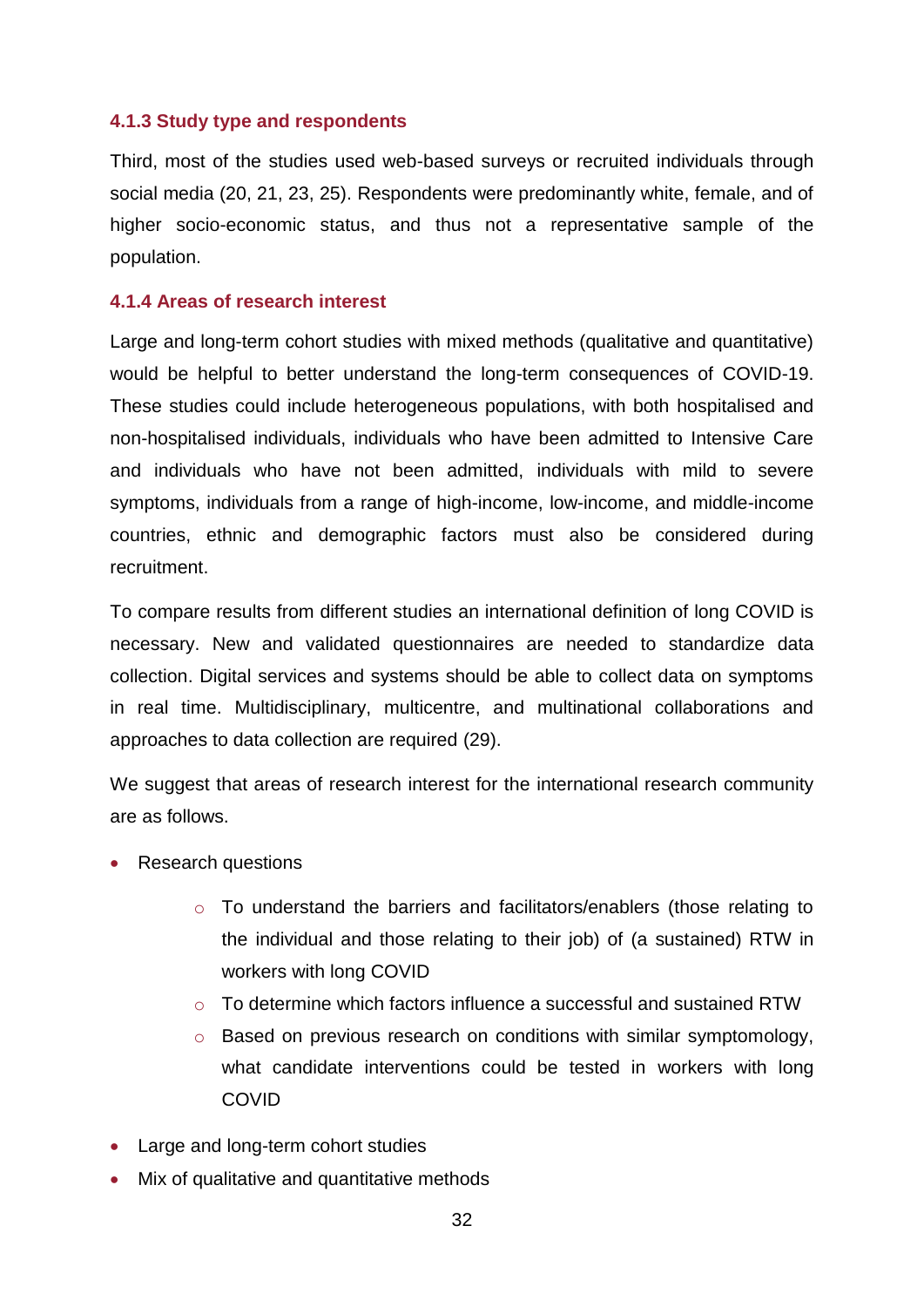- o Validated questionnaires
- o Focus groups/in depth interviews
- Recruitment: through occupational health professionals (e.g. occupational physician), patient organizations, COVID related groups on social media platforms etc.
- Use NICE guidelines to define long COVID
- Population
	- o Individuals with confirmed/suspected COVID-19 (positive PCR test, antibody test, or based on symptoms)
	- $\circ$  Individuals with mild to severe symptoms
	- o Individuals who were hospitalized or in the intensive care unit
	- o Diverse Ethnicity
	- o Diverse socio-demographic factors
- Return to work interventions
	- o Based on the existing FOM guidance and HSE RTW information
	- o Interventions used in conditions with similar symptomology

### <span id="page-32-0"></span>**4.2 Narrative review: transferable findings on conditions with similar symptomology**

#### **4.2.1 Long COVID symptoms**

As previously noted, the range of symptoms reported by individuals with long COVID is wide and not limited to respiratory symptoms (30). Around a third of individuals with long COVID show evidence of cardiac impairment for instance (31). Individuals with long COVID also report neurological and cognitive problems, as well as anxiety, trouble sleeping, and persistent pain (32). In general, the most prevalent symptom reported by individuals is persistent fatigue (31).

#### **4.2.2 Similarities with other conditions: ME/CFS**

This clinical presentation shares similarities with other conditions, most notably with ME and CFS (33). ME/CFS is a complex syndrome characterised by persistent fatigue, widespread pain, neurological symptoms and cognitive abnormalities (33).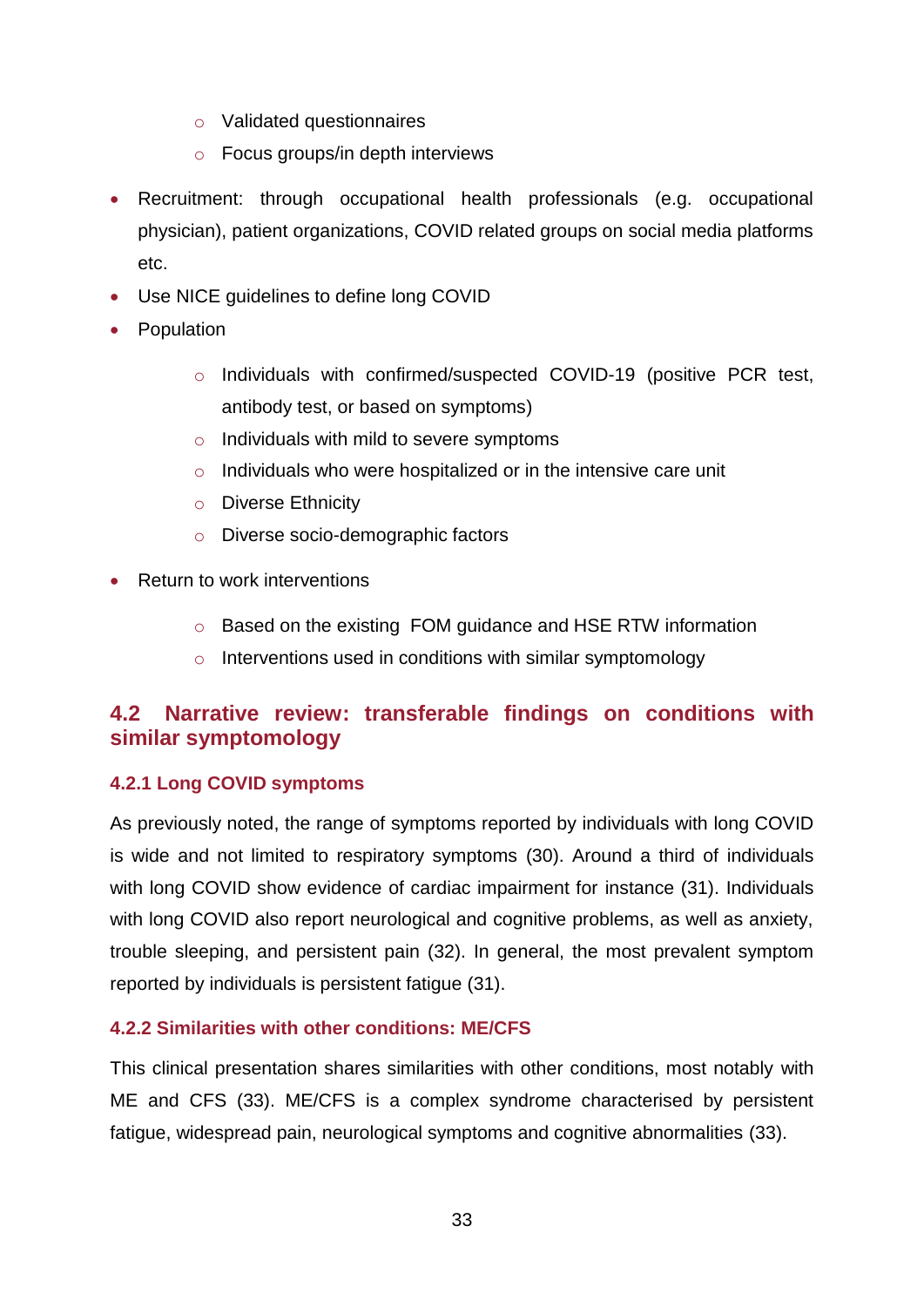#### **4.2.3 Post-exertional malaise**

The cardinal symptom of ME/CFS is arguably post-exertional malaise – a worsening of symptoms following even minimal physical or mental exertion (34). In patients with ME/CFS, worsening of symptoms after exertion can start even 48 to 72 hours after exertion and last for several days (34). Preliminary findings on long COVID suggests that post-exertional malaise is highly prevalent; 70% of these patients report it, and it is exercise that triggers it (31).

#### **4.2.4 ME/CFS aetiology**

In addition, though the aetiology of ME/CFS has yet to be elucidated, there has long been an interest in the link between ME/CFS and viral infections (35, 36). Specific research on the prevalence of viral infection in patients with ME/CFS is lacking, but up to 50% of patients identify an infection at the start of their symptoms. Given these similarities, it is reasonable to assume that knowledge accumulated over the last 30 years on ME/CFS can provide information that may be applied to the management of individuals with long COVID. However, we stress that further research on the most effective way to support recovery of ME/CFS patients is also ongoing internationally, and guidelines for this are therefore evolving and changing as more evidence becomes available.

#### **4.2.5 Potential role of exercise and physical activity**

One reflection is that it is important to consider the role that exercise, and physical activity might cover in individuals with long COVID. In the general population, as well as in many clinical populations, regular physical activity shows broad beneficial effects and it is strongly recommended (37). This includes patients with mental illhealth conditions, persistent pain, cardiorespiratory problems, and cancer (38-41). Exercise is widely known to improve cognitive and psychological complaints, reduce the prevalence of chronic conditions, and decrease mortality (38-41). Most international guidelines recommend 150 minutes per week of moderate physical activity. Exercise is a powerful tool that can be used to reduce disability and improve quality of life, and it should be implemented as part of a healthy lifestyle whenever possible (38-41).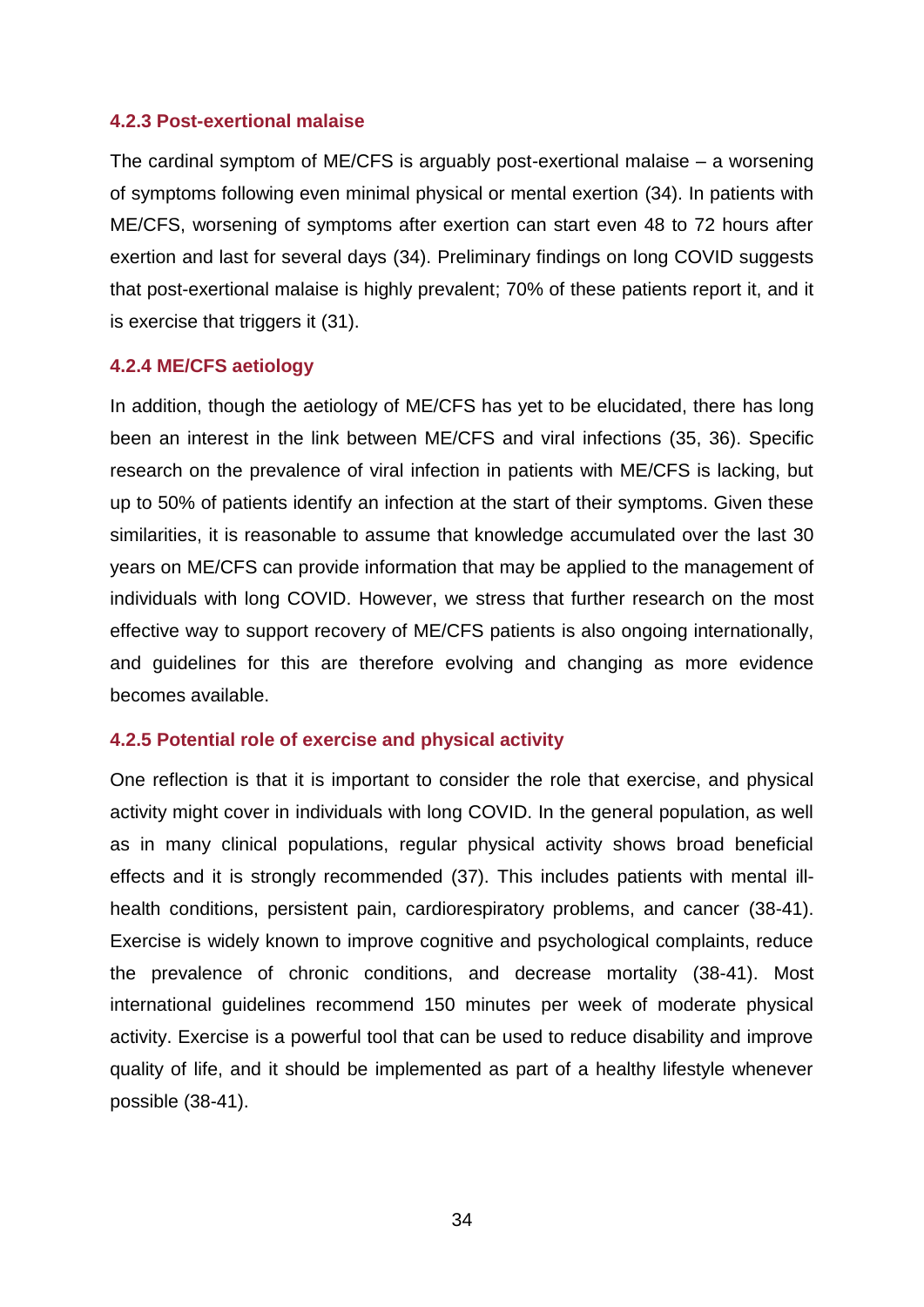#### **4.2.6 Post-exertional malaise: consequences, assessment and recovery**

However, the presence of post-exertional malaise might represent an important exception. For instance, some evidence suggests that post-exertional malaise might in fact hinder the beneficial effects of exercising and have detrimental consequences on the patient, often lasting for days or weeks (34). A careful assessment is to be recommended. One way to assess post-exertional malaise is to use the DePaul Symptom Questionnaire (42). The questionnaire has been developed as a tool to assess patients with ME/CFS in a comprehensive manner.

Several specific questions target post-exertional malaise to physical or mental challenge and provide the clinician with a detailed characterisation of a patient's complaints. If the presence of post-exertional malaise is confirmed, pacing and activity management becomes the priority of the recovery programme. Pacing refers to a self-management strategy that aims to dose one's energy levels, plan moments of activity and rest, and prioritise those activities that are more important for the patient.

#### **4.2.7 Exercise-based interventions where post-exertional malaise ruled out**

If, however, post-exertional malaise has been ruled out, exercise-based interventions can be proposed with more confidence, even though a careful and complete assessment is always recommended. Training load should be increased gradually, and sufficient time should be given to the patient to adapt to new and more demanding activities. In general, a specific, patient-centred rehabilitation approach is vital in individuals with long COVID, to plan a shared programme with the individual, set aims and expectations, and manage symptoms, time, and activity (43).

#### **4.2.8 Return to work and ME/CFS**

Regarding RTW, literature on ME/CFS is scarce. However, the few articles that have been published on the issue are in line with what is stated above. A recent review shows that patients receiving graded exercise as treatment do not restore their ability to work (44). On the contrary, the best prognosis is associated with a forced period of rest in the initial phase of the disease, and with an adapted/reduced workload (44). In addition, receiving sickness benefit seems to be a factor that promotes RTW (45). Evidence on the effectiveness of cognitive-behavioural therapy is conflicting. Some

35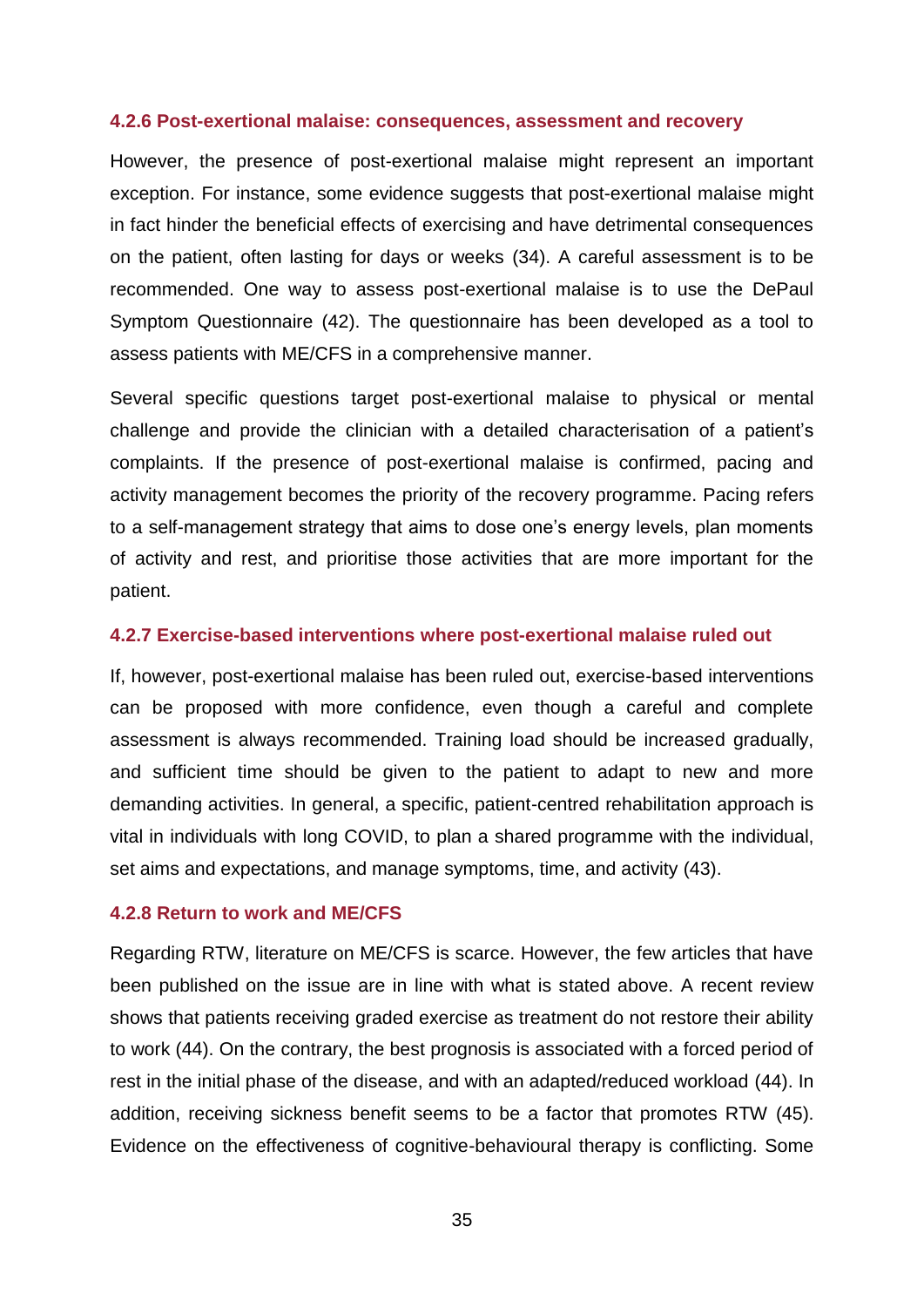authors show that it might be cost-effective (46), while others suggest that it does not help in going back to work (44).

The reason for such discrepancy might rely on the included sample. ME/CFS is highly heterogeneous and there will likely be at least a subgroup of people that might benefit from psychological therapies. This seems to be especially true if psychological therapies are included in a multidisciplinary programme and focus on acceptance and commitment strategies (45). Additionally, as already noted above, we stress that further research on the most effective way to support recovery of ME/CFS patients is also ongoing internationally, and guidelines for this are therefore evolving and changing as more evidence becomes available. For example, NICE is reviewing their guidelines on the best approach to the diagnosis and management of ME/CFS following the publication of a draft updated guideline on 10 November 2020 for consultation (47).

#### **4.2.9 Psychological and emotional problems**

The current pandemic has also triggered significant psychological and emotional problems. Around 40% of individuals with long COVID show high rates of depression, anxiety and PTSD (48). Two main risk factors seem to be female gender and perceived social stigmatisation after the diagnosis (48).

Similar prevalence was observed in previous coronavirus epidemics Severe Acute Respiratory Syndrome (SARS) and Middle East Respiratory Syndrome (MERS) where patients reported psychiatric comorbidities lasting more than six months in over 40% of the patients who were hospitalised (49). A significant concern is related to the fact that psychiatric comorbidities affect not only individuals with long COVID, but the general population as well (50). While many might not have contracted the infection themselves, other situations like the illness or death of a significant other, the continuous exposure to detailed information on the pandemic, as well as physical and social isolation, are potentially affecting broadly the population (50).

Other stressful situations are related to the work domain (51). Many have been experiencing employment or income loss, while others have been struggling with working from home while taking care of children or relatives in poor health. This has dramatically increased the prevalence of substance use and suicidal ideation (52, 53). In this situation, work becomes central in many ways. It is not only the first and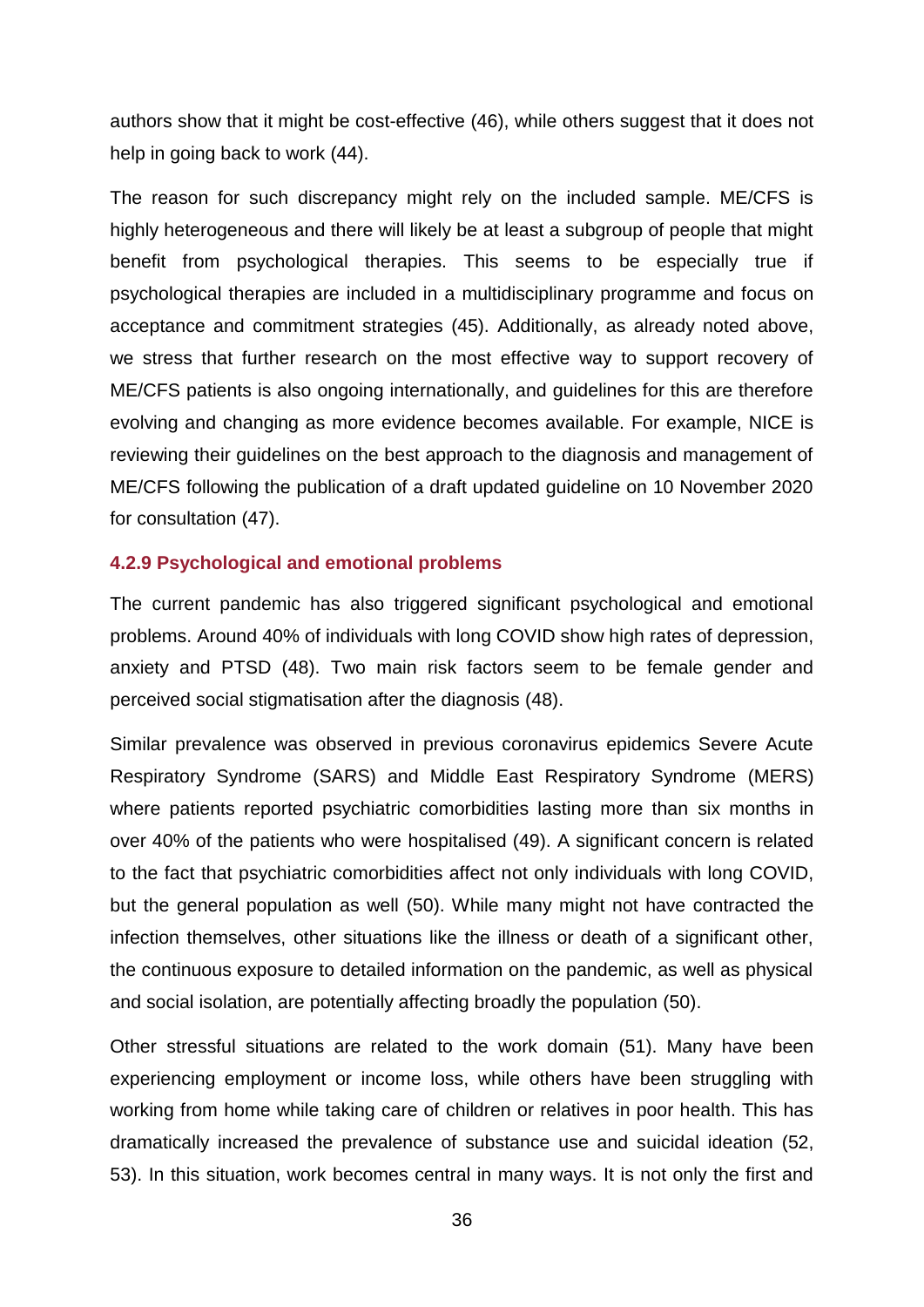often only income source for most families, but it also becomes a way to reduce social and physical isolation, reduces the stress of working while taking care of children or relatives.

#### **4.2.10 The potential effect of return to work**

Returning to work can by itself represent an effective way to reduce mental stress (54) as good work is good for health. In addition, enhancing the control that the worker can exert on the situation, as well as fostering regular physical activity show moderate positive effect on reducing depressive symptoms and anxiety (55). Such findings may provide information that could be applied to workers suffering from long COVID.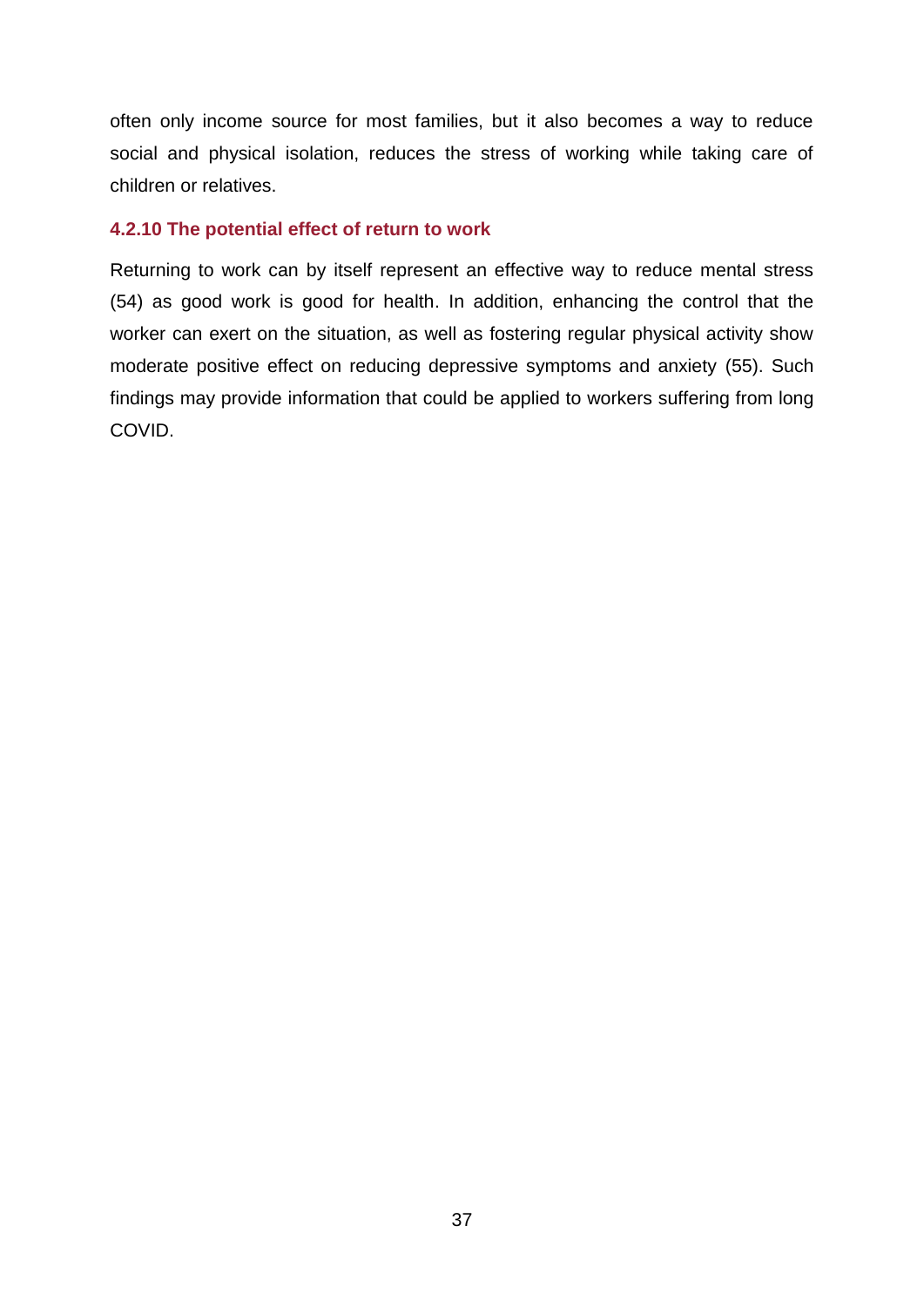# <span id="page-37-0"></span>**5. Guidance to facilitate individuals with long COVID to return to work**

### <span id="page-37-1"></span>**5.1 Quick intervention in the event of incapacity for work**

According to general occupational health principles (56) we know that:

1) After three months of sick leave, the probability of returning to work is approximately 50% (after one year that probability already drops to 20%). As approximately one in ten COVID patients still experiences symptoms after 12 weeks, this may be of relevance (57).

2) 80% of the workers who are on sick leave for more than six weeks seek for help in RTW (58).

3) The first four to six weeks are crucial for a successful RTW (59).

#### **5.1.1 Implications**

Therefore, **early contact with the absent worker – within the first two weeks from the onset of the absence is recommended as a good practice**, depending on the specific situation of the worker (60).

The **line manager** is often the first point of contact. How they interact during this first contact with the absent worker can have a huge impact on whether there is a possibility in RTW and this remaining sustained.

In large enterprises, this first contact might be made by an occupational health professional. They may work internally within their own organisation or externally as a provider. Their responsibilities can include (but are not limited to) expediting, coordinating and facilitating the RTW of persons with injuries, illnesses and disabilities in a range of settings (61).

#### <span id="page-37-2"></span>**5.2 Involvement of all stakeholders in the reintegration process**

#### **5.2.1 Recovering worker with long COVID**

Using NICE guidelines (10) there are three stages of illness after infection with COVID-19. The acute COVID-19 phase, were signs and symptoms of COVID-19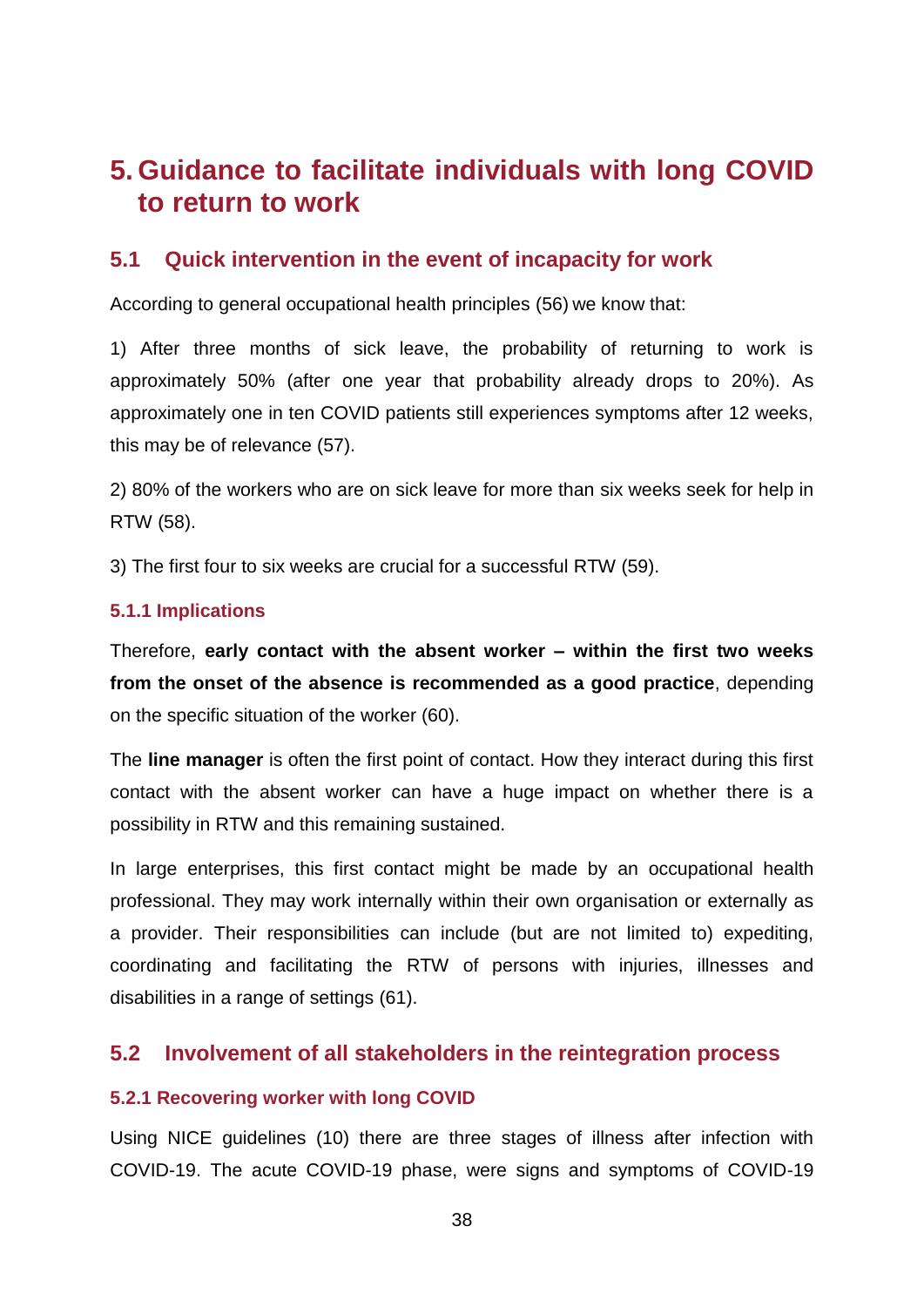occur for up to 4 weeks, the ongoing symptomatic COVID-19 phase, where signs and symptoms are still present in week 4 up to week 12, and finally the post-COVID syndrome, when the signs and symptoms that develop during or after an infection consistent with COVID-19, continue for more than 12 weeks and are not explained by an alternative diagnosis. Our guidelines focus on the last group.

Patient groups express an urgent call for rehabilitation, research, and recognition (62). Rehabilitation means the need for support, multidisciplinary treatment as well as financial support and help returning to work. At this time, the UK Industrial Injuries Advisory Council finds that evidence is currently too limited in quality and quantity to justify prescription of COVID-19 as a risk of occupation (63).

The recovering worker plays an important role in their own rehabilitation: when evaluating their impaired ability to work, they need to consider the characteristics of the job. The recovering worker is advised to prepare an answer on the next questions(15):

- What is your occupation description, and what is your job load physically and mentally?
- Do you do your work alone or in a team?
- What are your hours of work?
- How do you travel to work?
- What are according to you, possible obstacles for RTW?
- What are according to you, possible interventions that will be necessary for RTW?

#### **5.2.2 Employer/line manager**

It should not be forgotten that the pandemic has been, and still is, difficult for employers too. The impact has been recognised on several levels (64). Firstly, in many countries, the lockdown has hit some sectors particularly hard, with the complete or partial closure of activities. There was also an important impact on the organisational level: the need to provide remote working where possible and the need to provide a safe environment for workers and customers. They also had to deal with more sick leave and workers needing to isolate, and with more administration e.g. for technical unemployment (losing your job temporarily because some sectors had to close due to COVID-19, e.g. the hospitality sector). Also emotionally, there can be an impact: e.g. when they had to wind down part of their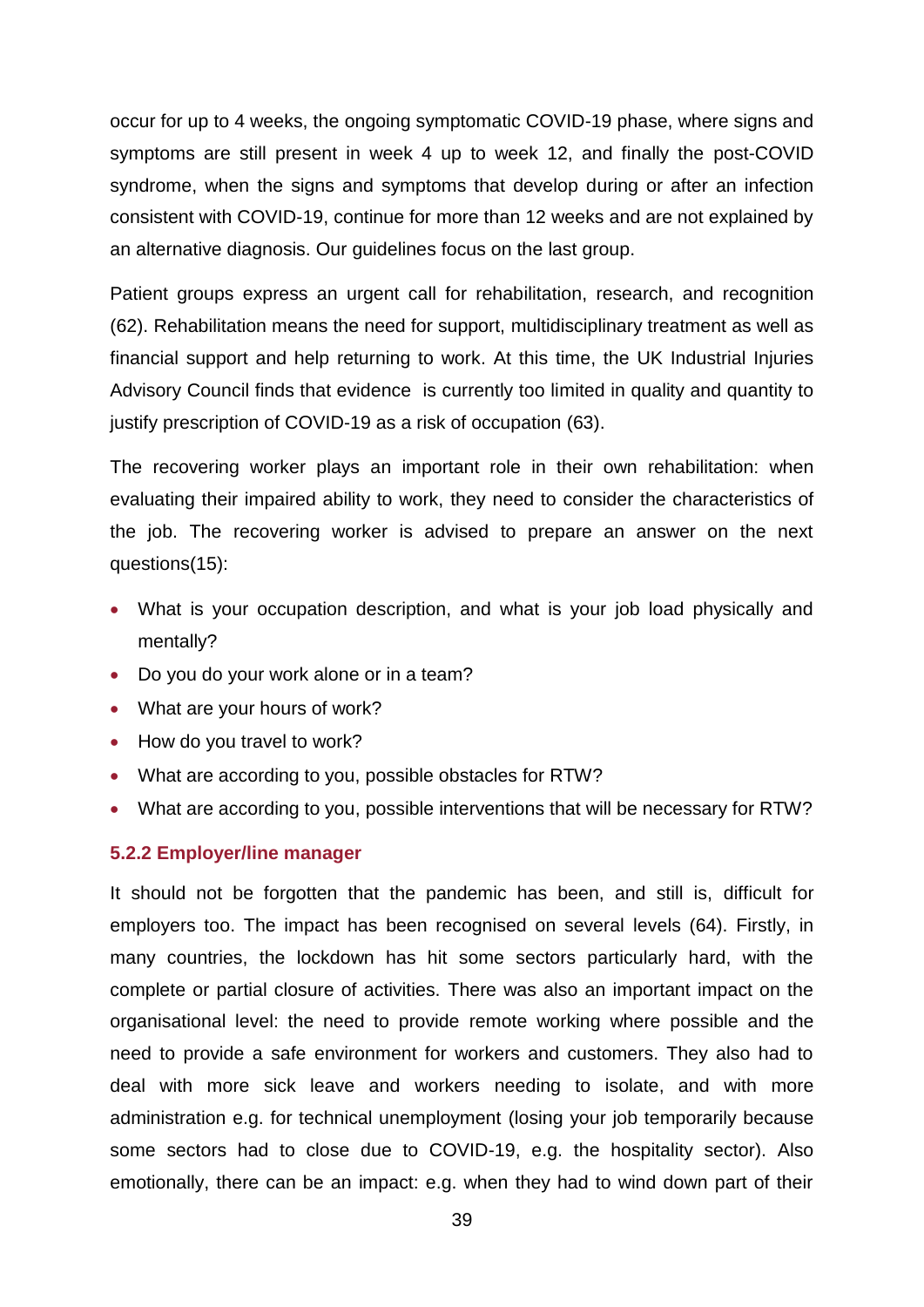activities, lay off workers or lost workers who died from COVID-19. For employers, the practical steps described in the guidance for managers and employers on facilitating RTW we referred to for workers with long COVID can be advised as guideline.(15, 16, 65)

#### **5.2.3 Occupational Health Professionals**

Occupational Health Professionals (OHPs) recognise that, in the context of prolonged illness, returning to work too soon, or to a full workload, may be initially difficult to achieve. Therefore, it is important that the focus of the support is on a sustained RTW. OHPs can also play a key role in matching the evolving capability of the worker with the requirements of the job.

Where the worker has access to an OH professional, the latter can advise on many aspects of long COVID. They can assess workers in order to identify the impact of their symptoms on their functional capacity and work, and provide independent advice on staff unable to work due to ill health, and how to reduce individual and organisational sickness absence. OH professionals are also able to contribute to an individualised workplace risk assessment with the recovering worker with long COVID.

#### **5.2.4 Health Professionals**

Primary and secondary care health professionals will also be involved potentially in the care of the long COVID patient. As there is no simple test for diagnosing long COVID, and more than 200 symptoms have been recorded, health professionals of different specialities will be involved in the care of the worker.

There are already several guidelines describing the wide range of associated symptoms seen in long COVID. NICE has produced a document with practical steps for health professionals - the Guidance for healthcare professionals on RTW for individuals with long COVID (15, 60). The British Medical Journal website also has a useful set of long COVID resources (66). Guidelines are also available in other countries, for instance in Belgium (where the authors are based), Haute Autorité de Santé (HAS) published a document with quick answers for health professionals dealing with individuals with prolonged symptoms, especially for professionals working in primary care (65).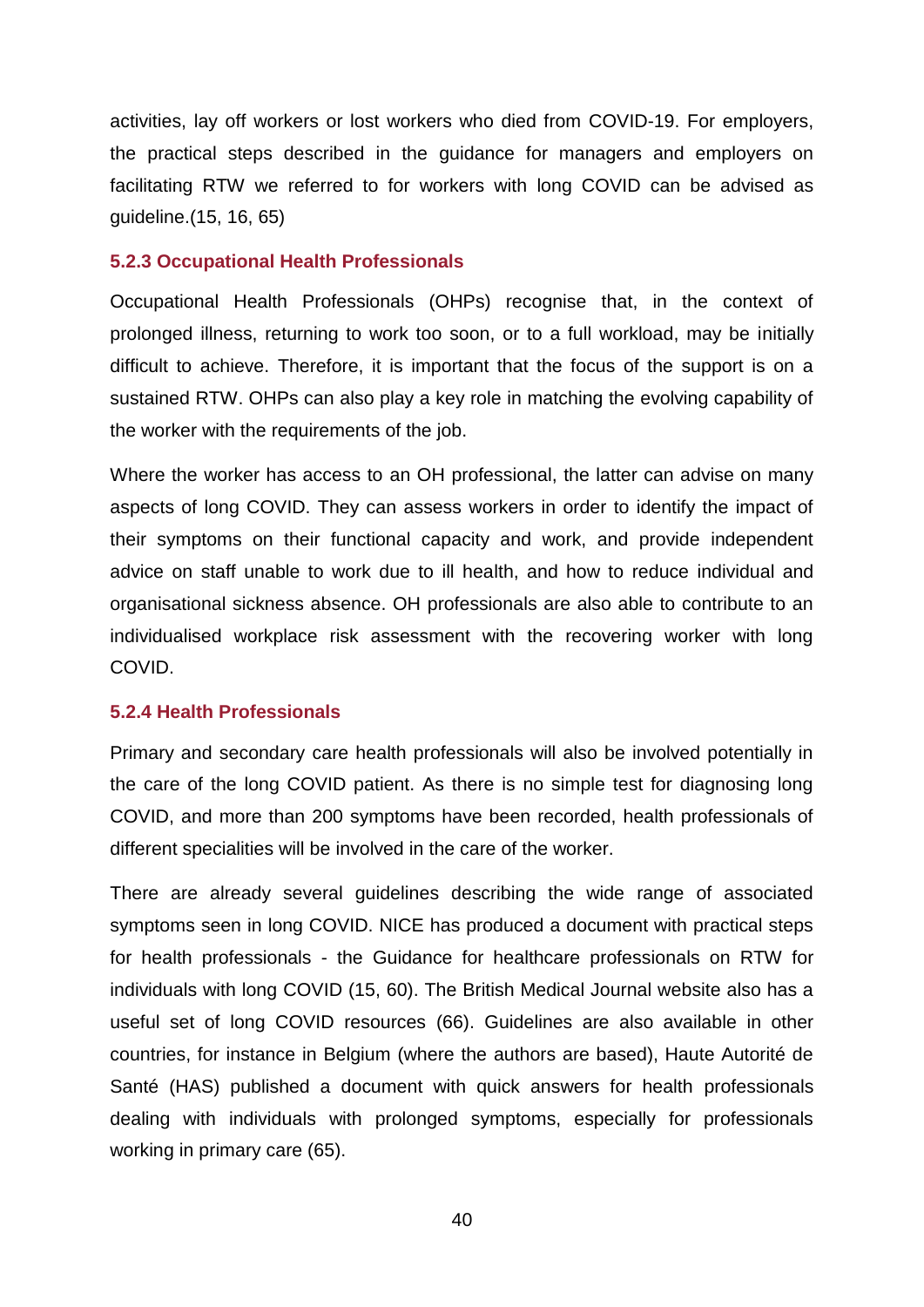### <span id="page-40-0"></span>**5.3 A progressive, adaptive, and appropriate return to work and support at work**

Some long COVID individuals may still struggle with day-to-day activities even when they RTW. It is important to know that they may work effectively despite significant illness or disability, on the condition they are provided with suitable support in the workplace. **A quick and appropriate RTW** is the primary goal since an individual does not need to be 100% fit to RTW (67). However, some individuals with long COVID might be pushed back to work because for financial or social reasons (62). To **maximise the job retention we recommend that, where an OHP is involved, they can play an active role in the RTW** (see above for the various tasks). Together with their knowledge of the workplace they can provide appropriate advice that helps facilitate a RTW for individuals with long COVID (15, 62).

For employers for businesses that have not got access to occupational health professionals the advice provided in the guidance for managers and employers on facilitating RTW of workers with long COVID (15, 16) would be helpful.

### <span id="page-40-1"></span>**5.4 Recognition that the workplace is normally the most effective place for reintegration**

**Work plays a key role in the dynamic construction of health and work and could foster physical and mental health associated with social wellbeing** (64). This relates to the concept that work is central to the lives of individuals and the construction of society (64). Good work is good for health (68), for individuals suffering from long COVID, return to work even if modified is likely to be an effective part of their rehabilitation.

However, **RTW needs to be appropriately managed:** an important characteristic of a successful RTW is a personalised approach compliant with the individual's needs alongside the management of relevant risks in the workplace. This individual approach is necessary as everyone is different and will require different levels of support.

#### **Important steps in the RTW preparation and support (69, 70)**

- Stay in touch while worker is absent from work
- Prepare for the worker's return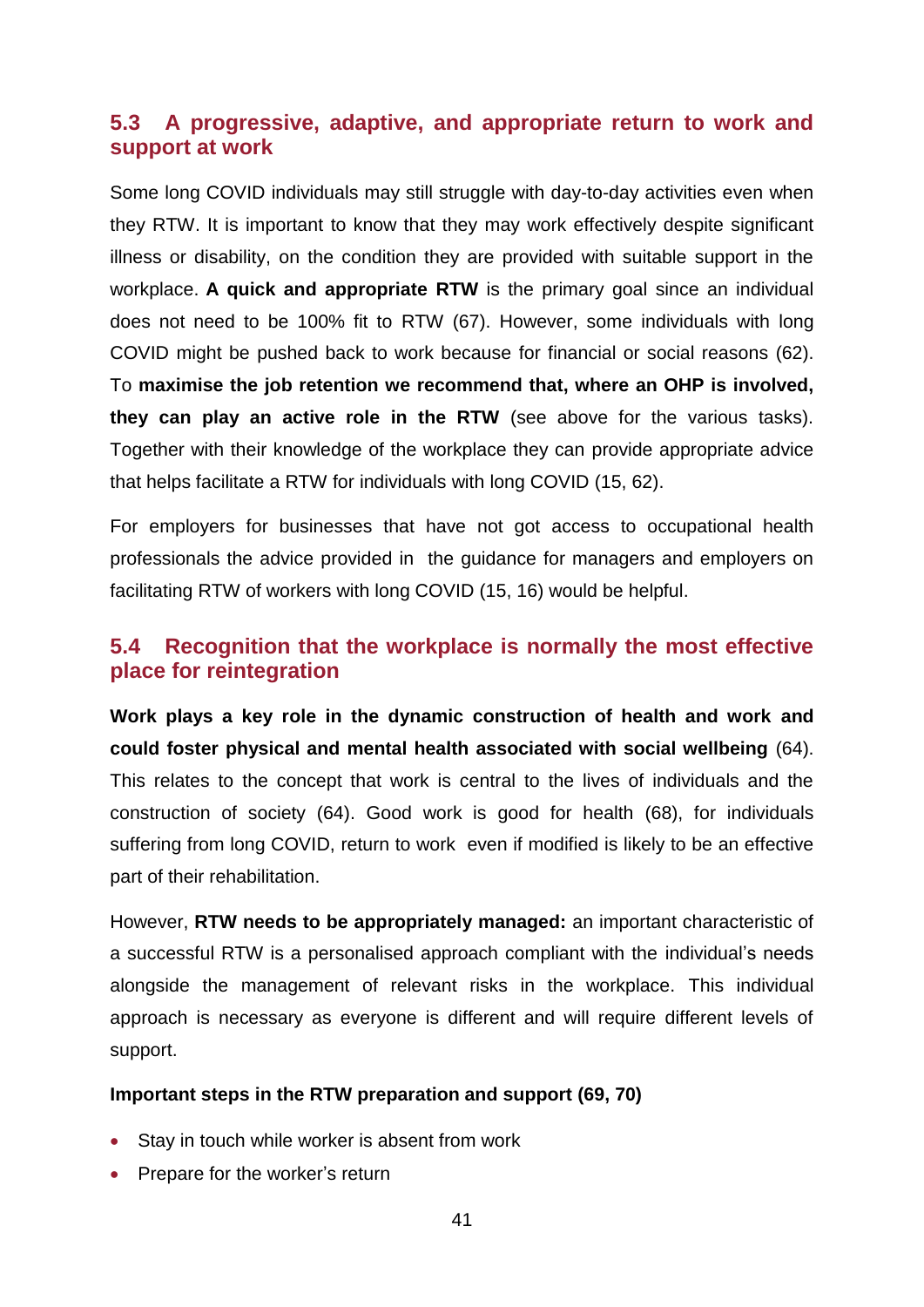- Hold a RTW conversation
- Provide support during the early days of the RTW
- Provide ongoing support and review regularly

### <span id="page-41-0"></span>**5.5 Consultation and communication between all parties involved at all stages of the process**

Many stakeholders (worker with long COVID, employer, line manager, OHPs, health professionals) may be involved in the reintegration process.

By **developing a close and trustful relationship with all parties,** the OHP, where available, will be able to assist with RTW. Where work is modified to support RTW for individuals with long COVID the employer must review the relevant risk assessments, involving the individual is likely to be beneficial in this process.(64).

Once RTW is arranged, follow up of the worker, and communication with the line manager and is important.

### <span id="page-41-1"></span>**5.6 Return of workers to the highest possible level of work functioning**

The return of workers to the highest possible level of work functioning with attention to the following hierarchy:

- Same task / job, same employer;
- Modified task / similar job, same employer;
- Alternative task / new job, same employer;
- Adapted task / similar job, different employer;
- Alternative task / new job, different employer

The work of the individual with long COVID should first be understood to be appropriately modified (64). Therefore, there is the need for information on the job, tasks, physical and mental demands of the job. This information can be collected from the worker, the line manager, the HR department and the OHPs. Modifications are to be made individual, but ideally, possible adaptations could be discussed in advance and should be embedded in a broader RTW policy. Adaptations can be divided as follows: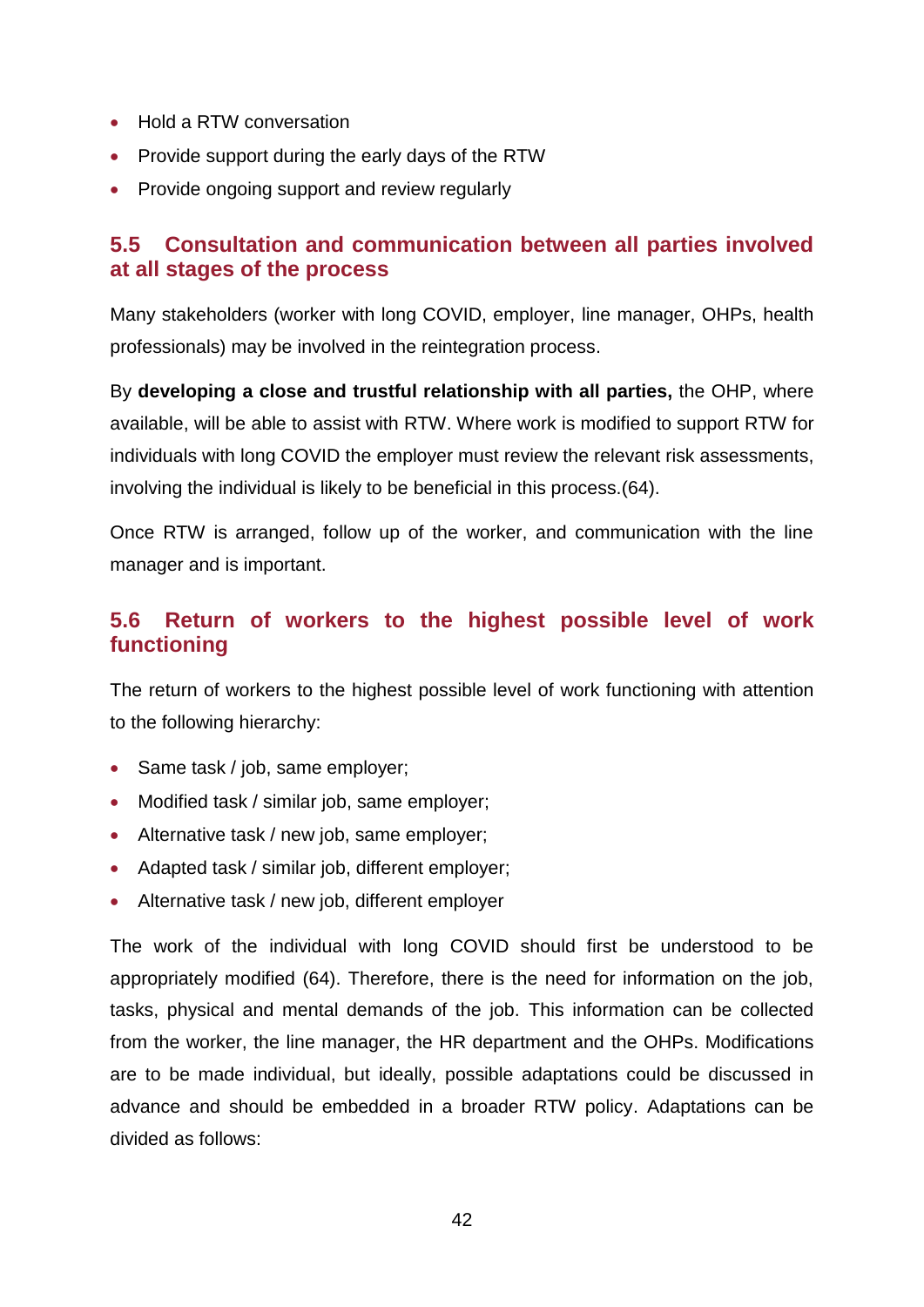- Temporary vs permanent
- Aimed at increasing the work capacity of the worker (= person-oriented) vs aimed at reducing the workload (= work-oriented)
- Curative vs preventive (for example when a worker indicates that an imbalance arises between workload and work capacity)

### <span id="page-42-0"></span>**5.7 A phased return to the work in terms of tasks and time**

There are lots of possible work adaptations or small changes that can make it easier for returning workers to manage their health and their work (71). They are listed in table 4. OHPs see that the best outcomes are achieved when the line manager and worker are both involved in the discussion which workplace modifications are possible in the specific situation (15, 16, 61).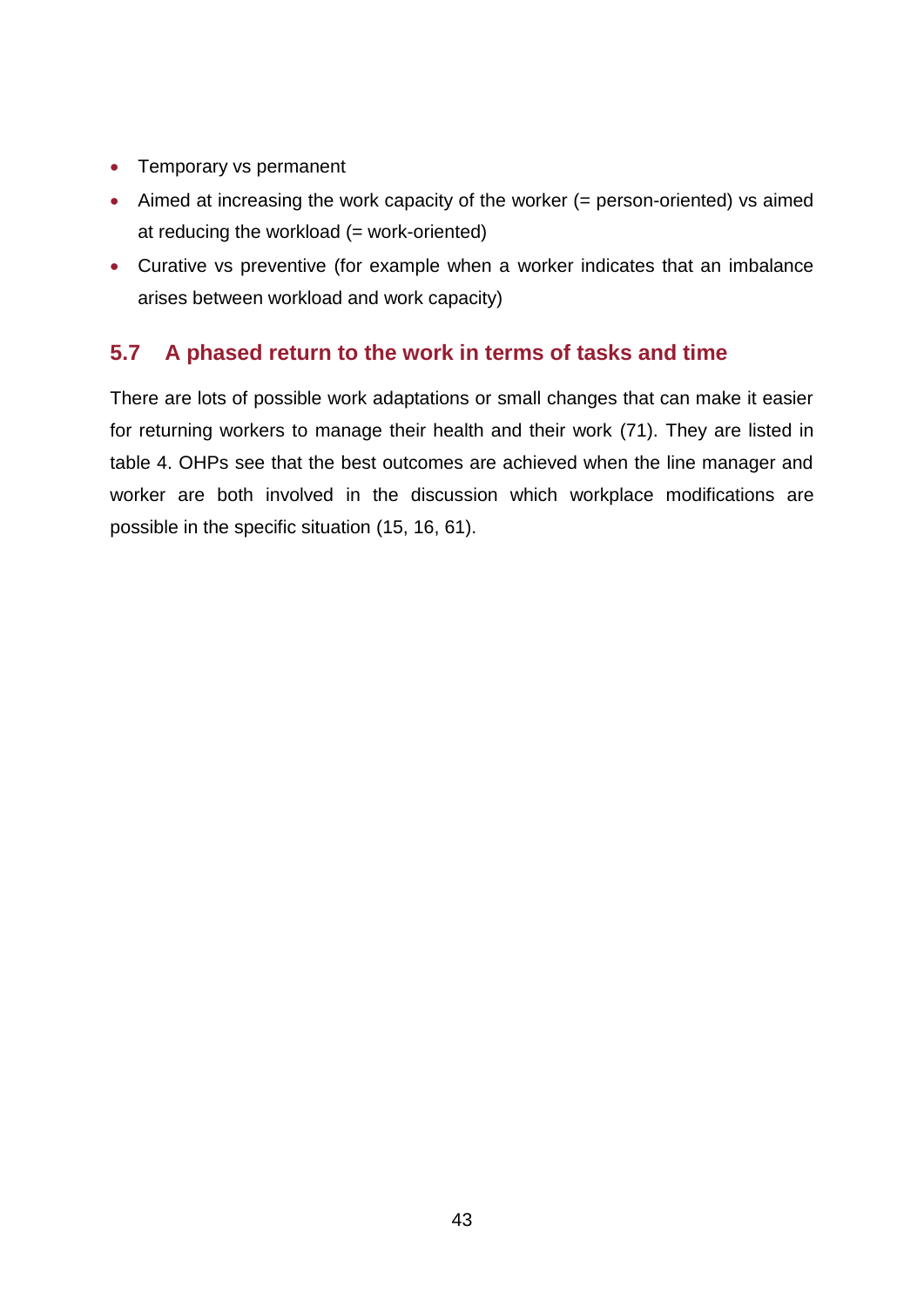**Table 4:** Possible work adaptations to facilitate RTW

| Type of        | <b>Description</b>                                 | <b>Details</b>                                             |
|----------------|----------------------------------------------------|------------------------------------------------------------|
| adjustment     |                                                    |                                                            |
| Working        | Working less hours a day                           | Possible increase to the original working schedule         |
| hours          |                                                    |                                                            |
| Working        | Working less hours a week (shorter days, days off  | Possible increase to the original working schedule         |
| hours          | between workdays)                                  |                                                            |
| <b>Working</b> | Taking more/different breaks or rest periods       | Possible increase to the original break periods            |
| hours          |                                                    |                                                            |
| <b>Working</b> | Alterations to the timing of work                  | Starts, finishes, breaks                                   |
| hours          |                                                    | Alternations to shift work e.g. consider suspending        |
|                |                                                    | late/early shifts and/or night duty                        |
| Working        | Alterations to shift work e.g. consider suspending | Not applicable                                             |
| hours          | late or early shifts and/or night duty, so the     |                                                            |
|                | individual works when at their best.               |                                                            |
| <b>Tasks</b>   | Less tasks                                         | Omit specific tasks that cause problems.                   |
|                |                                                    | Fewer tasks than normal within a time.                     |
|                |                                                    | More time to complete usual tasks and not to work to tight |
|                |                                                    | deadlines.                                                 |
|                |                                                    |                                                            |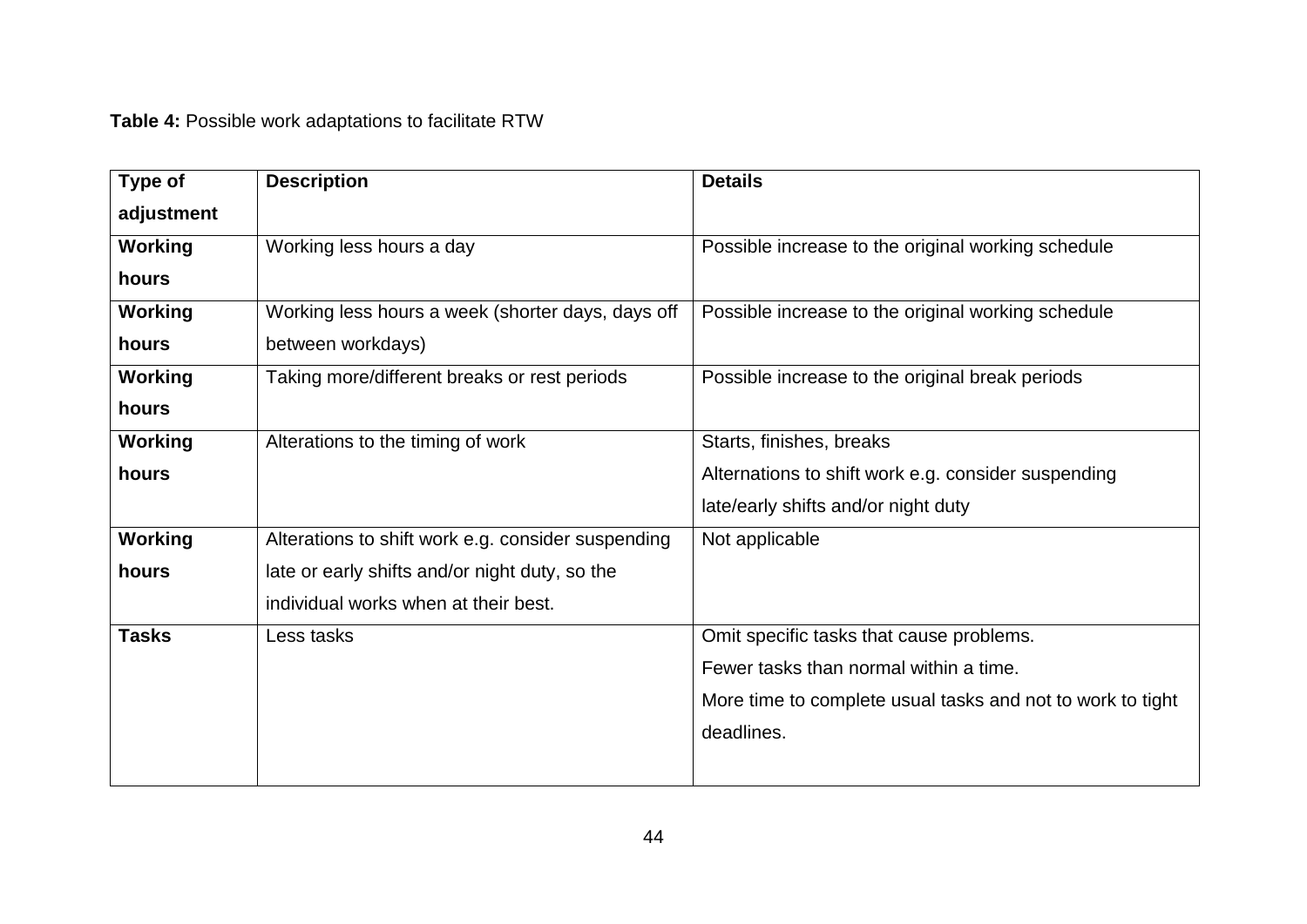| Type of         | <b>Description</b>                               | <b>Details</b>                                              |
|-----------------|--------------------------------------------------|-------------------------------------------------------------|
| adjustment      |                                                  |                                                             |
| <b>Tasks</b>    | Other tasks                                      | Leave out or add secondary tasks. If main tasks are         |
|                 |                                                  | omitted or added another function will arise                |
|                 |                                                  |                                                             |
| Organisation    | Change the organisation of work                  | Make other working agreements, introduce other forms of     |
|                 |                                                  | consultation                                                |
| Organisation    | Changing the team composition                    | Working with other or more colleagues, redistributing tasks |
|                 |                                                  | among team members                                          |
| Workplace       | Material work adjustments                        | Aids for lifting or moving around, adjustable table,        |
|                 |                                                  | adjustment of computer work                                 |
| Workplace       | Another workplace                                | Telework, other department                                  |
| <b>Guidance</b> | Regular checks with the manager                  | Follow-up of the RTW e.g. to indicate whether more or less  |
|                 |                                                  | assistance is needed, discuss the workload and task         |
|                 |                                                  | distribution, etc.                                          |
| <b>Guidance</b> | <b>External coaching</b>                         | Follow-up of the RTW by the stakeholders (OHPs/ HR)         |
| <b>Guidance</b> | Organising practical guidance and access to work | To improve the performance of the job e.g. arranging        |
|                 |                                                  | commuter traffic, etc.                                      |
| <b>Guidance</b> | Support                                          | A buddy system                                              |
|                 |                                                  | Time off for healthcare appointment                         |
|                 |                                                  | Not working in isolation                                    |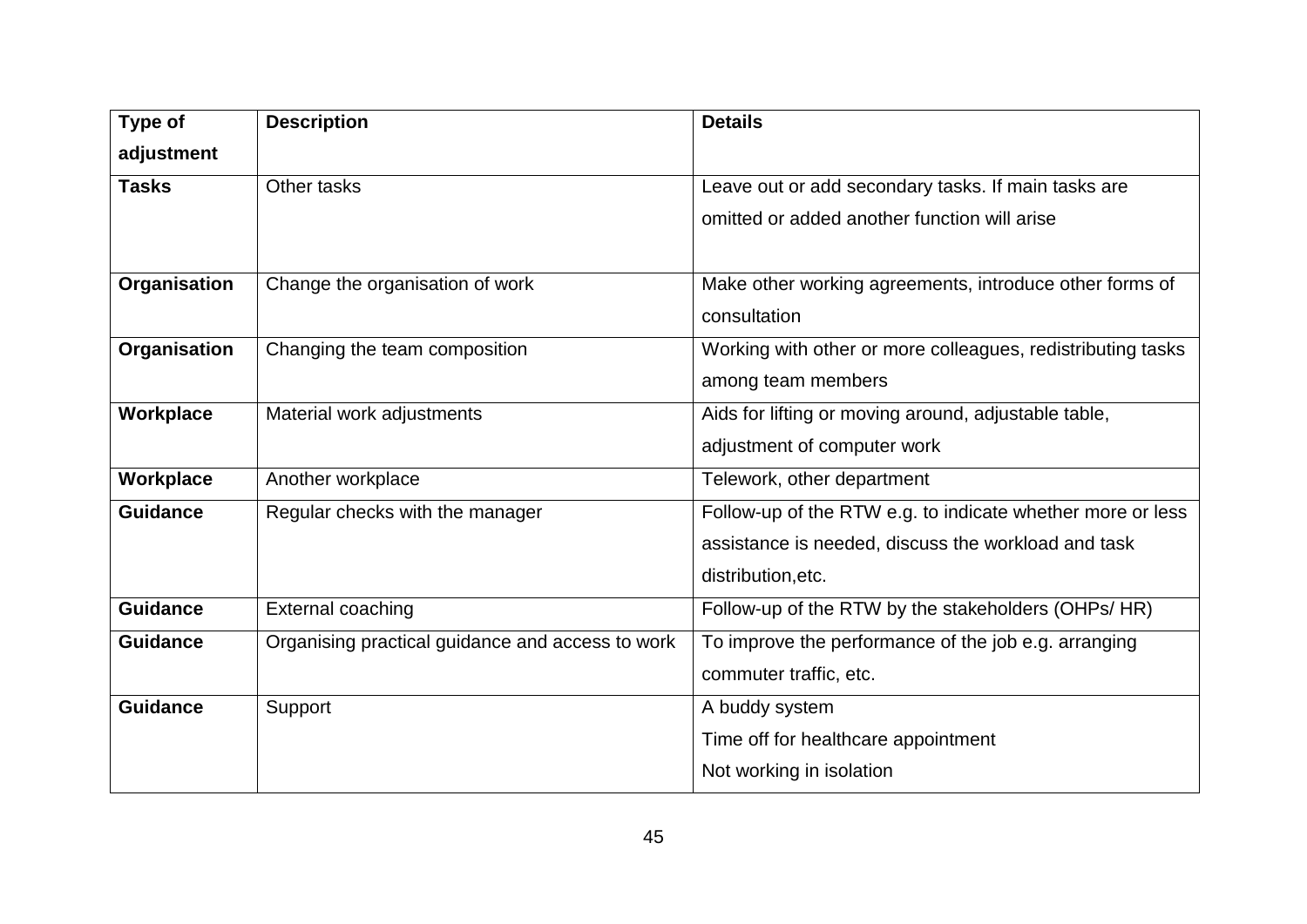| Type of              | <b>Description</b>                       | <b>Details</b>                                     |
|----------------------|------------------------------------------|----------------------------------------------------|
| adjustment           |                                          |                                                    |
| <b>Education and</b> | Training of the physical load/resilience | E.g. Tilt training                                 |
| training             |                                          |                                                    |
| <b>Education and</b> | Training of the mental load/resilience   | E.g. dealing with work pressure, trauma processing |
| training             |                                          |                                                    |
| <b>Education and</b> | <b>Training skills</b>                   | For own function of for a new function             |
| training             |                                          |                                                    |
| <b>Education and</b> | Professional retraining                  | For a new job                                      |
| training             |                                          |                                                    |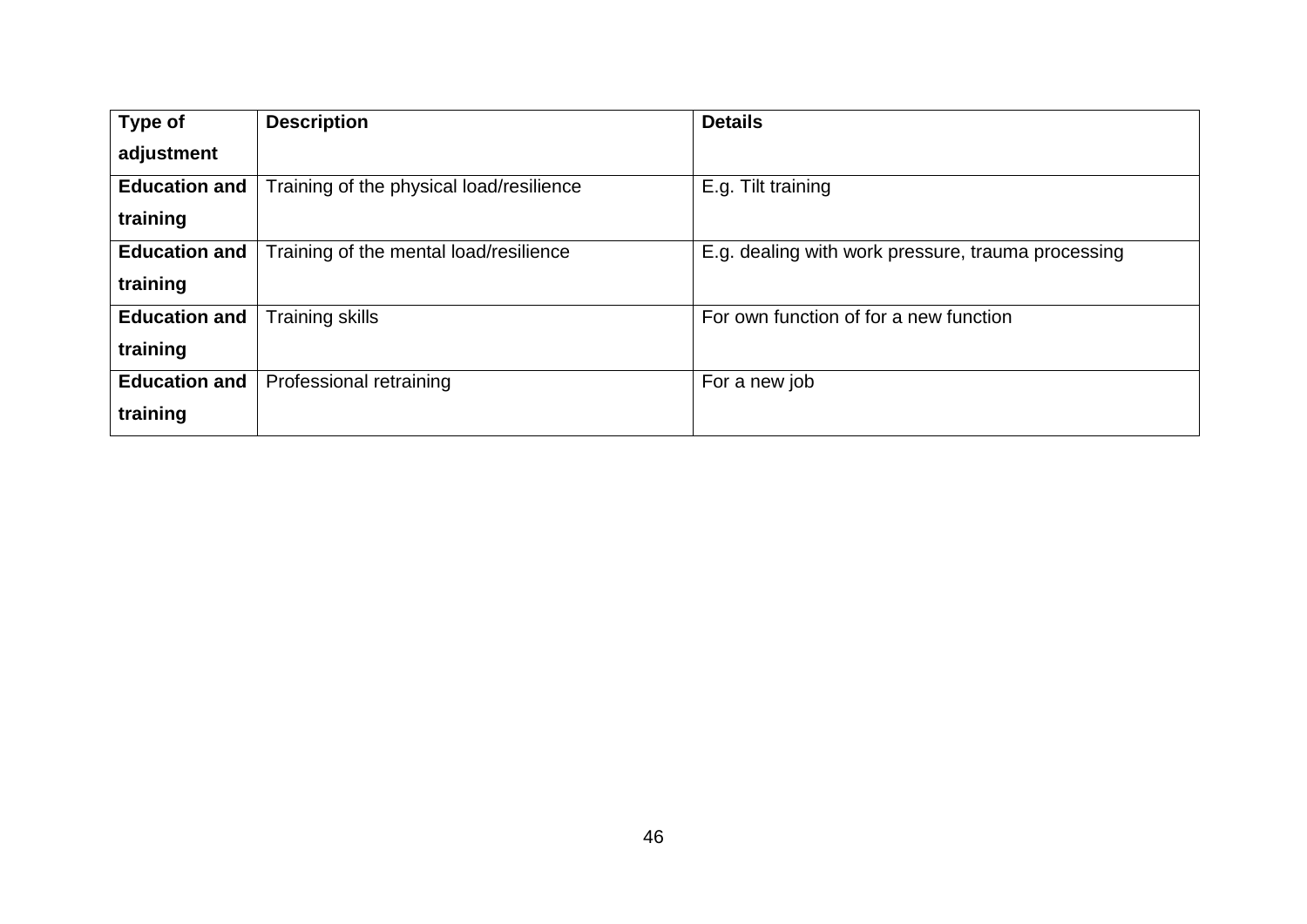#### **Principles of a good RTW plan for individuals with long COVID (65)**

**A phased return** may help with easing a worker into the workplace when fatigue,cognitive function problems and deconditioning (e.g. functional losses following a period of inactivity) remain an issue. Furthermore, it may be helpful to acknowledge and accept that recovery may be slow. Phased returns can be adapted as time goes on, which may be many weeks or months (21, 22).

**Flexible work arrangements** could include working remotely or a combination of remote work and office-based work, adjusting work hours to avoid travelling at peak times. **Working remotely** was often a helpful adaptation for the RTW of the long COVID individual but this will also vary depending on the work undertaken as to whether this is possible (21, 24).

Introducing **fatigue management strategies** such as regular rest breaks, temporarily reducing workload, help with prioritisation of tasks and encouraging gradual increases in activity (21, 26).

**Adapting work tasks**, for example reducing or adjusting physical work for someone experiencing lung symptoms/shortness of breath. Due to anosmia some professional tasks could become much more difficult or even impossible for individuals with long COVID (20).

### <span id="page-46-0"></span>**5.8 Individual reintegration within a broader absenteeism and personnel policy**

Long COVID is a new illness and many people can be unaware that they had COVID-19 or that their symptoms are due to long COVID. Almost 70% of people with long COVID are unable to work at all or to their previous capacity, even seven months post infection (21). Nevertheless, RTW principles are not different for this group of absent workers and support in returning to work should be given to all those who need it.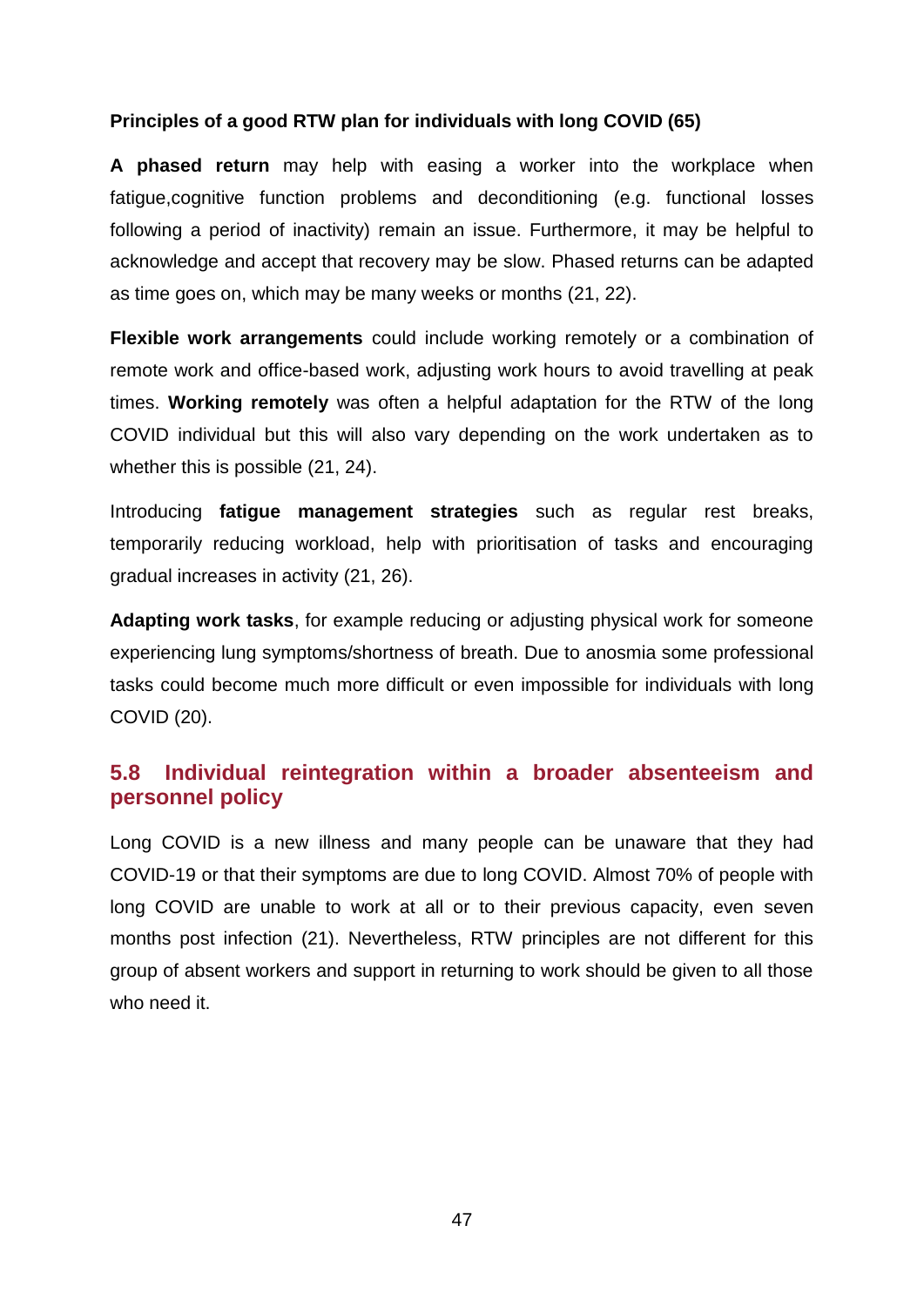### <span id="page-47-0"></span>**5.9 Conclusion**

Long COVID can have a great impact on daily functioning, including work and RTW. RTW for an individual with long COVID often needs involvement of several stakeholders (recovering worker, employers, line manager, health professionals,and where available occupational health professionals). The primary goal should be support at work (job retention), or progressive, adaptive, and appropriate RTW, as good work is generally good for health. Articles on the impact of long COVID on work and RTW are scarce. Large and long-term cohort studies with mixed methods (qualitative and quantitative) would help to better understand the long-term consequences of COVID-19 and its impact on work.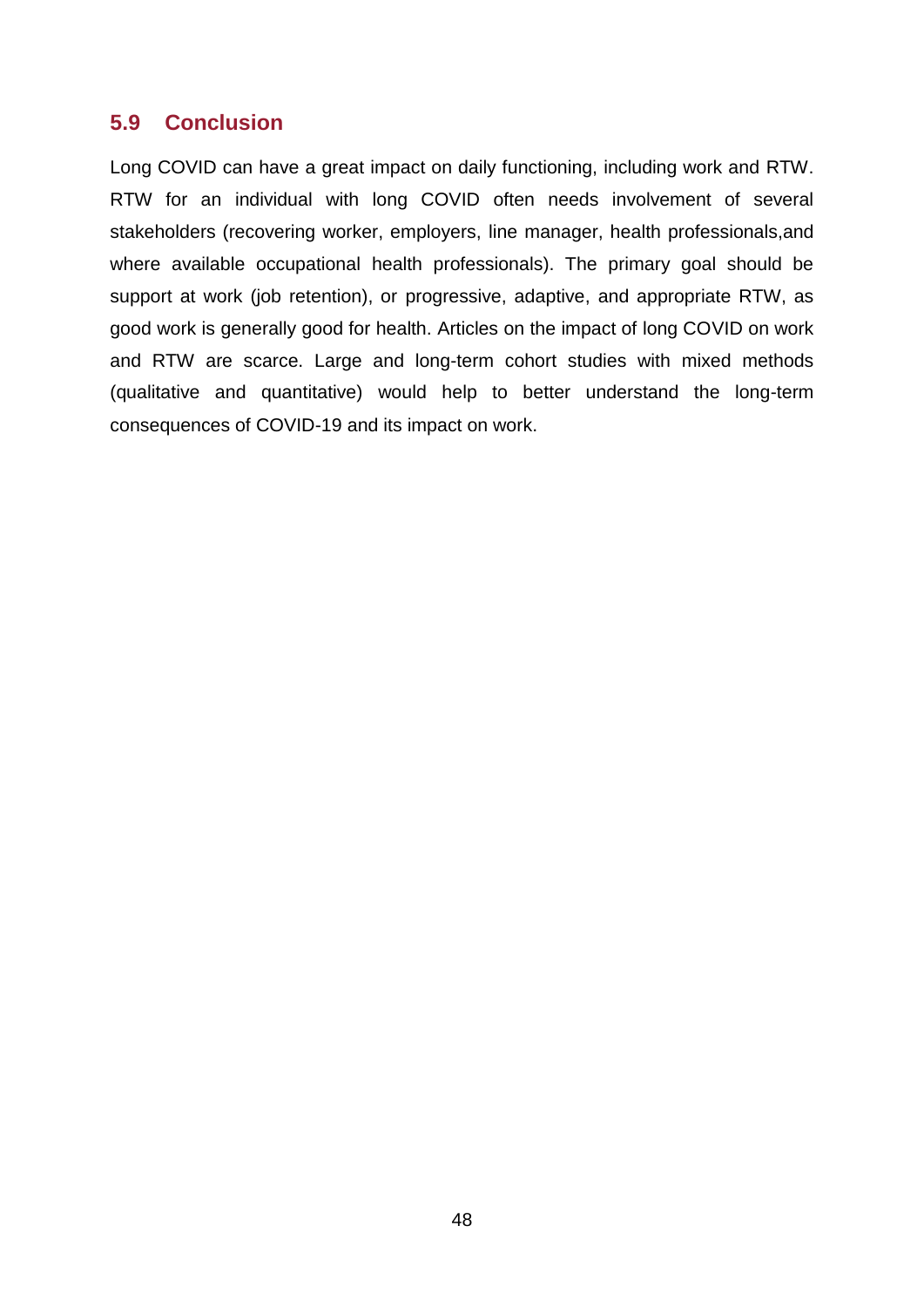# <span id="page-48-0"></span>**References**

### **References 1 to 13**

- 1. World Health Organization. WHO Coronavirus (COVID-19) Dashboard 2021 [\[cited 2021\]](https://covid19.who.int/).
- 2. UK Government. Coronavirus in the UK: UK Summary 2021 [\[cited 2021\].](https://coronavirus.data.gov.uk/)
- 3. Sciensano. Belgium COVID-19 Epidemiological Situation: Summary 2021 [\[cited 2021\].](https://epistat.wiv-isp.be/covid/covid-19.html)
- 4. Wu Z, McGoogan JM. Characteristics of and important lessons from the coronavirus disease 2019 (COVID-19) outbreak in China: summary of a report of 72 314 cases from the Chinese Center for Disease Control and Prevention. Jama. 2020;323(13):1239-42.
- 5. Bohn MK, Hall A, Sepiashvili L, Jung B, Steele S, Adeli K. Pathophysiology of COVID-19: Mechanisms underlying disease severity and progression. Physiology. 2020;35(5):288-301.
- 6. Ejaz H, Alsrhani A, Zafar A, Javed H, Junaid K, Abdalla AE, et al. COVID-19 and comorbidities: Deleterious impact on infected patients. Journal of Infection and Public Health. 2020.
- 7. Belgian Health Care Knowledge Center. Welke risicofactoren houden verband met de ontwikkeling van langdurige COVID? [2021](https://kce.fgov.be/nl/welke-risicofactoren-houden-verband-met-de-ontwikkeling-van-langdurige-covid)
- 8. Belgian Health Care Knowledge Center. Wat is de prevalentie van langdurige COVID? [2021](https://kce.fgov.be/nl/wat-is-de-prevalentie-van-langdurige-covid)
- 9. Office for National Statistics UK. Prevalence of long COVID symptoms and COVID-19 complications 2021 [updated 16th of December 2020; cited [2021.](https://www.ons.gov.uk/peoplepopulationandcommunity/healthandsocialcare/healthandlifeexpectancies/datasets/prevalenceoflongcovidsymptomsandcovid19complications.)
- 10. National Institute for Health and Care Excellence. COVID-19 Rapid Guideline: Managing the Long-Term Effects of COVID-19 2020; [cited 2021](https://www.nice.org.uk/guidance/ng188)
- 11. Lopez-Leon S, Wegman-Ostrosky T, Perelman C, Sepulveda R, Rebolledo PA, Cuapio A, et al. More than 50 Long-term effects of COVID-19: a systematic review and meta-analysis. medRxiv [pre-print]. 2021:2021.01.27.21250617.
- 12. Belgian Health Care Knowledge Center. Wat zijn de voornaamste symptomen bij langdurige COVID op basis van de wetenschappelijke literatuur ? [2021](https://kce.fgov.be/nl/wat-zijn-de-voornaamste-symptomen-bij-langdurige-covid-op-basis-van-de-wetenschappelijke-literatuur.)
- 13. Lever J, Altman RB. Analyzing the vast coronavirus literature with CoronaCentral. bioRxiv [pre-print]. 2020:2020.12.21.423860.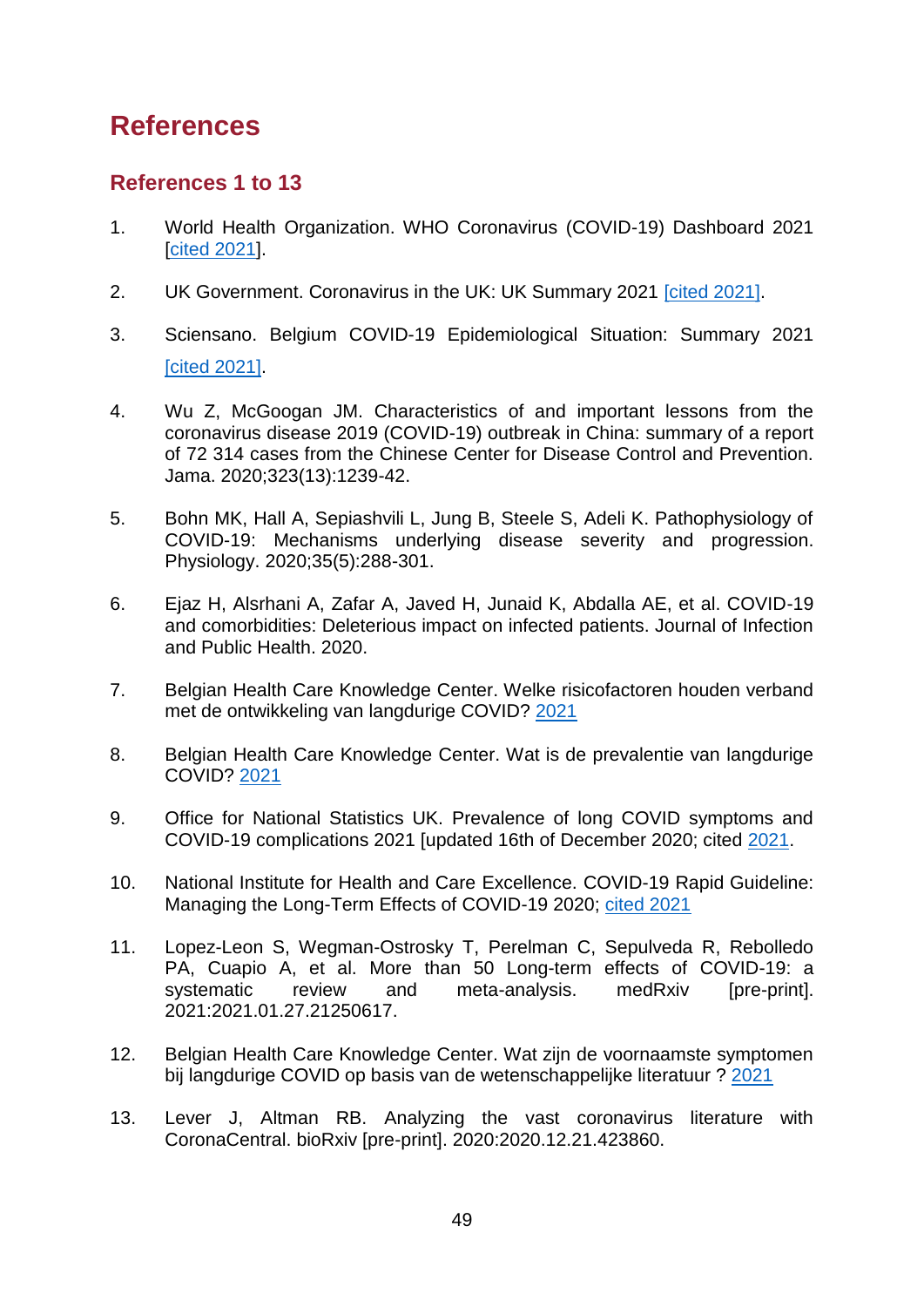### **References 14 to 25**

- 14. Pfefferbaum B, North CS. Mental Health and the Covid-19 Pandemic. New England Journal of Medicine. 2020;383(6):510-2.
- 15. FOM Guidance: Guidance for healthcare professionals on return to work for patients with long-COVID, [cited 2021](https://www.fom.ac.uk/media-events/publications/fom-guidance)
- 16. FOM Guidance: 'Guidance for managers and employers on return to work for employees with long COVID', [cited 2021](https://www.fom.ac.uk/media-events/publications/fom-guidance)
- 17. Health and Safety Executive; HSE information, Managing sick leave and return to work', [accessed 08/03/2021](https://www.hse.gov.uk/sicknessabsence/)
- 18. Russo D, Innes E. An organizational case study of the case manager's role in a client's return-to-work programme in Australia. Occup Ther Int. 2002;9(1):57- 75.
- 19. Sudre C, Murray B, Varsavsky T, Graham M, Penfold R, Bowyer R, et al. Attributes and predictors of Long-COVID: analysis of COVID cases and their symptoms collected by the Covid Symptoms Study App. Biorxiv, [preprint], [2020.](https://doiorg/101101/2020101920214494)
- 20. Watson D, Campbell M, Hopkins C, Smith B, Kelly C, Deary V. Altered Smell and Taste: anosmia, parosmia and the impact of long Covid-19. 2020;MedRxiv [pre-print), [March 8th 2021.](https://doi.org/10.1101/2020.11.26.20239152)
- 21. Davis H, Assaf G, McCorkell L, Wei H, Low R, Re'em Y, et al. Characterizing Long COVID in an international Cohort: 7 Months of Symptoms and Their Impact. Medrxiv [pre-print], [March 8th 2021.](https://doiorg/101101/2020122420248802)
- 22. Kedor C, Freitag H, Meyer-Andt L, Wittke K, Zoller T, Steinbeis F, et al. Chronic COVID-19 Syndrome and Chronic Fatigue Syndrome (ME/CFS) following the first pandemic wave in Germany–a first analysis of aprospective observational study. Medrxiv [pre-print], [March 8th 2021.](https://doiorg/101101/2021020621249256)
- 23. Machado FVC, Meys R, Delbressine JM, Vaes AW, Goërtz YMJ, van Herck M, et al. Construct validity of the Post-COVID-19 Functional Status Scale in adult subjects with COVID-19. Health Qual Life Outcomes. 2021;19(1):40.
- 24. Poyraz B, Poyraz CA, Olgun Y, Gürel Ö, Alkan S, Özdemir YE, et al. Psychiatric morbidity and protracted symptoms after COVID-19. Psychiatry Res. 2021;295:113604.
- 25. Menges D, Ballouz T, Anagnostopoulus A, Aschmann H, Domenghino A, Fehr J, et al. Estimating the burden of post-COVID-19 syndrome in a populationbased cohort study of SARS-CoV-2 infected individuals: Implications for healthcare service planning. Medrvix [pre-print], [March 8th 2021.](https://doiorg/101101/2021022721252572)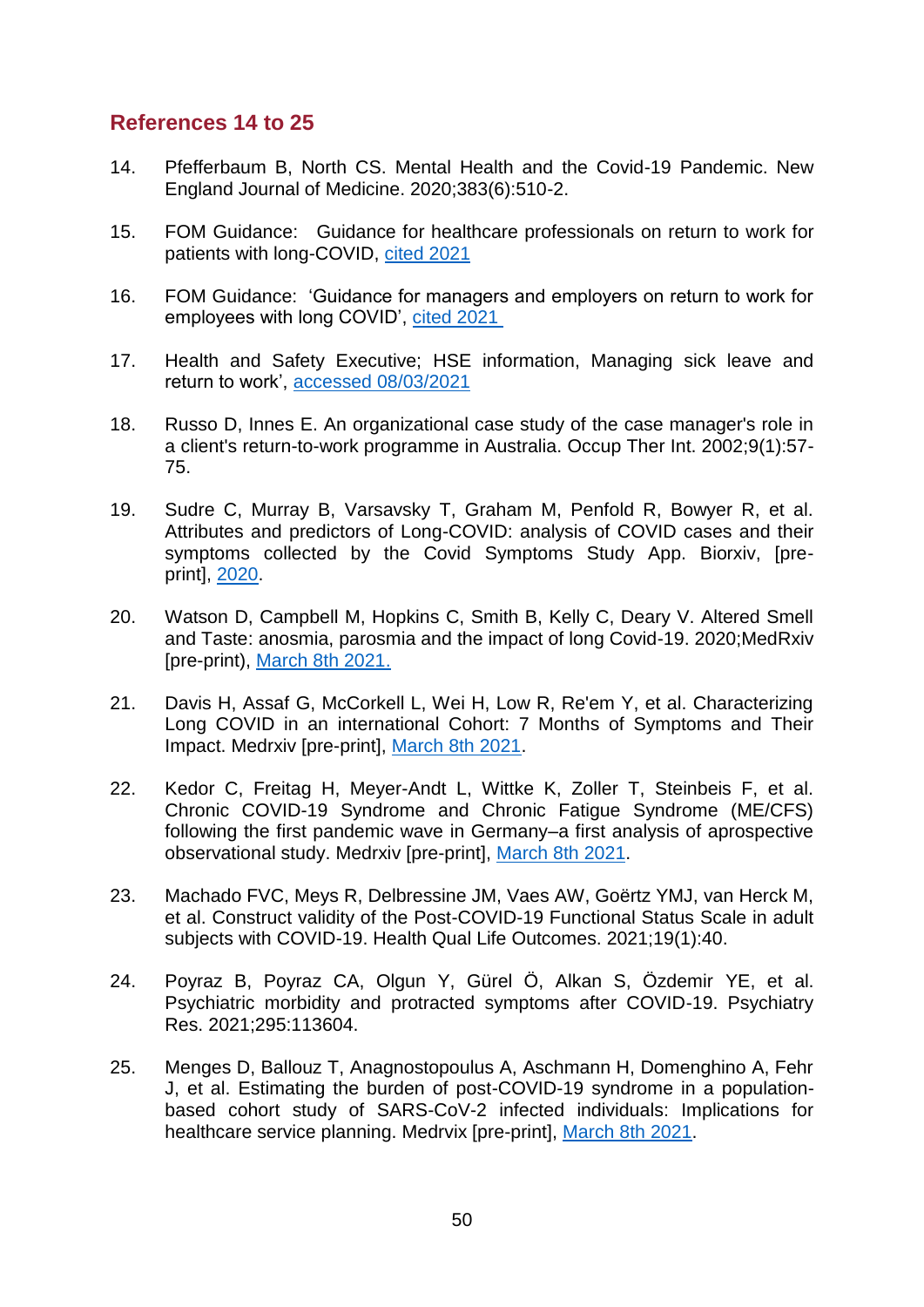### **References 25 to 38**

- 26. Singh SJ, Barradell AC, Greening NJ, Bolton C, Jenkins G, Preston L, et al. British Thoracic Society survey of rehabilitation to support recovery of the post-COVID-19 population. BMJ Open. 2020;10(12):e040213.
- 27. Ziauddeen N, Gurdasani D, O'Hara E, Hastie C, Roderick P, Yao G, et al. Characteristics of Long Covid: findings from a social media survey. Medrxiv [pre-print], [2021.](https://doiorg/101101/2021032121253968)
- 28. Zapatero D, Hanquet G, Van den Heede K. Epidemiology of long COVID: a pragmatic review of the literature. KCE; 2021.
- 29. The Lancet. Facing up to long COVID. Lancet. 2020;396(10266):1861.
- 30. Bohn MK, Hall A, Sepiashvili L, Jung B, Steele S, Adeli K. Pathophysiology of COVID-19: Mechanisms Underlying Disease Severity and Progression. Physiology (Bethesda). 2020;35(5):288-301.
- 31. Davis HE, Assaf GS, McCorkell L, Wei H, Low RJ, Re'em Y, et al. Characterizing Long COVID in an International Cohort: 7 Months of Symptoms and Their Impact. MedRxiv. 2020;preprint.
- 32. Santiago-Rodriguez EI, Maiorana A, Peluso MJ, Hoh R, Tai V, Fehrman EA, et al. Characterizing the COVID-19 illness experience to inform the study of postacute sequalae and recovery: a qualitative study. medRxiv. 2021.
- 33. White P. Long COVID: don't consign ME/CFS to history. Nature. 2020;587(7833):197.
- 34. Chu L, Valencia IJ, Garvert DW, Montoya JG. Deconstructing post-exertional malaise in myalgic encephalomyelitis/ chronic fatigue syndrome: A patientcentered, cross-sectional survey. PLoS One. 2018;13(6):e0197811.
- 35. Ariza ME. Myalgic Encephalomyelitis/Chronic Fatigue Syndrome: The Human Herpesviruses Are Back! Biomolecules. 2021;11(2).
- 36. Friedman KJ, Murovska M, Pheby DFH, Zalewski P. Our Evolving Understanding of ME/CFS. Medicina (Kaunas). 2021;57(3).
- 37. Fiuza-Luces C, Garatachea N, Berger NA, Lucia A. Exercise is the real polypill. Physiology (Bethesda). 2013;28(5):330-58.
- 38. Wang LF, Eaglehouse YL, Poppenberg JT, Brufsky JW, Geramita EM, Zhai S, et al. Effects of a personal trainer-led exercise intervention on physical activity, physical function, and quality of life of breast cancer survivors. Breast Cancer. 2021.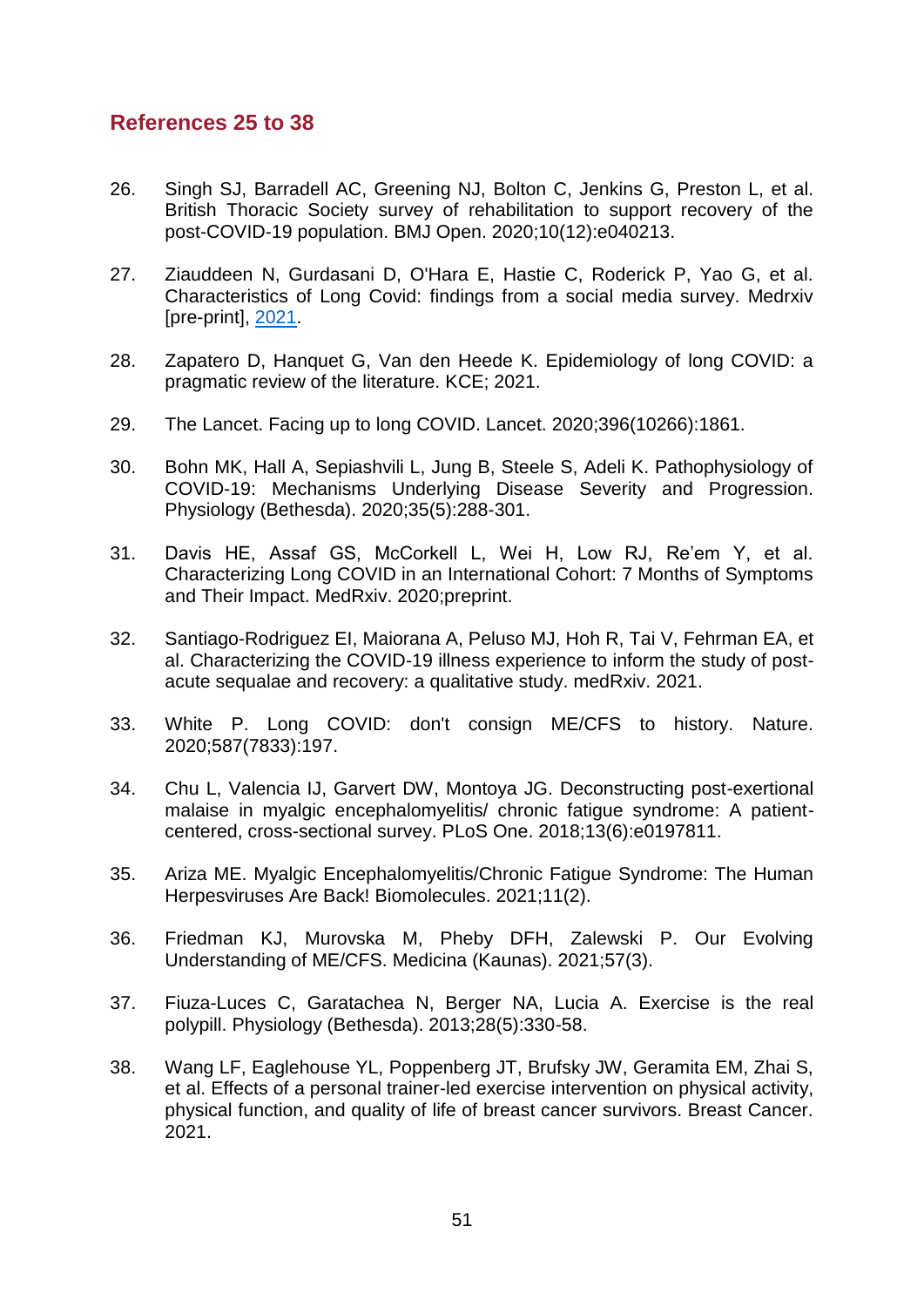### **References 39 to 48**

- 39. Hu S, Tucker L, Wu C, Yang L. Beneficial Effects of Exercise on Depression and Anxiety During the Covid-19 Pandemic: A Narrative Review. Front Psychiatry. 2020;11:587557.
- 40. Ferro Moura Franco K, Lenoir D, Dos Santos Franco YR, Jandre Reis FJ, Nunes Cabral CM, Meeus M. Prescription of exercises for the treatment of chronic pain along the continuum of nociplastic pain: A systematic review with meta-analysis. Eur J Pain. 2021;25(1):51-70.
- 41. Bombardier CH, Motl RW, Benedict RHB, Temkin N, Qian P, Alexander K, et al. Exercise training and cognition in multiple sclerosis: The GET Smart trial protocol. Contemp Clin Trials. 2021:106331.
- 42. Jason LA, Sunnquist M. The Development of the DePaul Symptom Questionnaire: Original, Expanded, Brief, and Pediatric Versions. Front Pediatr. 2018;6:330.
- 43. Wise J. Long covid:WHO calls on countries to offer patients more rehabilitation.BMJ. 2021.
- 44. Vink M, Vink-Niese F. Work Rehabilitation and Medical Retirement for Myalgic Encephalomyelitis/Chronic Fatigue Syndrome Patients. A Review and Appraisal of Diagnostic Strategies. Diagnostics (Basel). 2019;9(4).
- 45. Hara KW, Bjorngaard JH, Jacobsen HB, Borchgrevink PC, Johnsen R, Stiles TC, et al. Biopsychosocial predictors and trajectories of work participation after transdiagnostic occupational rehabilitation of participants with mental and somatic disorders: a cohort study. BMC Public Health. 2018;18(1):1014.
- 46. Vos-Vromans D, Evers S, Huijnen I, Koke A, Hitters M, Rijnders N, et al. Economic evaluation of multidisciplinary rehabilitation treatment versus cognitive behavioural therapy for patients with chronic fatigue syndrome: A randomized controlled trial. PLoS One. 2017;12(6):e0177260.
- 47. National Institute for Health and Care Excellence, NICE (2020) NICE draft guidance addresses the continuing debate about the best approach to the diagnosis and management of ME/CFS. [Online] Accessed 8th March 2020 .
- 48. Poyraz BC, Poyraz CA, Olgun Y, Gurel O, Alkan S, Ozdemir YE, et al. Psychiatric morbidity and protracted symptoms after COVID-19. Psychiatry Res. 2021;295:113604.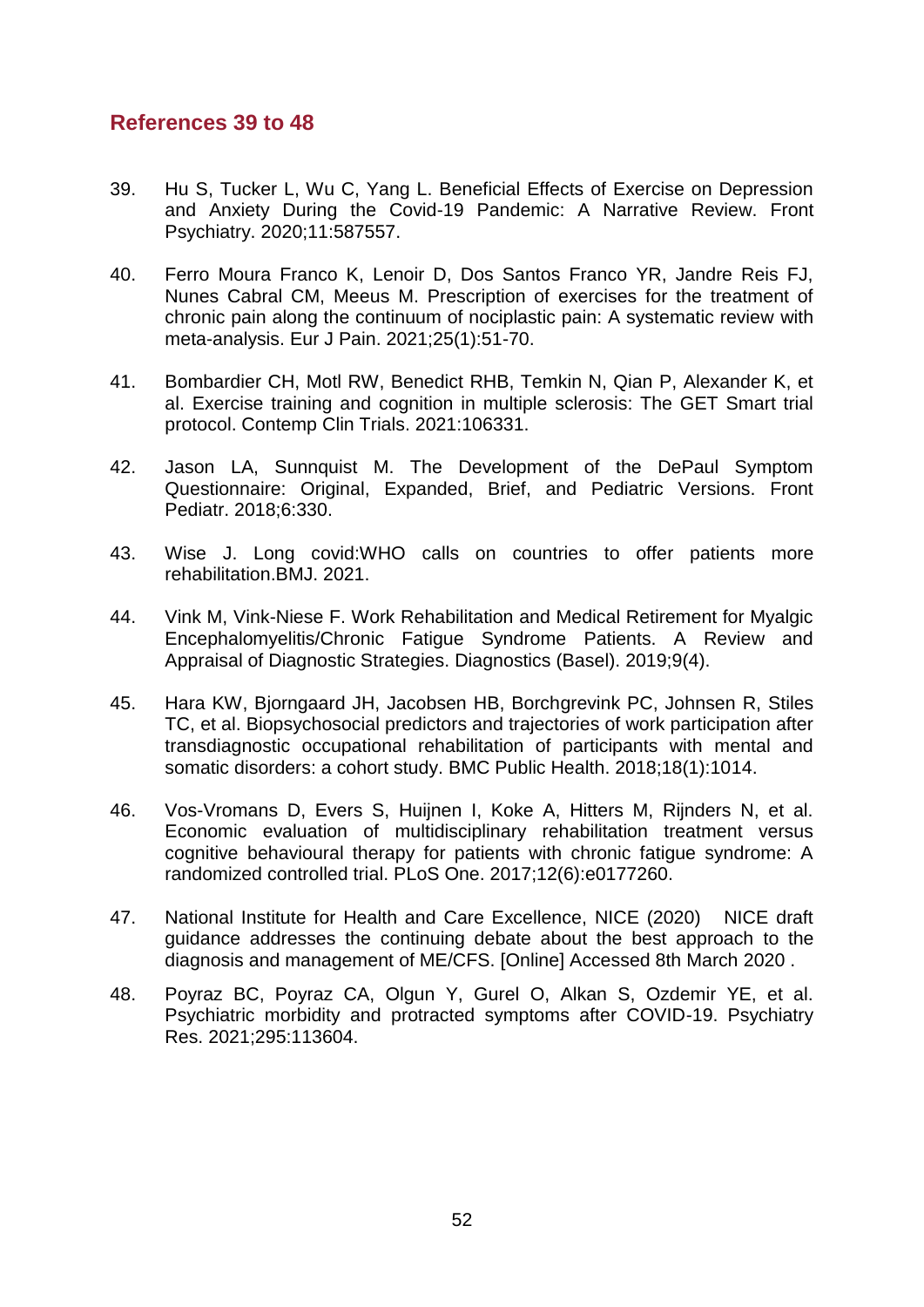### **References 49 to 60**

- 49. Ahmed H, Patel K, Greenwood DC, Halpin S, Lewthwaite P, Salawu A, et al. Long-term clinical outcomes in survivors of severe acute respiratory syndrome and Middle East respiratory syndrome coronavirus outbreaks after hospitalisation or ICU admission: A systematic review and meta-analysis. J Rehabil Med. 2020;52(5):jrm00063.
- 50. Huang Y, Zhao N. Mental health burden for the public affected by the COVID-19 outbreak in China: Who will be the high-risk group? Psychol Health Med. 2021;26(1):23-34.
- 51. Carbone SR. Flattening the curve of mental ill-health: the importance of primary prevention in managing the mental health impacts of COVID-19. Ment Health Prev. 2020;19:200185.
- 52. Hill RM, Rufino K, Kurian S, Saxena J, Saxena K, Williams L. Suicide Ideation and Attempts in a Pediatric Emergency Department Before and During COVID-19. Pediatrics. 2021;147(3).
- 53. Iob E, Steptoe A, Fancourt D. Abuse, self-harm and suicidal ideation in the UK during the COVID-19 pandemic. Br J Psychiatry. 2020;217(4):543-6.
- 54. Tan W, Hao F, McIntyre RS, Jiang L, Jiang X, Zhang L, et al. Is returning to work during the COVID-19 pandemic stressful? A study on immediate mental health status and psychoneuroimmunity prevention measures of Chinese workforce. Brain Behav Immun. 2020;87:84-92.
- 55. Joyce S, Modini M, Christensen H, Mykletun A, Bryant R, Mitchell PB, et al. Workplace interventions for common mental disorders: a systematic metareview. Psychol Med. 2016;46(4).
- 56. Wynne R, McAnaney D. Employment and disability: Back to work strategies 2004.
- 57. Independent SAGE report on long COVID. The Independent Scientific Advisory Group for Emergencies (SAGE); [2021.](https://www.independentsage.org/wp-content/uploads/2021/01/Long-COVID_FINAL.pdf)
- 58. Between work and welfare:improving return to work strategies for long term absent employees. RETURN; 2001.
- 59. Dyck D. Disability managment- theory strategy, and industry practice: LexisNexis Canada; 2017.
- 60. Franche RL, Cullen K, Clarke J, Irvin E, Sinclair S, Frank J, et al. Workplacebased return-to-work interventions: a systematic review of the quantitative literature. J Occup Rehabil. 2005;15(4):607-31.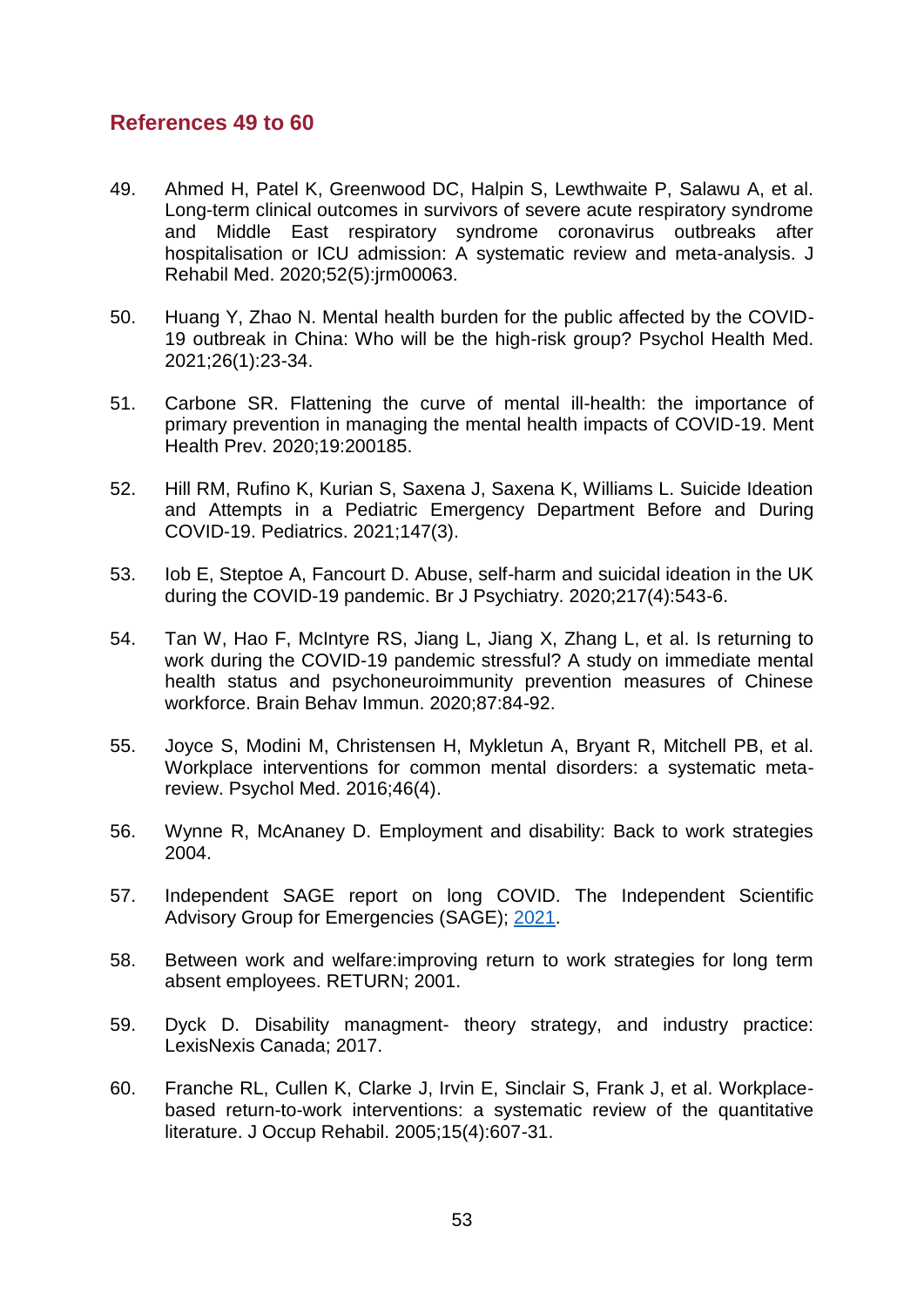### **References 61 to 71**

- 61. Certified Return To Work Coordinator (CRTWC). Canadian society of professionals in disability management, [accessed March 2021.](https://www.cspdm.ca/professionals/crtwc/)
- 62. Long covid support[, accessed March 2021.](https://www.longcovid.org/impact/long-covid-is-policy-reaching-patients)
- 63. COVID 19 and occupation: position paper 48. GOV UK, Industrial injuries advisory council, [accessed March 2021.](https://www.gov.uk/government/publications/covid-19-and-occupation-iiac-position-paper-48/covid-19-and-occupation-position-paper-48)
- 64. Sigahi T, Kawasaki B, Bolis I, Morioka S. A systematic review on the impacts of Covid‐19 on work: Contributions and a path forward from the perspectives of ergonomics and psychodynamics of work. Human factors and ergonomics in manufacturing and services industries. 2021.
- 65. Long COVID- erurning to work guidance for managers, UCL Human resources, [accessed March 2021.](https://www.ucl.ac.uk/human-resources/health-wellbeing/workplace-health/what-we-do)
- 66. BMJ's Coronavirus (covid-19) Hub, [accessed 19th October 2021.](https://www.bmj.com/coronavirus)
- 67. Waddell G, Burton A. Concepts of rehabilitation for the management of common health problems. The Stationery Office; 2004.
- 68. Godderis L. Werken is genezen. Over bijwerkingen van het doktersbriefje.: Lannoo; 2017
- 69. COVID-19 return to work guide for recovering workers,The society of occupational medicine, [accessed March 2021](https://www.som.org.uk/COVID-19_return_to_work_guide_for_recovering_workers.pdf).
- 70. COVID-19 return to work guide for managers, The society of occupational medicine, [accessed March 2021](https://www.som.org.uk/COVID-19_return_to_work_guide_for_managers.pdf)[.](https://www.som.org.uk/COVID-19_return_to_work_guide_for_managers.pdf%5d2021)
- 71. Reijenga F. Meer zorg, minder verzuim: een praktische verzuimaanpak voor de zorgsector: Bohn Stafleu Van Loghum; 2005.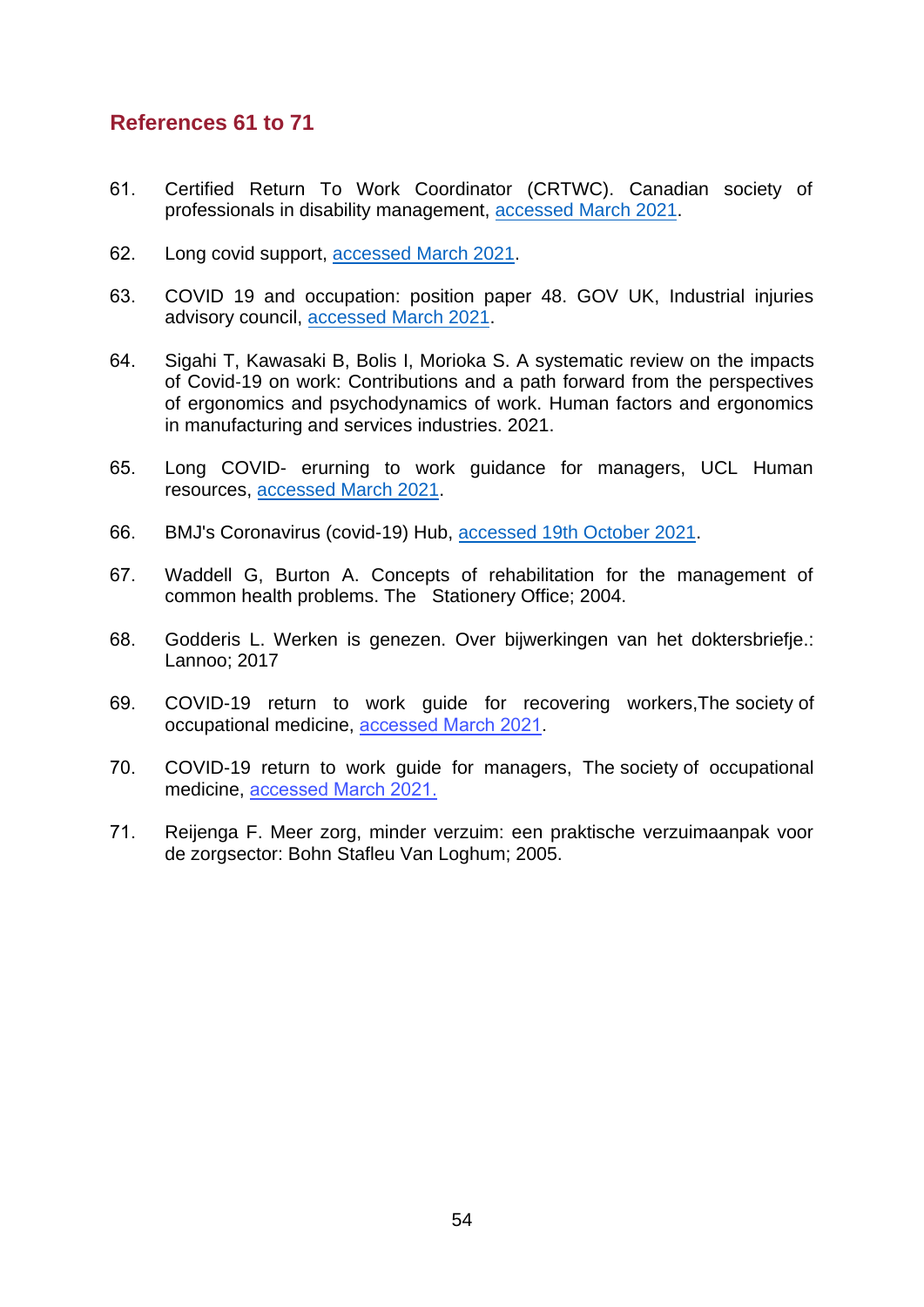# <span id="page-54-0"></span>**Appendix: Literature review databases and search terms**

### **Pubmed**

"Coronavirus"[Mesh:NoExp] OR "Betacoronavirus"[Mesh:NoExp] OR "Coronavirus Infections"[Mesh:NoExp] OR "COVID-19"[MeSH] OR "post-acute COVID-19 syndrome" [Supplementary Concept] OR COVID[tiab] OR COVID19[tiab] OR COVID[ad] OR COVID19[ad] OR coronavirus\*[ad] OR "corona virus\*"[ad] OR coronavirus\*[tiab] OR "corona virus\*"[tiab]

#### AND

(2019/12[PDAT]:3000/12[PDAT])

### AND

("Workplace"[Mesh] (workplace[MeSH Terms]) OR "Return to Work"[Mesh](return to work[MeSH Terms]) OR "Absenteeism"[Mesh] (absenteeism[MeSH Terms]) OR "Sick Leave"[Mesh] (sick leave[MeSH Terms]) OR (workplace\*[tiab]) OR "work place\*"[tiab] OR "job site\*"[tiab] OR "jobsite\*"[tiab] OR worksite\*[tiab] OR "work site\*"[tiab] OR ("return to work"[tiab] OR "back to work"[tiab]) OR (absenteeism[tiab]) OR ("sickness absence"[tiab]) OR ("sick leave"[tiab]) OR "sick day\*"[tiab] OR "illness day\*"[tiab] OR "disability leave"[tiab] OR "Occupational Health"[Mesh] OR "occupational health"[tiab] OR "reintegration"[tiab] OR "re-integration"[tiab])

### **Embase**

'Betacoronavirus'/exp OR 'betacoronavirus\*':ti,ab OR 'coronavirus disease 2019'/de OR 'coronavirus disease\* 2019':ti,ab OR 'Coronavirus infection'/de OR 'coronavirus infection\*':ti,ab OR 'COVID-19':ti,ab OR 'COVID':ti,ab OR 'post-acute COVID-19 syndrome':ti,ab OR 'COVID19':ti,ab OR 'coronavirus\*':ti,ab OR 'corona virus\*':ti,ab

#### AND

'workplace'/de OR 'workplace\*':ab,ti OR 'work place\*':ti,ab OR 'jobsite\*':ti,ab OR 'job site\*':ti,ab OR 'work site\*':ti,ab OR 'worksite\*':ti,ab OR 'return to work'/de OR 'return to work':ti,ab OR 'back to work':ti,ab OR 'occupational health'/de OR 'occupational health':ti,ab OR 'absenteeism'/de OR 'absenteeism':ti,ab OR 'medical leave'/de OR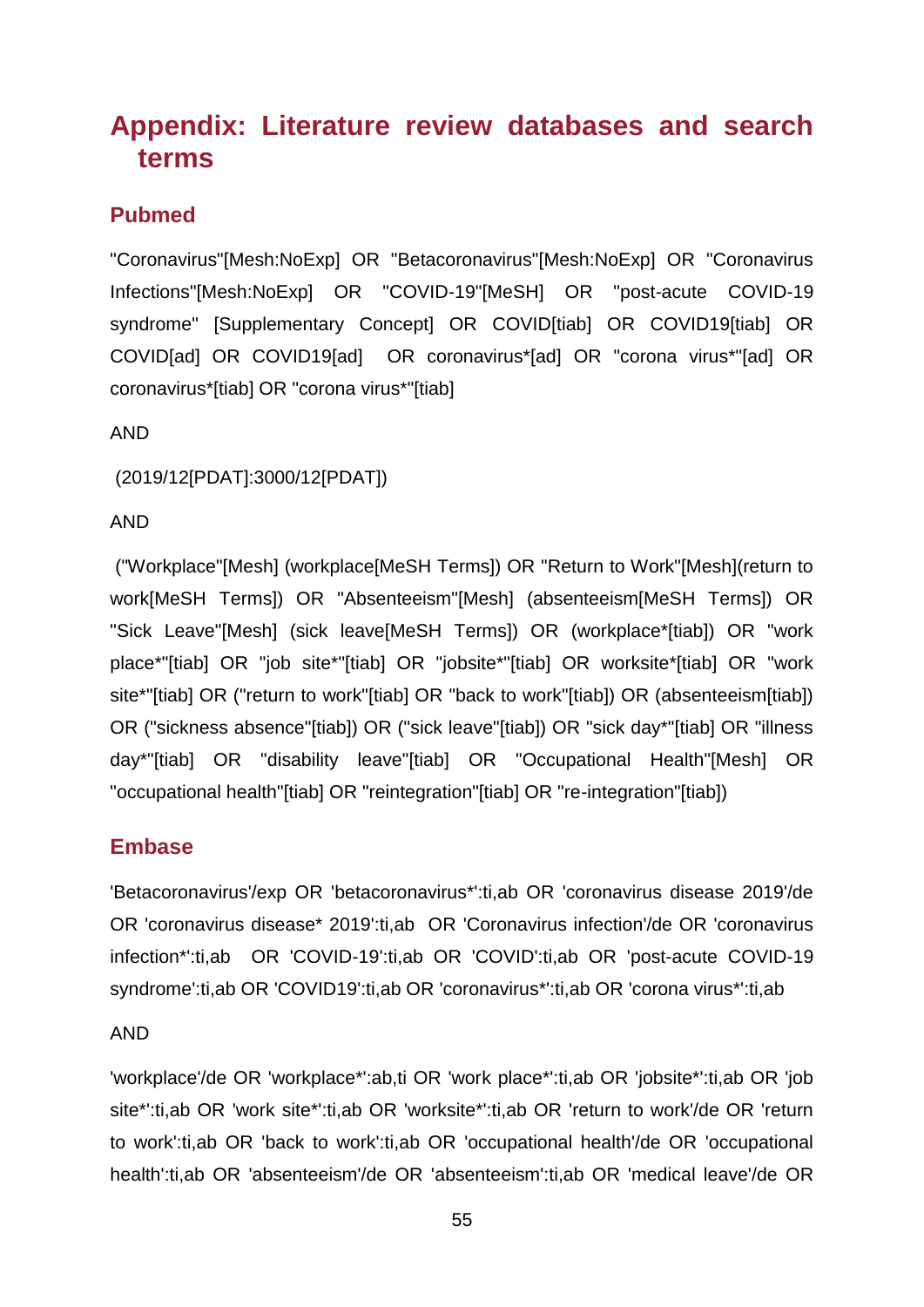'medical leave':ti,ab OR 'sick leave':ti,ab OR 'sick day':ti,ab OR 'illness day':ti,ab OR 'disability leave':ti,ab OR 'sickness absence':ti,ab OR 'reintegration':ti,ab OR 'reintegration':ti,ab

AND

Filter on English and 2020 onwards

### **Scopus**

TITLE-ABS("betacoronavirus\*") OR TITLE-ABS("Coronavirus disease\* 2019") OR TITLE-ABS("coronavirus infection\*") OR TITLE-ABS("Covid-19") OR TITLE-ABS("COVID") OR TITLE-ABS("Post-acute COVID-19 syndrome") OR TITLE-ABS("COVID19") OR TITLE-ABS("Coronavirus\*") OR TITLE-ABS("Corona virus\*")

AND

TITLE-ABS("Workplace\*") OR TITLE-ABS("Work place") OR TITLE-ABS("jobsite\*") OR TITLE-ABS("job site\*") OR TITLE-ABS("worksite\*") OR TITLE-ABS("Work site\*") OR TITLE-ABS("return to work") OR TITLE-ABS("back to work") OR TITLE-ABS("occupational health") OR TITLE-ABS("absenteeism") OR TITLE-ABS("medical leave") OR TITLE-ABS("sick leave") OR TITLE-ABS("sick day") OR TITLE-ABS("illness day") OR TITLE-ABS("disability leave") OR TITLE-ABS("Sickness absence") OR TITLE-ABS("reintegration")

### AND

( LIMIT-TO ( PUBYEAR , 2021 ) OR LIMIT-TO ( PUBYEAR , 2020 ) ) AND ( LIMIT-TO ( LANGUAGE , "English" ) )

### **CENTRAL and CDSR**

Search Name: HSE Covid19

Last Saved: 08/03/2021 17:59:36

Comment: #42 retrieved 1296 results; #43 retrieved 226 results

ID Search

#1 MeSH descriptor: [Workplace] explode all trees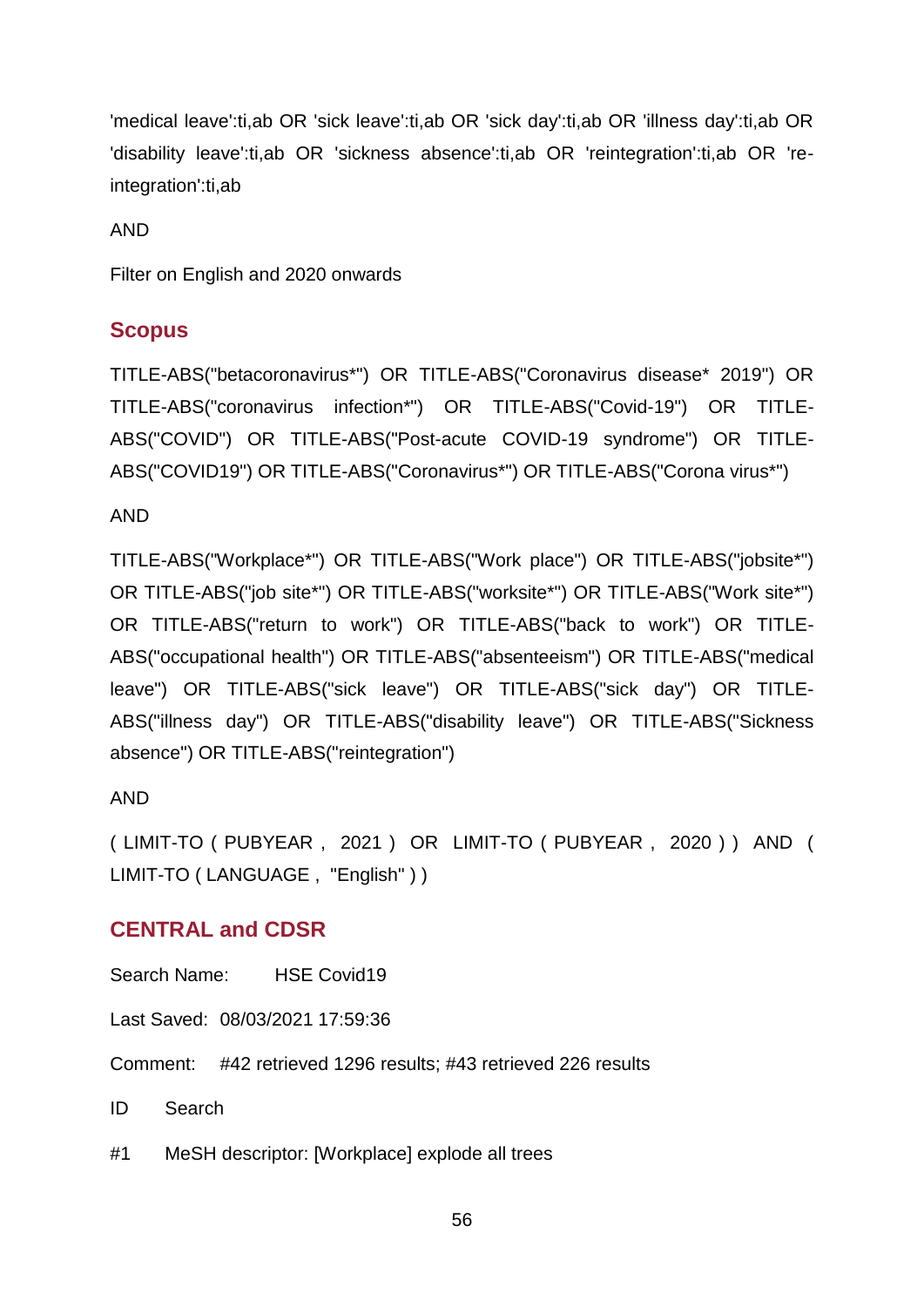- #2 MeSH descriptor: [Return to Work] explode all trees
- #3 MeSH descriptor: [Absenteeism] explode all trees
- #4 MeSH descriptor: [Sick Leave] explode all trees
- #5 (workplace\*):ti,ab,kw
- #6 ("work place"):ti,ab,kw
- #7 (job site\*):ti,ab,kw
- #8 (jobsite\*):ti,ab,kw
- #9 (worksite\*):ti,ab,kw
- #10 (work site\*):ti,ab,kw
- #11 ("return to work"):ti,ab,kw
- #12 ("back to work"):ti,ab,kw
- #13 (absenteeism):ti,ab,kw
- #14 ("sickness absence"):ti,ab,kw
- #15 (sickness absence):ti,ab,kw
- #16 ("sick leave"):ti,ab,kw
- #17 ("sick day\*"):ti,ab,kw
- #18 ("illness day\*"):ti,ab,kw
- #19 ("disability leave"):ti,ab,kw
- #20 ("Occupational Health"):ti,ab,kw
- #21 MeSH descriptor: [Occupational Health] explode all trees
- #22 (reintegration):ti,ab,kw
- #23 ("re-integration"):ti,ab,kw
- #24 MeSH descriptor: [Coronavirus] explode all trees
- #25 MeSH descriptor: [Betacoronavirus] explode all trees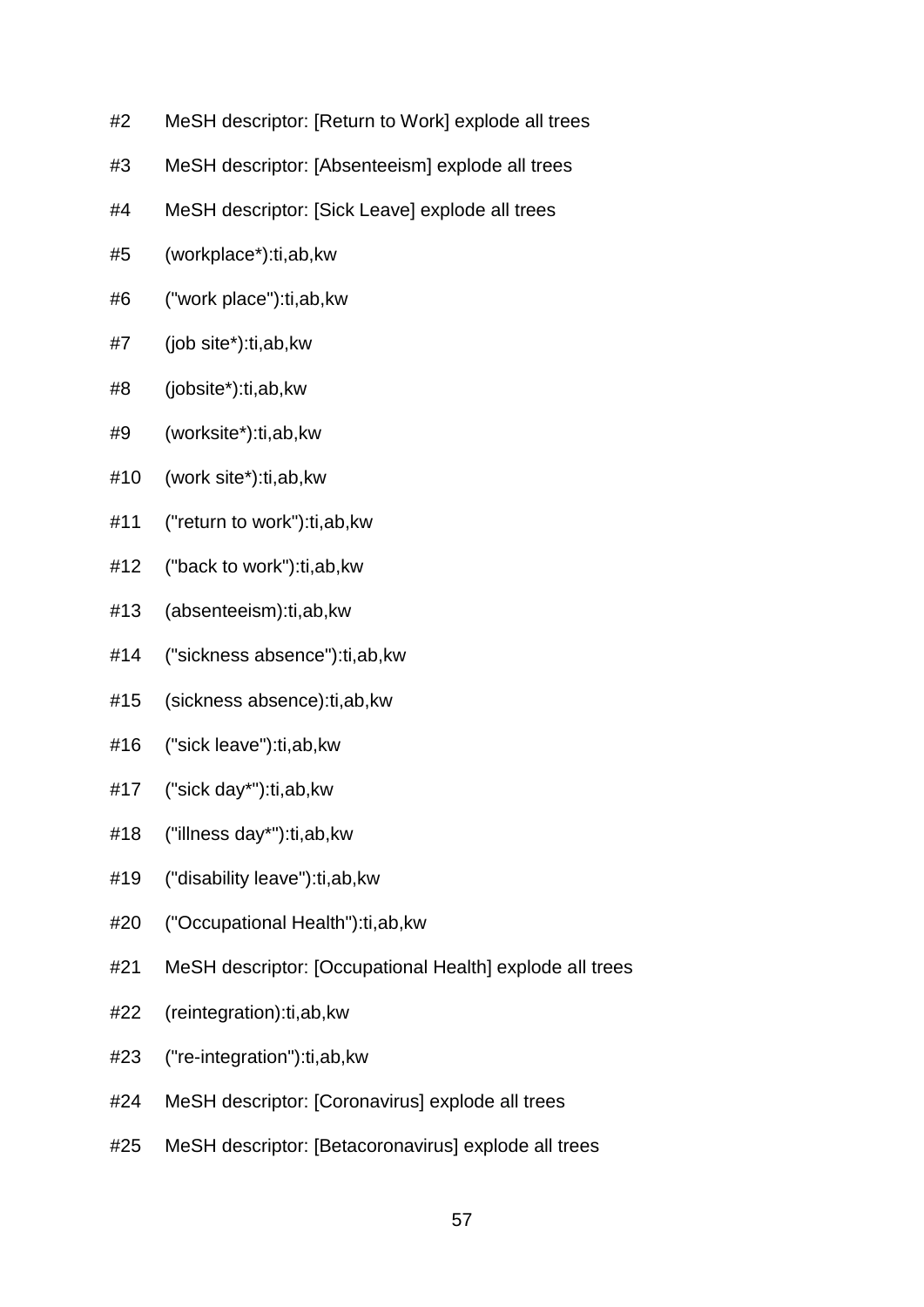- #26 MeSH descriptor: [Coronavirus Infections] explode all trees
- #27 MeSH descriptor: [COVID-19] explode all trees
- #28 (post-acute COVID19 syndrome):ti,ab,kw
- #29 post COVID-19 syndrome
- #30 (COVID):ti,ab,kw
- #31 (COVID19):ti,ab,kw
- #32 (COVID-19):ti,ab,kw
- #33 COVID
- #34 COVID19
- #35 COVID-19
- #36 coronavirus\*
- #37 corona virus\*
- #38 (coronavirus\*):ti,ab,kw
- #39 (corona virus\*):ti,ab,kw

#40 #1 OR #2 OR #3 OR #4 OR #5 OR #6 OR #7 OR #8 OR #9 OR #10 OR #11 OR #12 OR #13 OR #14 OR #15 OR #16 OR #17 OR #18 OR #19 OR #20 OR #21 OR #22 OR #23

#41 #24 OR #25 OR #26 OR #27 OR #28 OR #29 OR #30 OR #31 OR #32 OR #33 OR #34 OR # 35 OR #36 OR #37 OR #38 OR #39

#42 #40 AND #41

#43 #40 AND #41 with Cochrane Library publication date Between Dec 2019 and Dec 2021

### **Clinicaltrials.gov**

Separate search for every long COVID related term, with the option "adults (18-65)"

"long covid" – 8 studies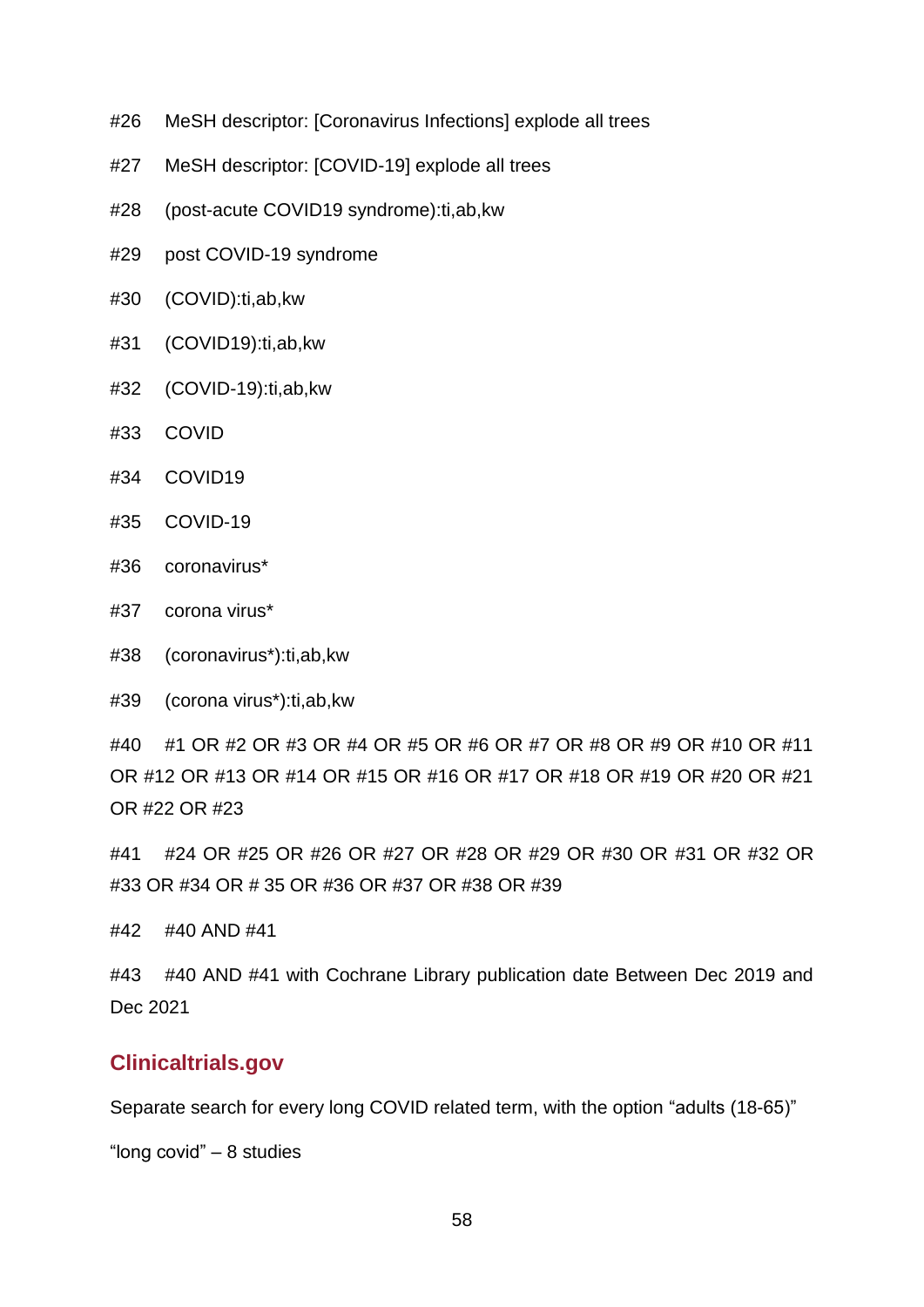"chronic covid" – no results

"long hauler" – 4 studies

"post covid syndrome" – 1 study

"post covid illness" – no results

"post acute covid" – 5 studies

"long term effects of covid" – 4 studies

### **bioRxiv and medRxiv**

Separate search for every long COVID related term

"long covid" – 108 results

"chronic covid" – 14 results

"long hauler" – 37 results

"post covid syndrome" – 22 results

"post covid illness" – 1 result

"post acute covid" – 36 results

"long term effects of covid" – 40 results